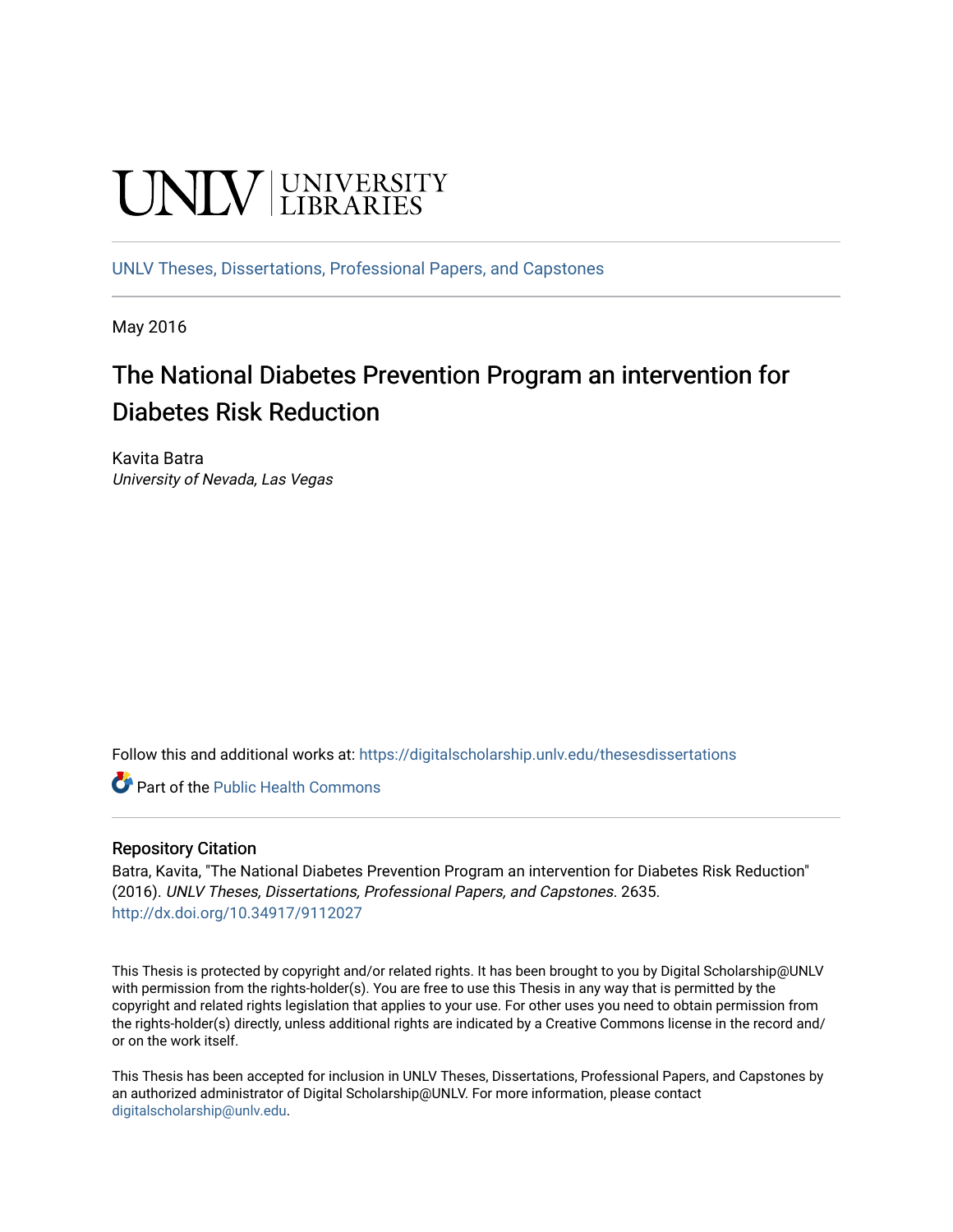## THE NATIONAL DIABETES PREVENTION PROGRAM AN INTERVENTION FOR DIABETES RISK REDUCTION

By

Kavita Batra

#### Bachelor of Dental Surgery Bharati Vidyapeeth Dental College 2003

A thesis submitted in partial fulfillment of the requirements for the

Master of Public Health

Department of Environmental and Occupational Health School of Community Health Sciences Division of Health Sciences The Graduate College

> University of Nevada, Las Vegas May 2016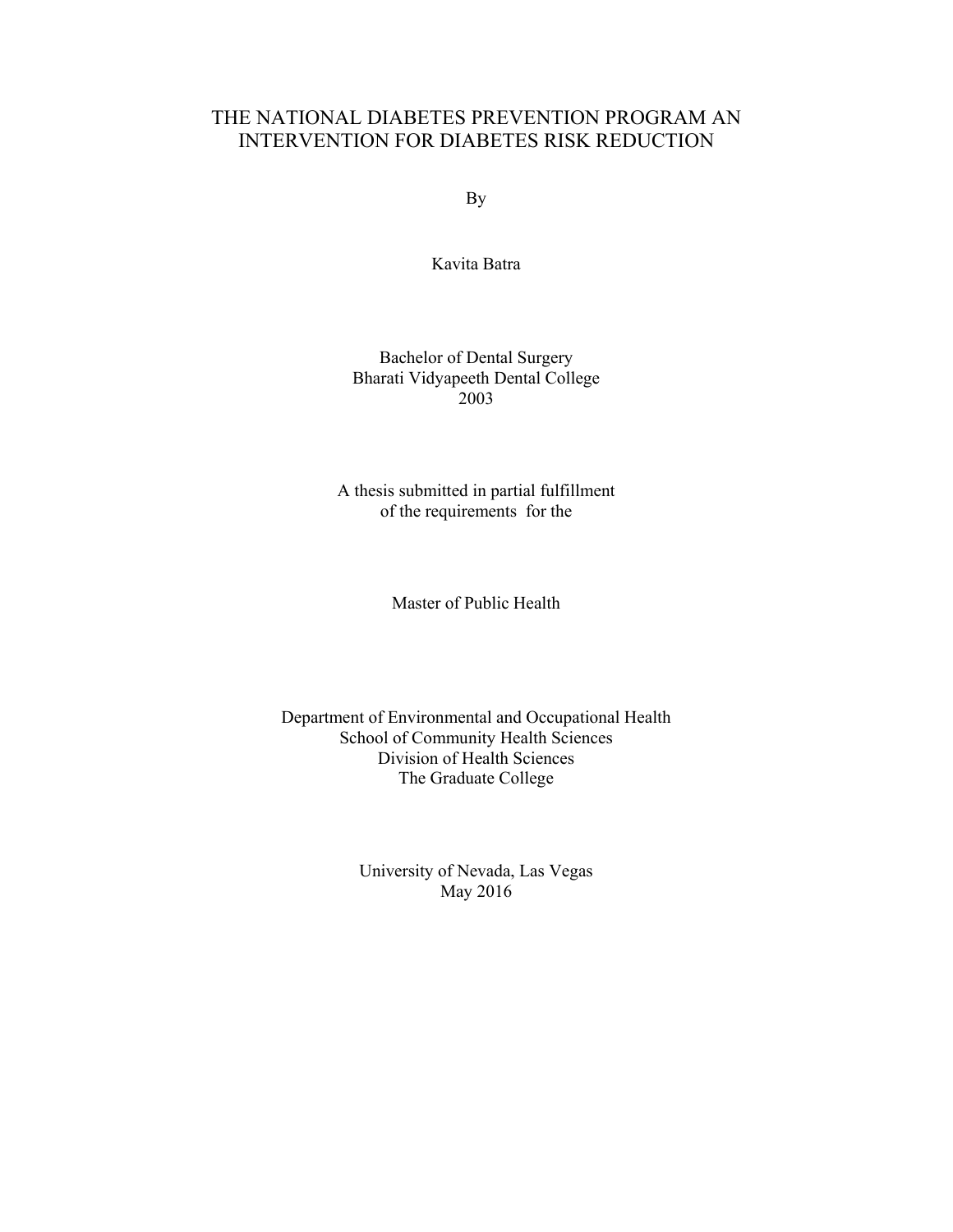Copyright by Kavita Batra, 2016

All Rights Reserved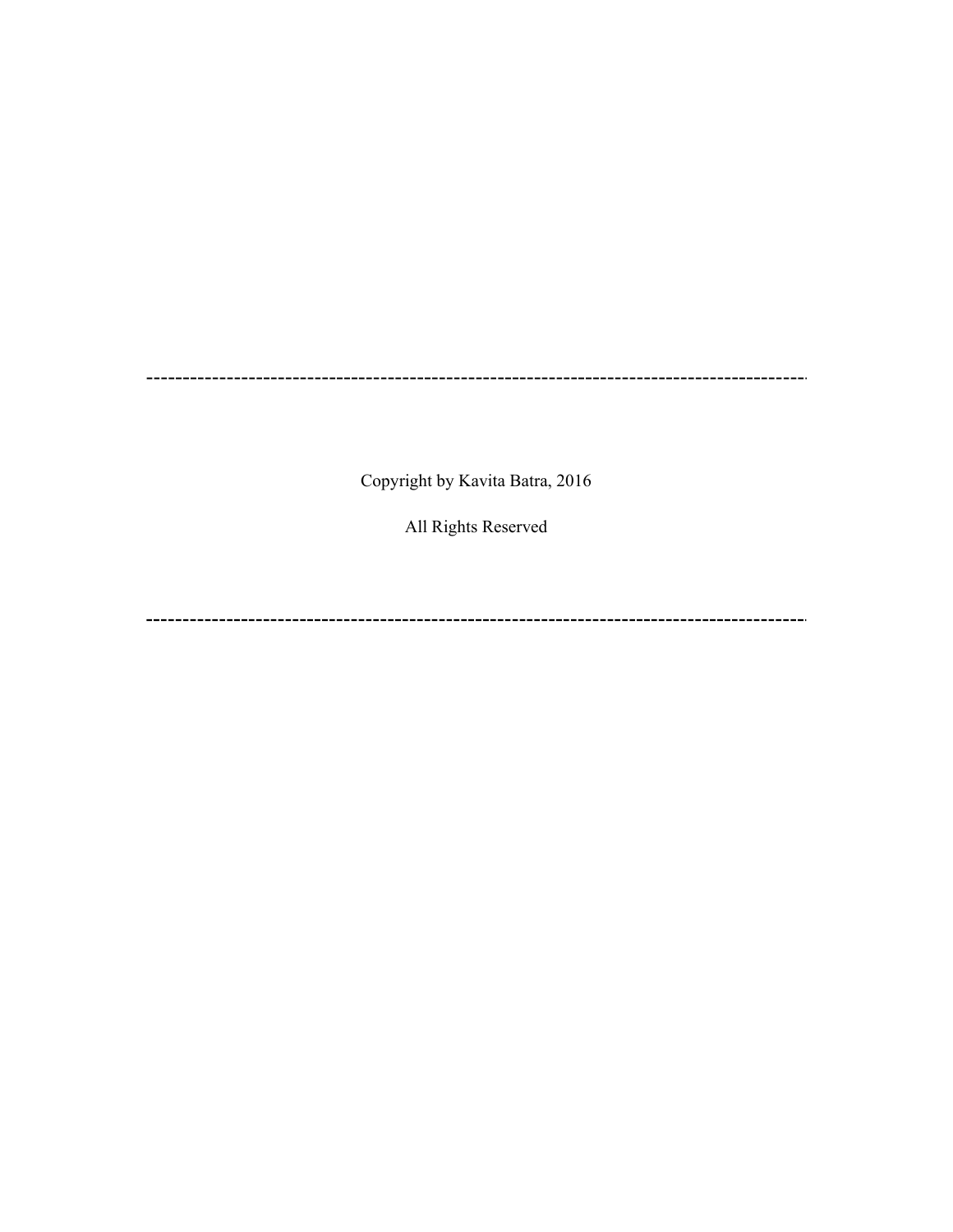

## **Thesis Approval**

The Graduate College The University of Nevada, Las Vegas

April 4, 2016

This thesis prepared by

Kavita Batra

entitled

The National Diabetes Prevention Program an intervention for Diabetes Risk Reduction

is approved in partial fulfillment of the requirements for the degree of

Master of Public Health Department of Environmental and Occupational Health

Sheniz Moonie, Ph.D. Kathryn Hausbeck Korgan, Ph.D. *Examination Committee Chair Graduate College Interim Dean*

Guogen Shan, Ph.D. *Examination Committee Member*

Carolee Dodge Francis, Ph.D. *Examination Committee Member*

Michelle Clark, Ph.D. *Graduate College Faculty Representative*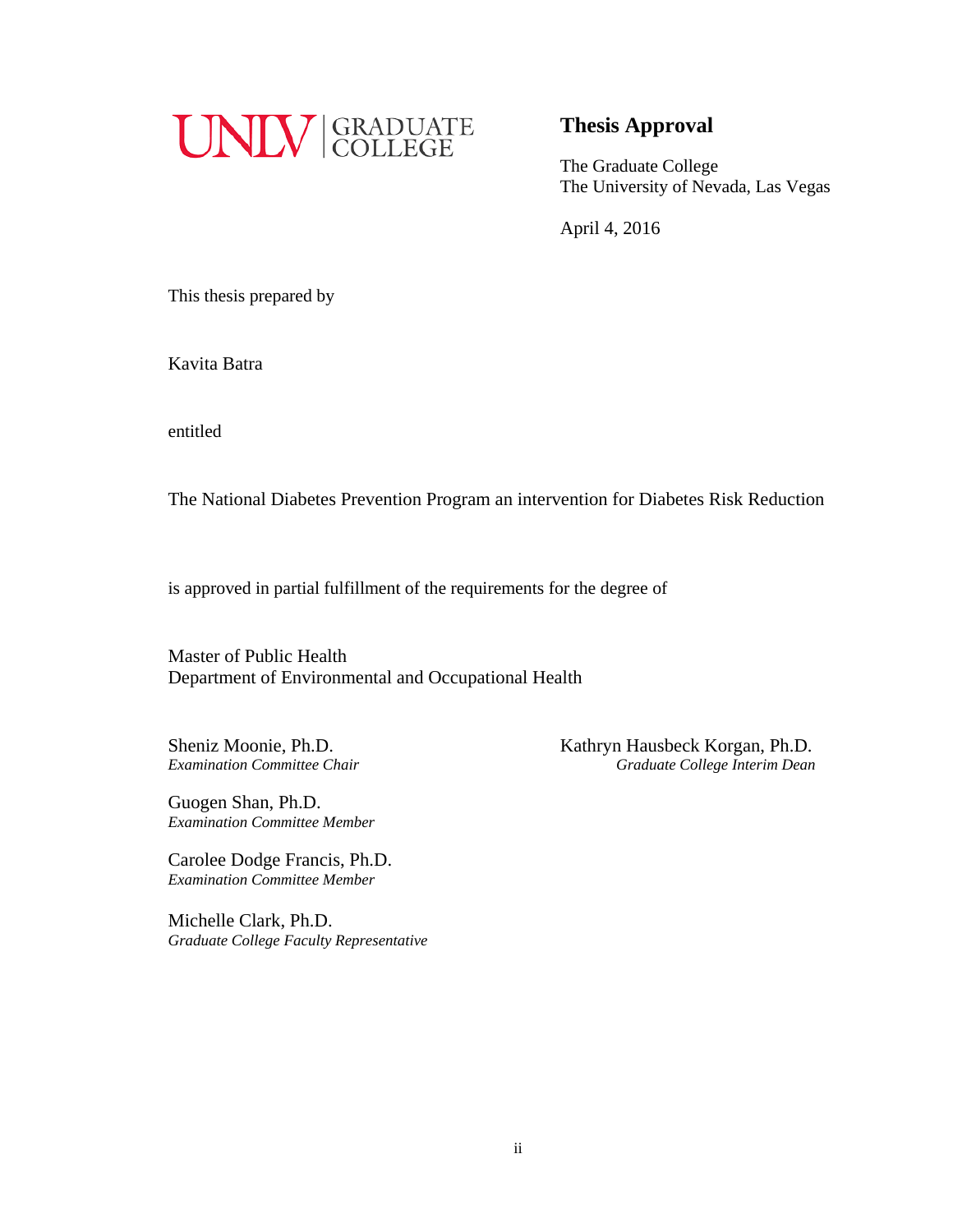#### **Abstract**

Diabetes mellitus is among the most frequently occurring chronic conditions, affecting 28 million adults in the Nation. The Nevada diabetes prevalence rate is approaching the National average, with 1 out of 4 diabetic patients experiencing serious clinical complications. Diabetes is typically preceded by a preventable condition classified as prediabetes, in which the blood sugar level exceeds the normal level, yet not enough to be classified as Type 2 diabetes. Prediabetes increases the risk of developing diabetes within 10 years, if not effectively managed. In an attempt to help reduce this risk, the CDC recently introduced an evidence-based intervention, the National Diabetes Prevention Program (NDPP) that aims to delay the onset of diabetes mellitus in people having prediabetes or those predisposed to having diabetes mellitus. The purpose of this current study is to assess the effect of the NDPP upon the change in weight and physical activity status of participants. A total of 66 subjects were recruited from the employees of Wyndham vacation resort, United Healthcare, and center of the Dignity Health organization, following the selection criteria provided by the CDC**.** This study assessed the secondary data obtained from the Women's Center of Dignity Health. The study utilized multiple logistic and linear regression, pearson's correlation, and one way ANOVA for assessing the association, and group differences among the variables used. The results of the logistic regression indicated that the odds of achieving the desired weight loss goal is 24% more likely for each additional session attended in the intervention. Moreover, the linear regression model suggested that number of sessions significantly predict the physical activity minutes achieved and percentage of weight loss. It was also determined that for every increase in session, there will be an increase in physical activity minutes of 8.3 minutes and decrease in weight by 0.3 % from the baseline.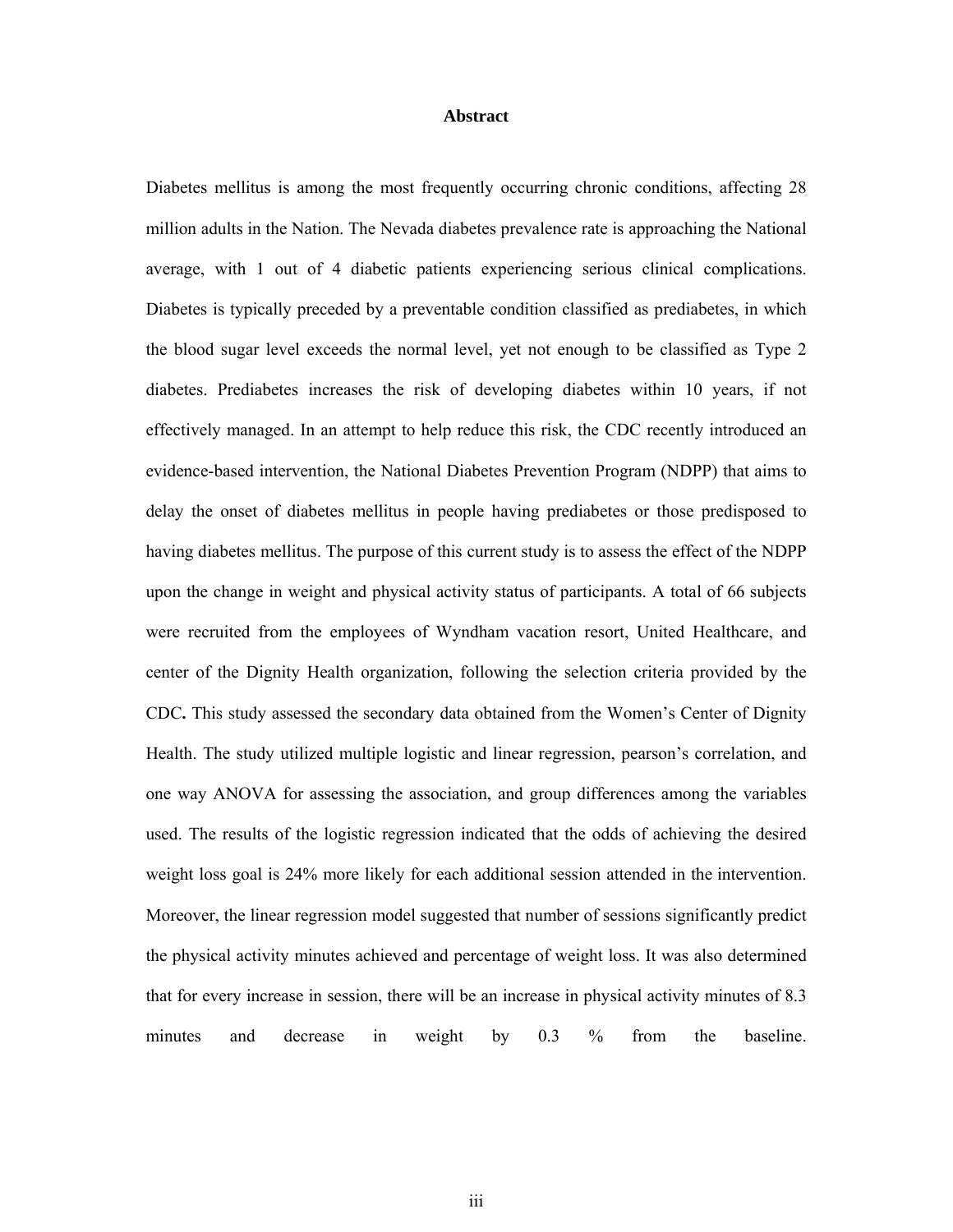The findings of this study may suggest an effective intervention for regulating the modifiable risk factors for lowering the risk of diabetes mellitus. In addition, this study may propose an avenue of prospective research for ascertaining sustainability of behavior change and performing outcome evaluation of the program among future intervention participants.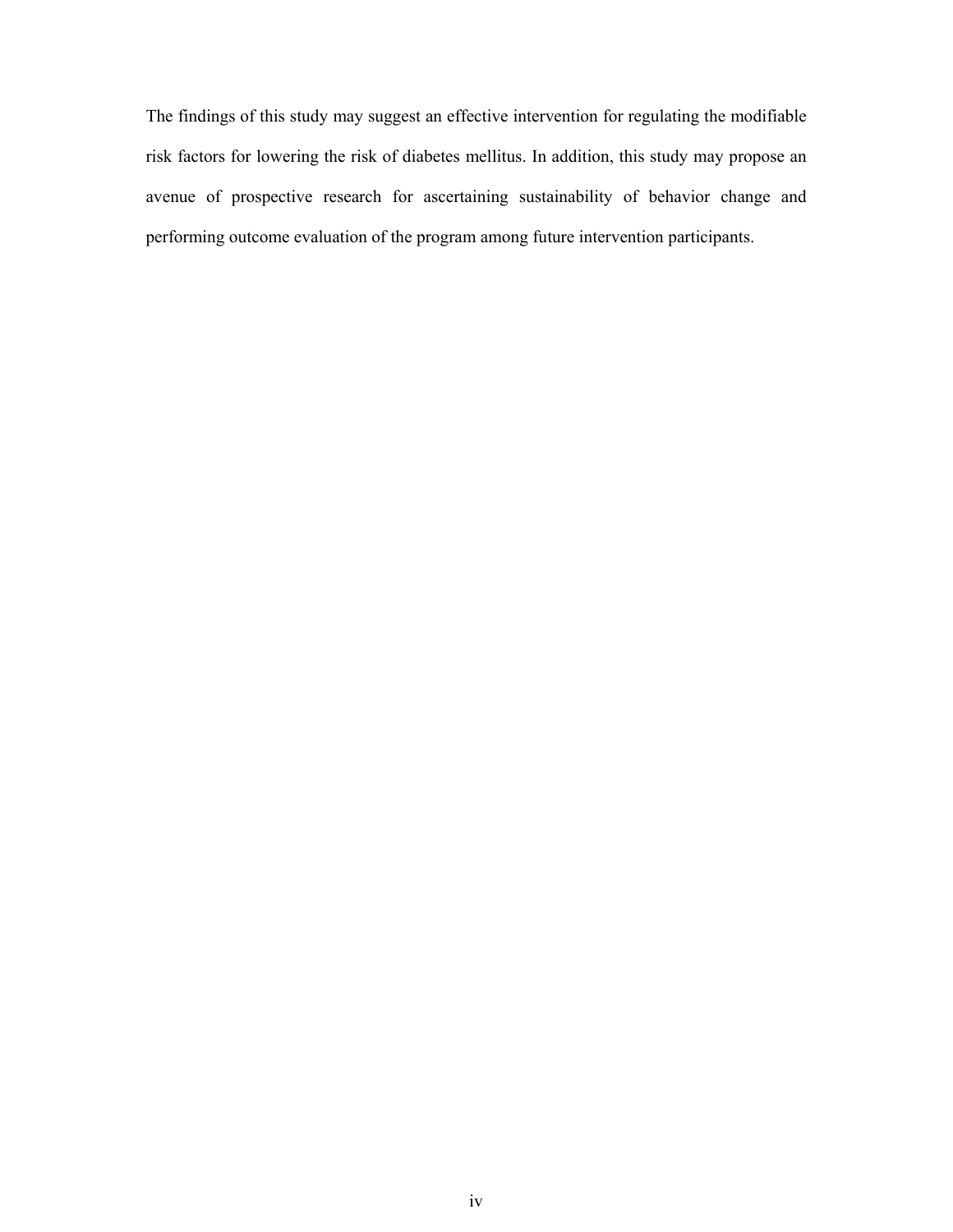#### **Acknowledgements**

I feel truly blessed to be a part (student) of the School of Community Health Sciences, UNLV.

First of all, I would like to express deepest gratitude to my chair/ advisor Dr. Sheniz Moonie for her full support, expert guidance, and encouragement throughout my studies and research.

I am very grateful to our Dean, Dr. Shawn Gerstenberger, without whose help this project would not have been possible.

In addition, I express my appreciation to Dr. Guogen Shan, Dr. Carolee Dodge Francis, and Dr. Michelle Clark for having served on my committee. Their thoughtful questions and comments were valued greatly.

Finally, I would like to thank my husband and parents for their motivation and support throughout my studies. I would not have been able to complete this thesis without their constant love and encouragement.

This study is dedicated to my father Late Mr. Subhash Chander Juneja, whose blessings are always with me at each venture of my life.

v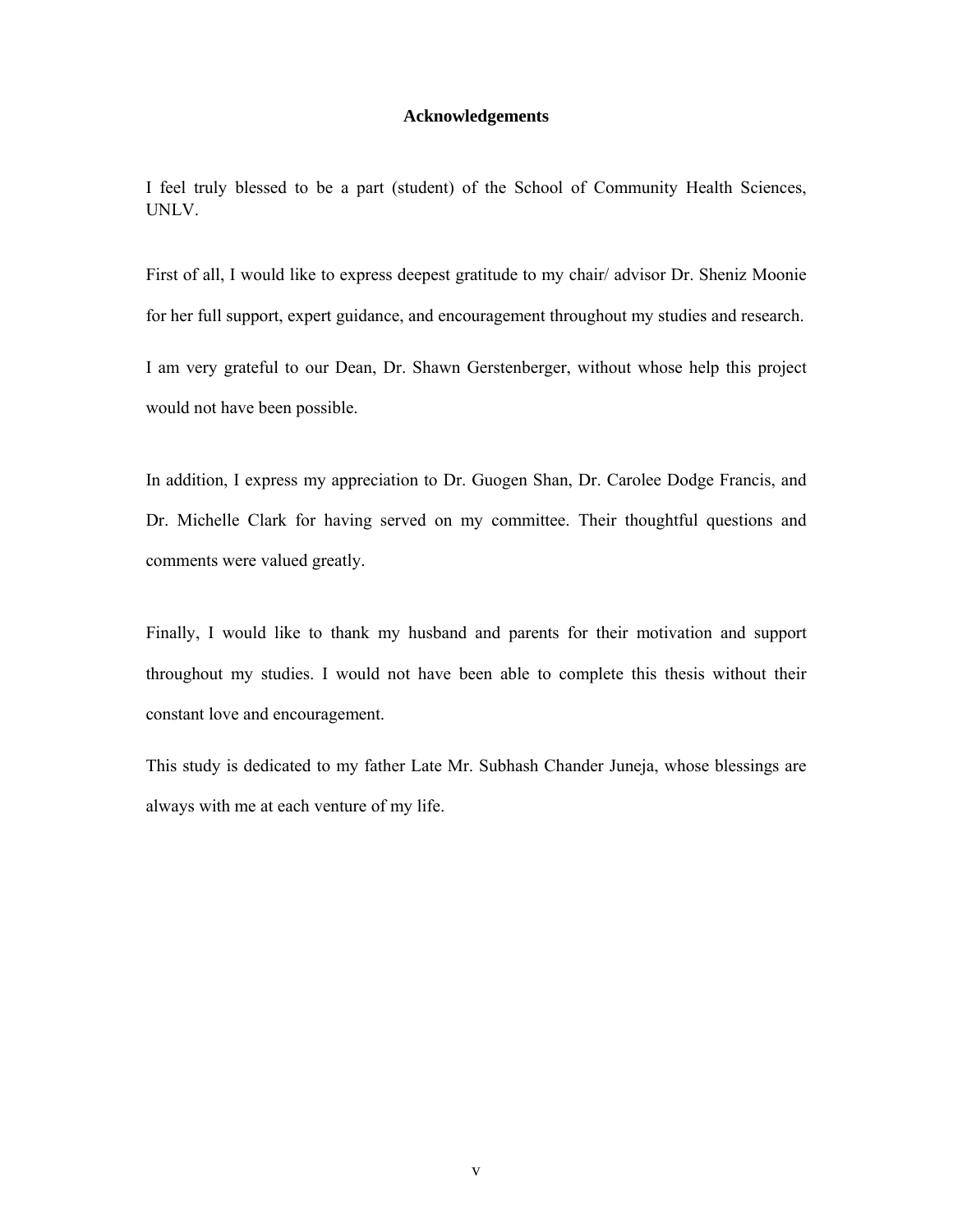## **Table of Contents**

| 29 |
|----|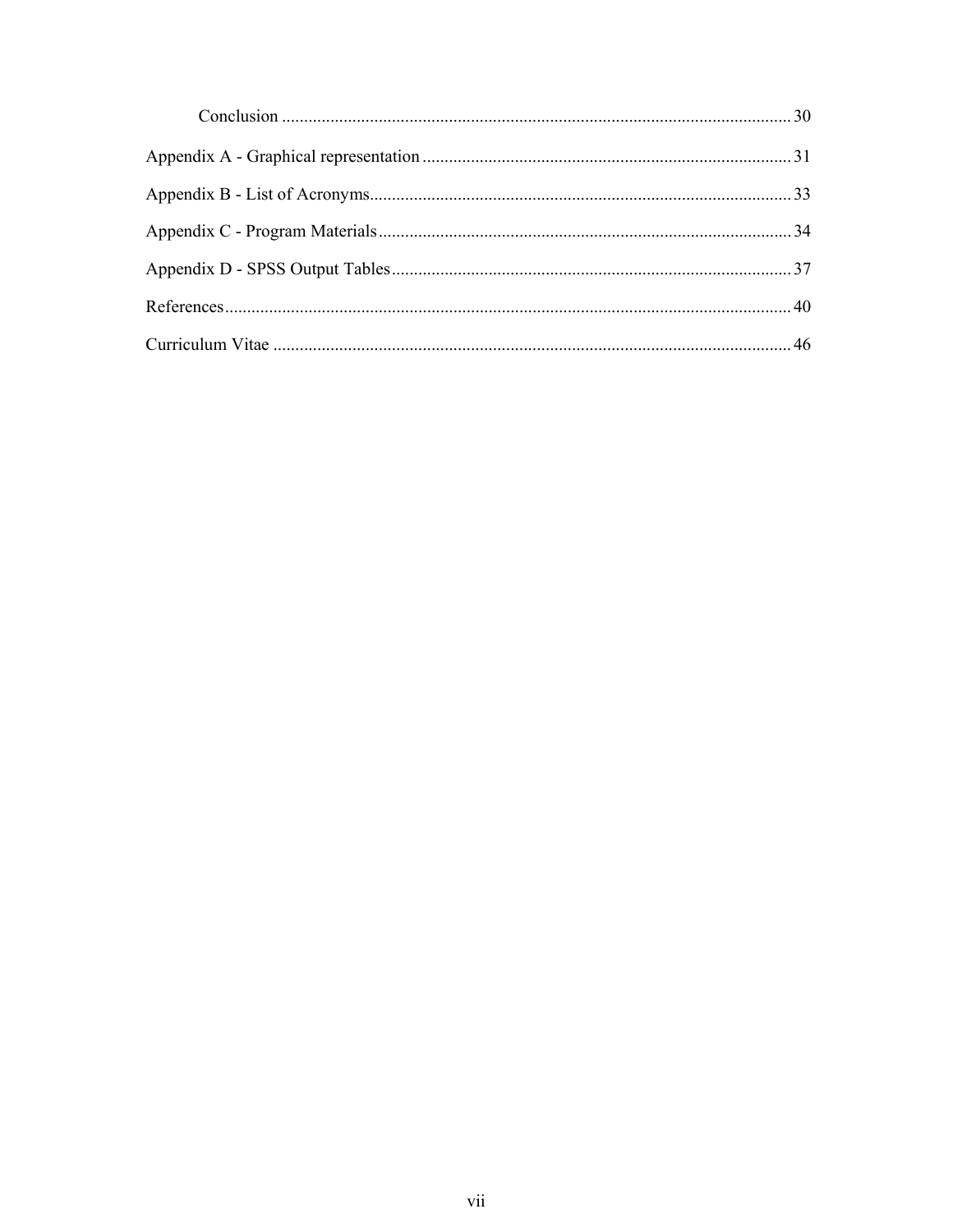### **List of Tables**

| Table 2: Average weight loss and physical activity measurements pre and post intervention. |     |
|--------------------------------------------------------------------------------------------|-----|
| $19$                                                                                       |     |
|                                                                                            |     |
|                                                                                            | .20 |
| Table 5: One way ANOVA for groups with different levels of session attendance20            |     |
|                                                                                            | .23 |
|                                                                                            |     |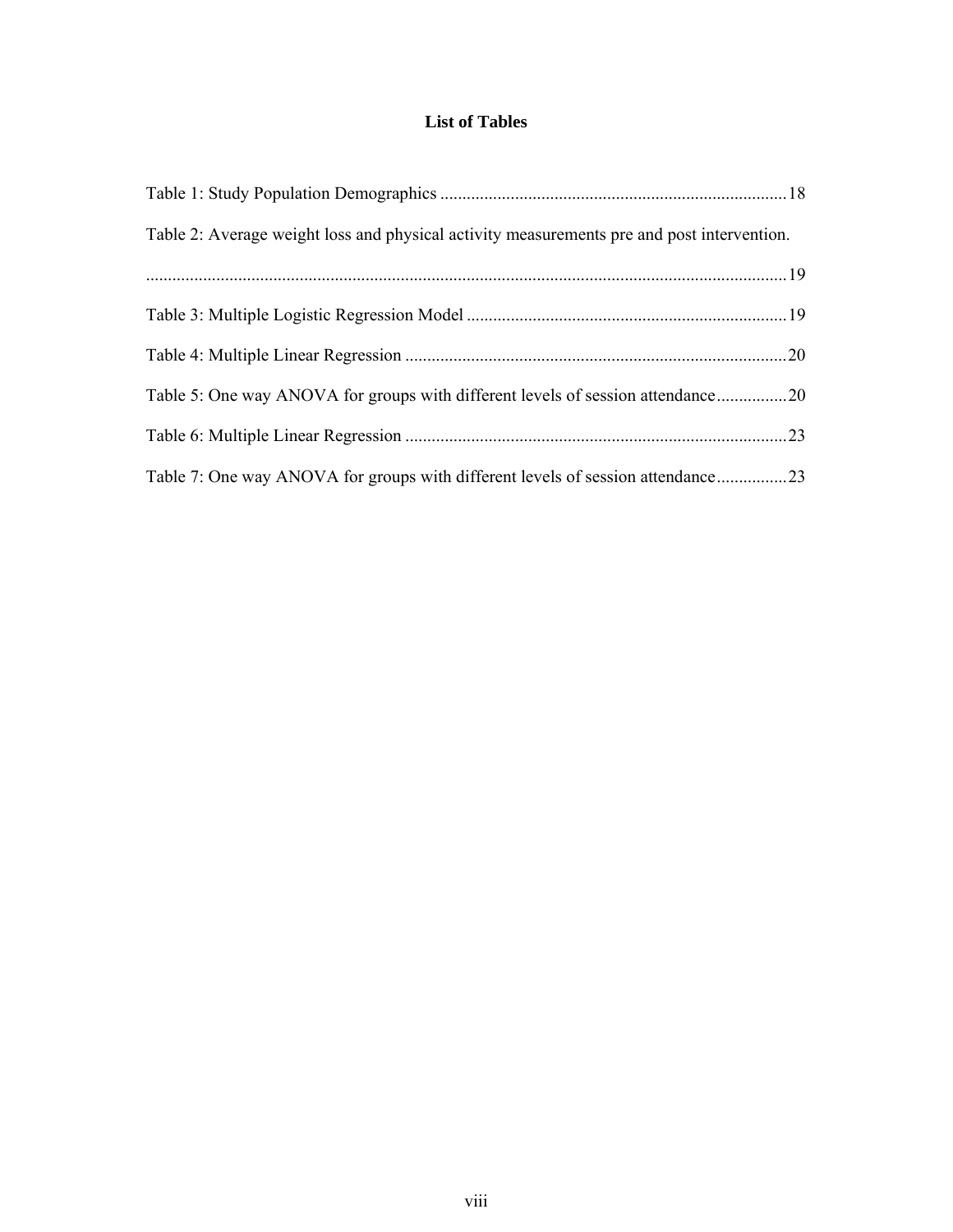## **List of Figures**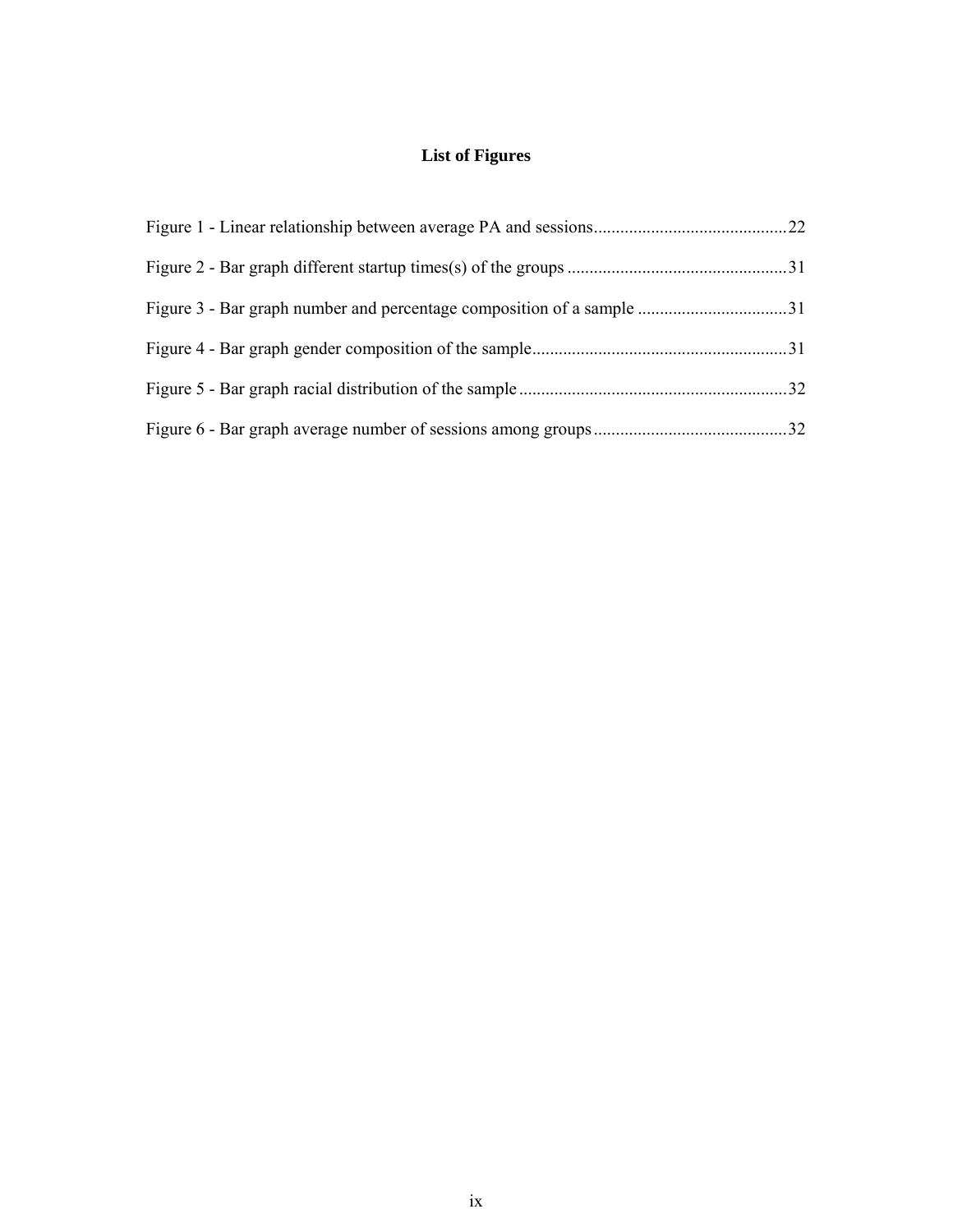#### **Introduction**

Type 2 diabetes mellitus comprises a collection of various dysfunctions that are characterized by the presence of hyperglycemia, which occurs as a result of a combination of factors such as insulin action resistance, inappropriate or excessive secretion of glucagon, and insufficient secretion of insulin. With Type 2 diabetes mellitus, the body is either resistant to the effects of insulin, or the body does not produce sufficient insulin in order to maintain a normal level of glucose. Some of the most classical symptoms of Type 2 diabetes mellitus include: increased frequency of urination, excessive thirst, and increased appetite, weight loss because of the inability of the body to metabolize glucose resulting in the body using alternative fuels kept in fat and muscle, and fatigue due to body cells being deprived of sugar making the body feel irritated and exhausted.

Diabetes mellitus is often preceded by a preventable condition called prediabetes, in which the level of blood sugar in the body is higher than the normal level, but not high enough to be classified or considered as a full-blown type 2 diabetes (Tabak, Herder, Rathmann, Brunner, & Kivimaki, 2012). Being asymptomatic, prediabetes tends to remain undiagnosed for many years till it turns into a full-blown diabetes mellitus. Individuals with prediabetes stand a high risk of developing type 2 diabetes within 10 years unless they embrace a healthier lifestyle, such as getting involved in more physical exercises and losing weight. Prediabetes diagnostic criteria have altered over time and generally vary depending upon the institution of origin.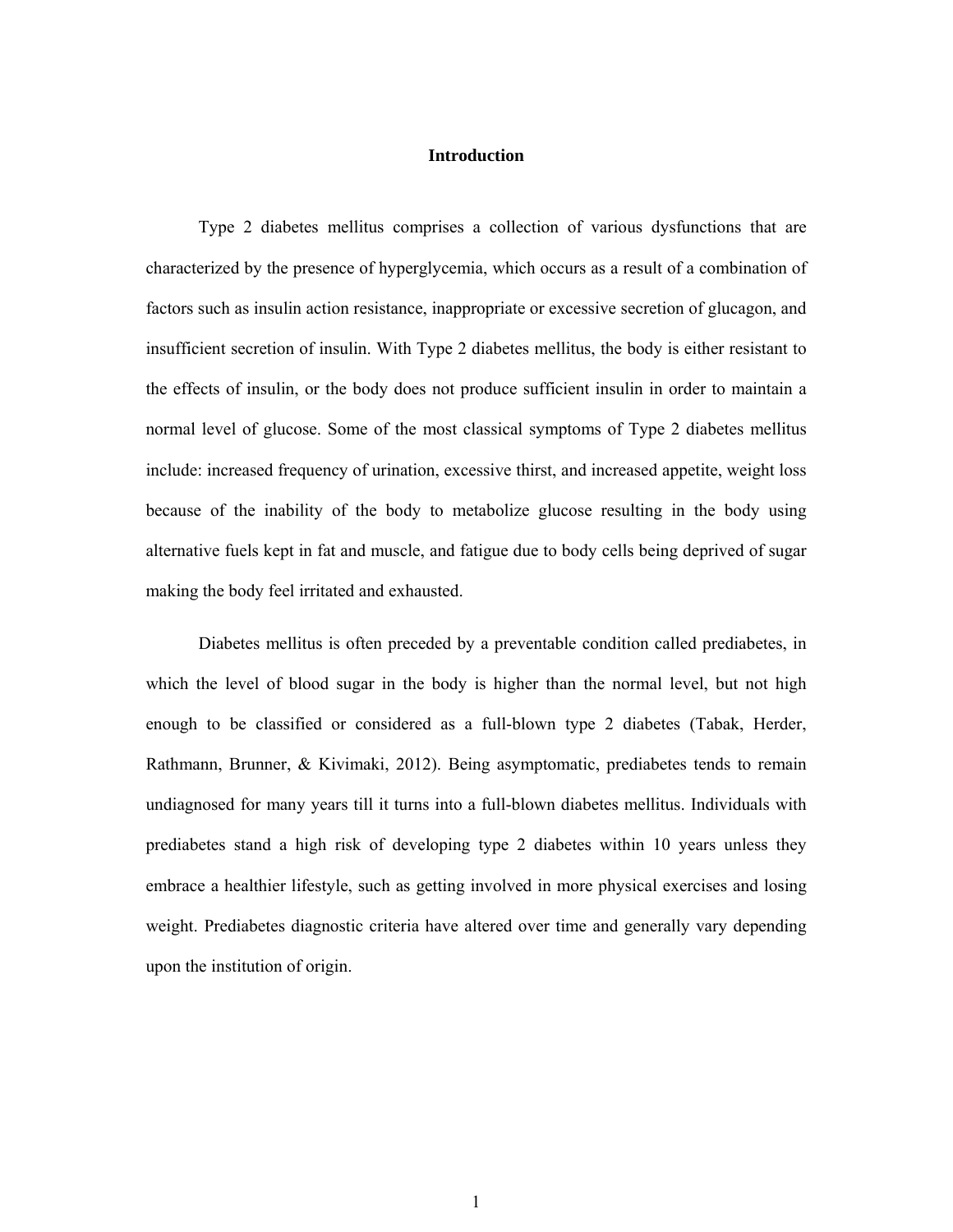#### **Background**

 Diabetes mellitus is among the most frequently occurring chronic condition in the United States (Center for Disease Control and Prevention [CDC], 2015). According to the National Diabetes Statistic Report by CDC (2014), there are over 20 million people (9.2% of the population) with confirmed diabetes mellitus, in the United States. The prevalence (burden) of diabetes has increased significantly from 5.5 to 20.8 per 100 population, over the past years (CDC, 2014). Diabetes mellitus is invariably associated with other complications such as kidney failure, retinal disorders, and nerve degeneration that may decrease the quality of life at the individual level (CDC, 2015). Diabetes is a major risk factor for cardiovascular diseases such as heart attack and stroke. It has been previously estimated that diabetic patients are 1.7 times more likely to die from cardiovascular diseases as compared to the nondiabetic individuals (CDC, 2014). Moreover, diabetic patients are 1.5 times more likely to be hospitalized for stroke and heart attacks as compared to their non-diabetic counterparts (CDC, 2014). Additionally, diabetes patients tend to have greater health care expenditure (nearly 2.5 times) as compared to the normal population (CDC, 2014). Currently, at the National level, diabetes has substantially raised the health care cost nearly over \$2 billion in the United States (CDC, 2015). At the State level, especially in Nevada, the prevalence rates are comparable to the national rate. In 2011, the prevalence rate of diabetes in Nevada was 10 per 100 population as compared to U.S rate of 9.5 per 100 population (CDC, 2014). Among various counties in Nevada, the prevalence of Type 2 diabetes, is the highest in Clark & Churchill County (CDC, 2014).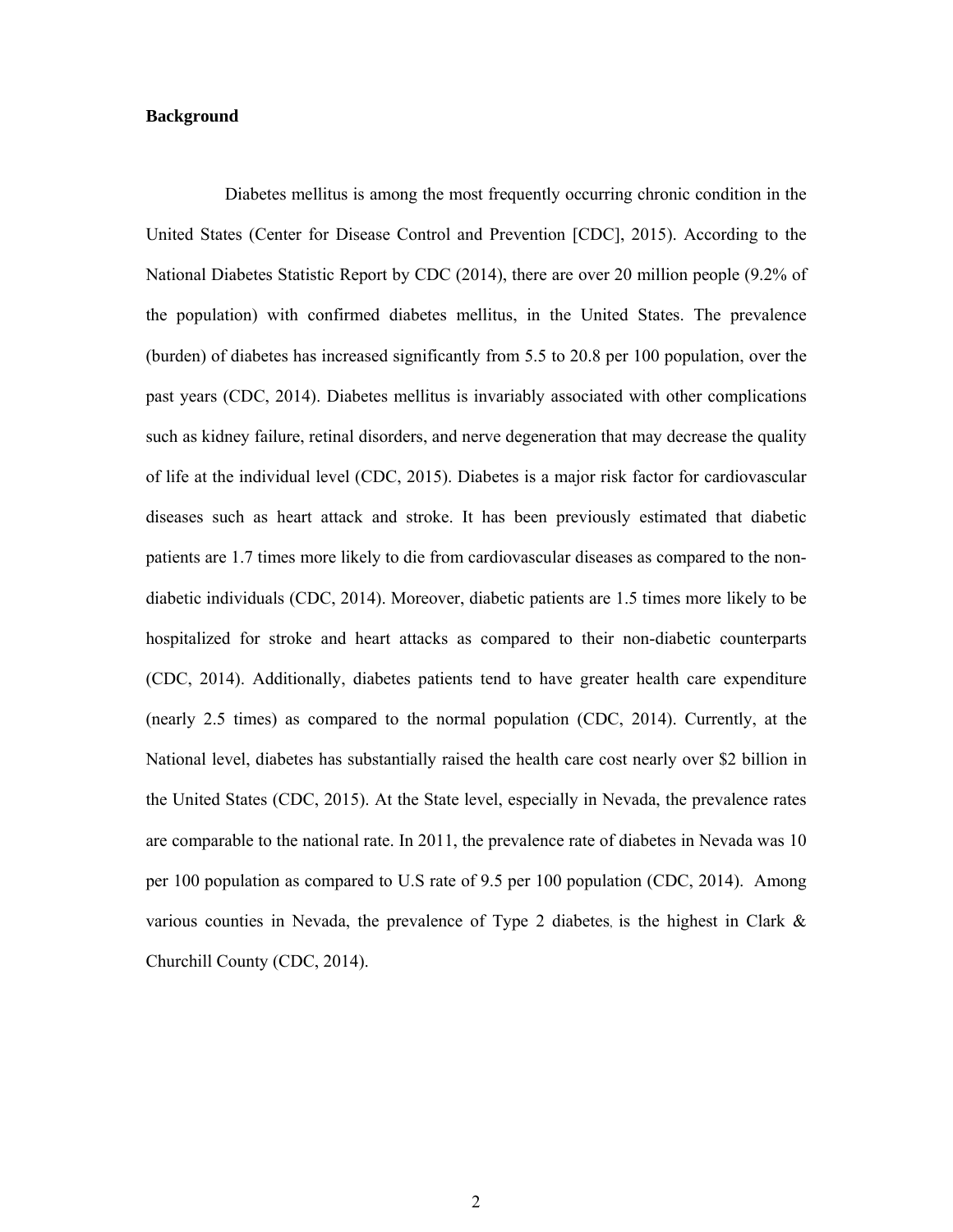#### **Literature Review**

Based on World Health Organization data, people are believed to be at high risk of progressing into type 2 diabetes mellitus if they are in one of the following two conditions. The first one is impaired fasting glucose (IFG), which is a condition whereby the fasting blood glucose level is raised consistently above normal concentration levels (6.1 mmol/L - < 7.0 mmol/L) (Tabak, Herder, Rathmann, Brunner, & Kivimaki, 2012). The second is impaired glucose tolerance (IGT), which is defined as a pre-diabetic condition of hyperglycemia related to resistance of insulin as well as the increased possibility of cardiovascular pathology. With IGT, the concentration of FPG is at the level of  $\leq 7.0$  mmol/L with a 2 h post load plasma glucose concentration of  $\geq 7.8$  as well as  $\leq 11.1$  mmol/L, as measured through a 75 g oral glucose tolerance test (OGTT) (Tabak et al., 2012). Additionally, a new category for high risk diabetes has been introduced; glycated hemoglobin A1C (HbA1c) 5.7 - 6.4% (Tabak et al, 2012). Approximately 5-10% of prediabetic people become diabetic annually. Notably, the number of diabetic patients has become triple over the period of thirty years from 1980 – 2011(CDC, 2013). This rate of conversion varies according to population characteristics as well as definitions of prediabetes (Forouhi, Luan, Hennings, & Wareham, 2007). In one meta-analysis research of diabetes progression studies published in the period between 1979 and 2004, annual rates of diabetes incidences in people with isolated IGT (4–6%) or those with isolated IFG (6–9%) were found to be lower than in patients with both IFG and IGT (15–19%) (Gerstein, Santaguida,  $\&$ Raina, et al., 2007). Next, in subsequent major diabetic studies, the estimates of progression have been similar – the yearly incidence was 11% in the DPP (Diabetes Prevention Program) outcomes study, 6% in patients with IFG within the US Multi-Ethnic Study of Atherosclerosis, as well as 9% in patients with IFG along with 7% in patients with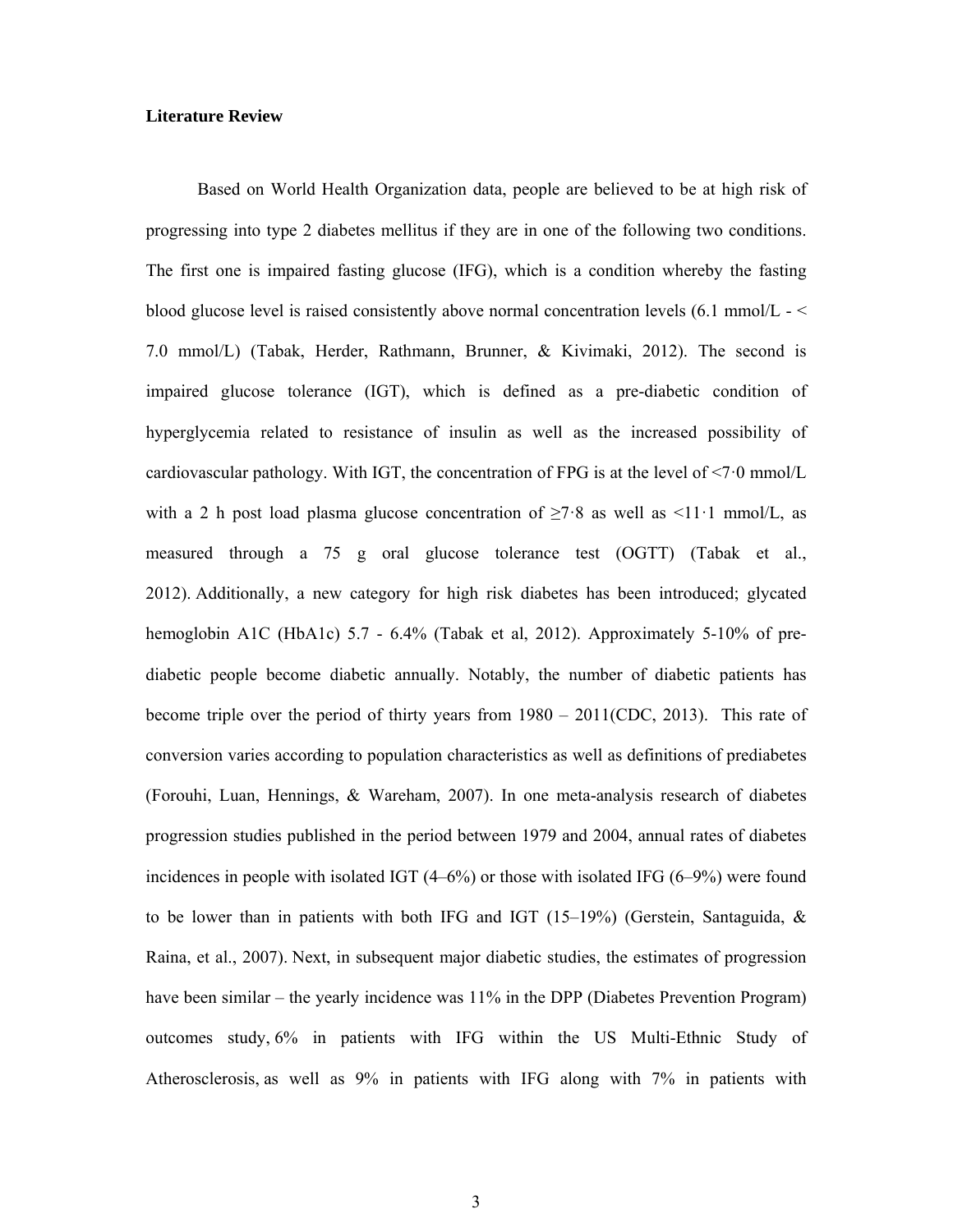HbA1c 5.7–6.4% as found in a major Japanese population-based research (Diabetes Prevention Program Research Group, 2009; Yeboah et al., 2011; Heianza et al., 2011). Research studies suggest the risks of diabetes development on the ground of FPG along with 2h post load glucose and the one defined by HbA1c concentration are similar (Zhang, Gregg, & Williamson, et al., 2010). The ADA expert panel assessed the number of individuals with prediabetes who are likely to develop diabetes as 70% (Tabak et al., 2012). Diabetes mellitus is associated with various risk factors. In addition, the transformation of prediabetes into diabetes mellitus varies across different ethnic and age groups.

Risk factors for both prediabetes and type 2 diabetes are as follows: being aged 45+, being obese or overweight, having a history of diabetes in the family, belonging to an ethnic minority (African or Asian American, American Indian, Hispanic, or Pacific Islander), having a gestational diabetes history, and being physically inactive (less than 3 times a week) (YanFeng, Geiss, Burrows, & Rolka, 2013; Vojta, De Sa, Prospect, & Stevens, 2012). According to the CDC's report on chronic diseases (2015), lack of physical activity and poor nutrition are among the unhealthiest behaviors that contribute significantly to chronic conditions resulting in early morbidity and mortality. According to the Nurse Health Study, (1992-1998), physical inactivity is a risk factor for both obesity as well as type 2 diabetes mellitus (Hu et. al., 2003). Also, obesity (commonly expressed as body mass index [BMI]  $\ge$ 30), is a major risk factor for developing type 2 diabetes mellitus. Previous studies have showed a strong association between increased BMI and risk of diabetes mellitus (Ganz et. al., 2014). People having BMI > 40 Kg/m<sup>2</sup>, are 11 times more likely to be diagnosed with type 2 diabetes mellitus as compared to those having normal BMI ( $\leq$ 24 Kg/m<sup>2</sup>) (Ganz et. al., 2014).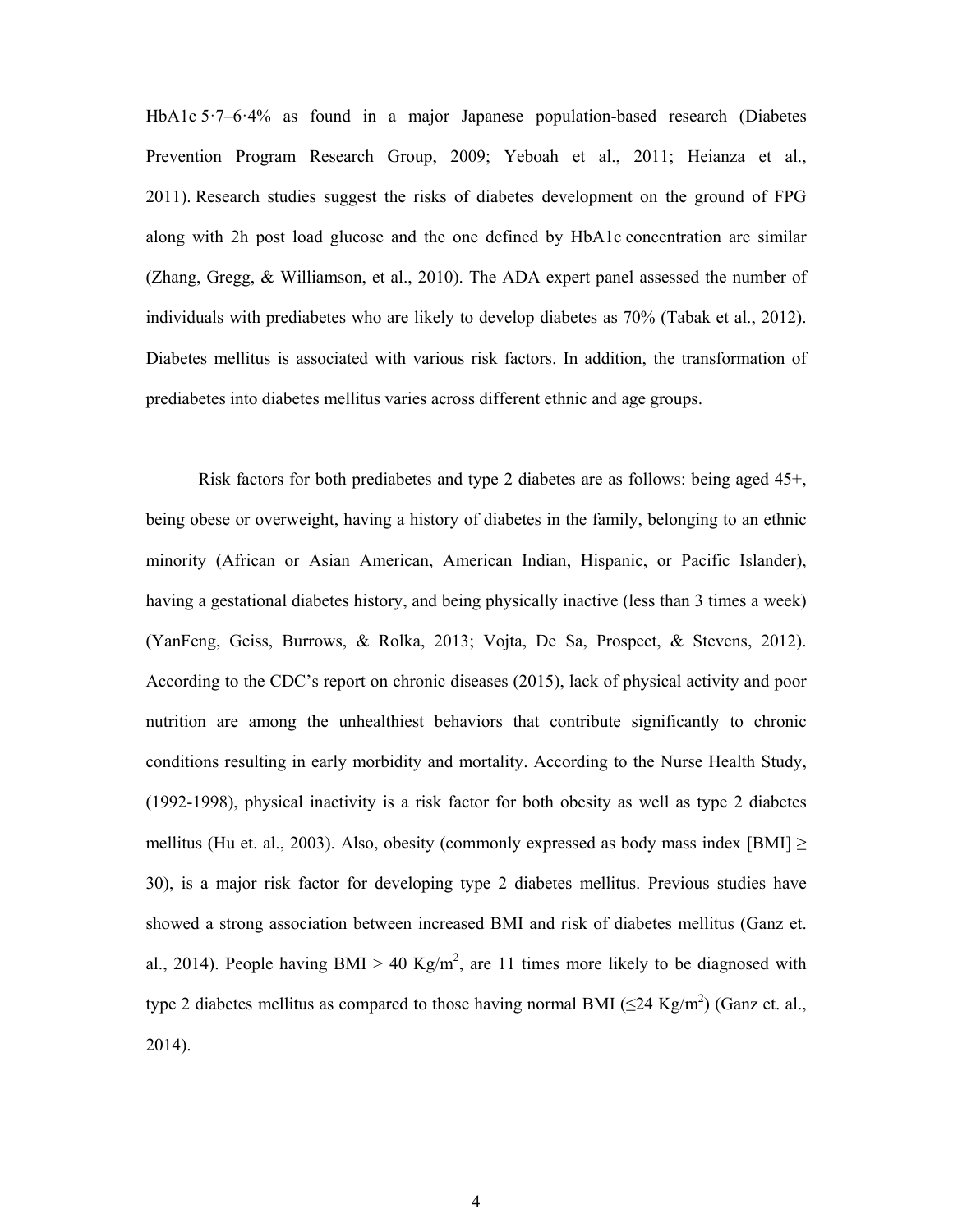Also, the risk of obesity and type 2 diabetes mellitus varies depending upon the type of sedentary behavior such as increased TV watching and increased sitting in the workplace (Hu et. al., 2003). The risk of obesity quadruples in people who engaged in prolonged TV watching as compared to those who sit for a long period at their work place (Hu et. al., 2003). Furthermore, some previous studies also determined the impact of increasing weight on the risk of type 2 diabetes mellitus across different ethnic backgrounds (Shai et. al., 2006). According to Shai et.al (2006), with each 5 kg increase in weight, the risk of diabetes mellitus is the greatest (84%) among the Asians, followed by Hispanics (44%), blacks (38%), and whites (37%). Weight gain tends to cause the differential negative effects among Asians (Shai et. al., 2006). On the contrary, healthy, low fat diets including more fiber content have a more protective effect among Asians as compared to whites (Shai et. al., 2006).

Researchers have also pointed out that the increased incidence of type 2 diabetes mellitus is due to the inability to correctly capture the reversible and preventable prediabetes in order to prevent its progression to diabetes mellitus. There are various barriers for correctly diagnosing prediabetes. The first barrier for correctly diagnosing diabetes and prediabetes is discrepant diagnostic criteria. In particular, diagnostic techniques for identification of people at risk include glucose (fasting as well as OGTT) and HbA1c measurements. Modern diagnostic modalities can often be discrepant since they might identify different populations at risk of developing diabetes depending on whether the diagnosis is based on glucose or glycosylated hemoglobin. These considerations get further complicated by varied criteria for screening and diagnosis of prediabetes and diabetes provided by the American Diabetes Association and the WHO. Also, prediabetes definitions differ, so that the incidence of HbA1c 6.0–6.4 % possibly identifies people at lower risk in comparison with other criteria (Bergman et al., 2012).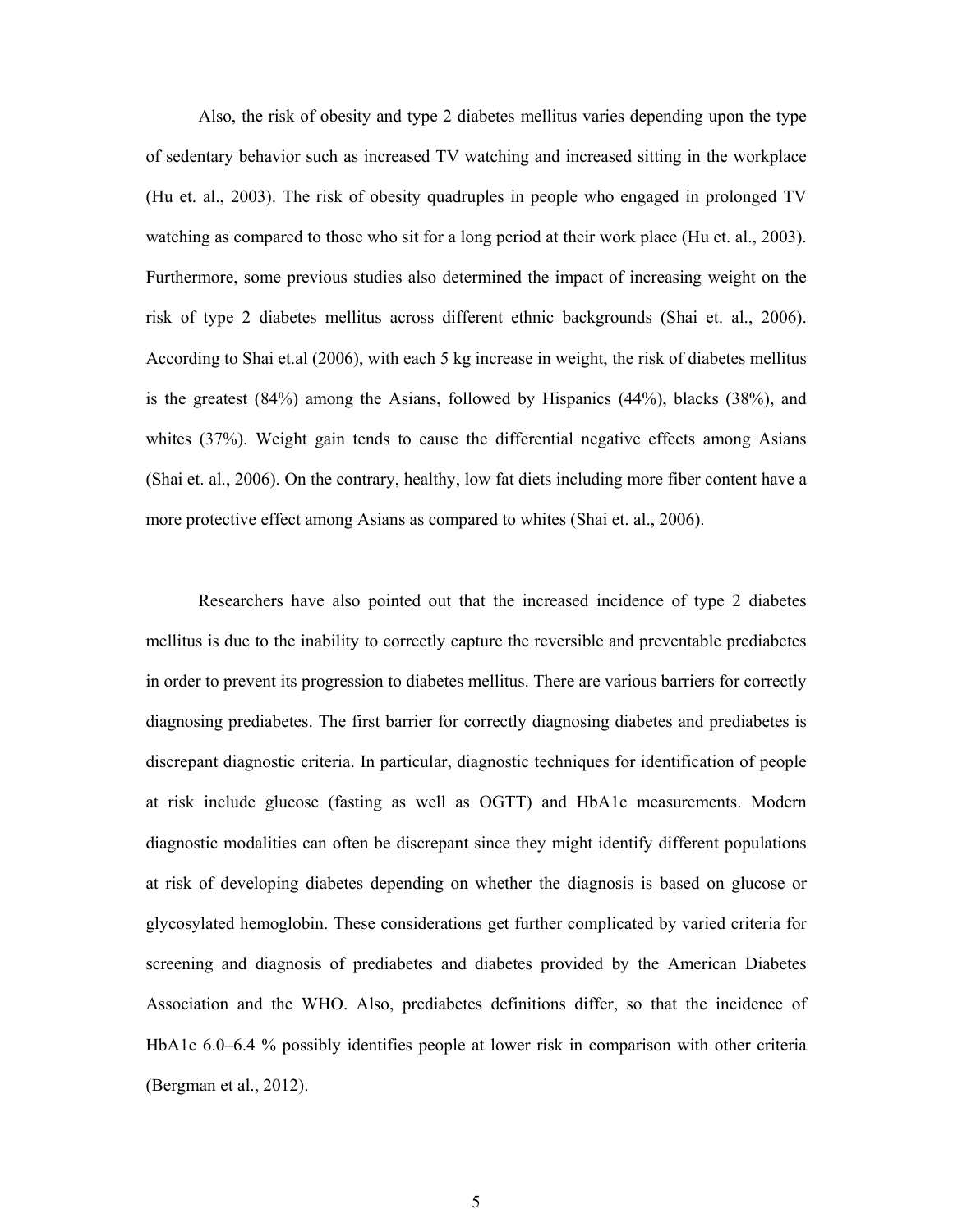Another barrier for correctly diagnosing prediabetes is physicians' lack of knowledge of how to correctly assess prediabetes. In other words, "Physicians do not know how to diagnose prediabetes." It has also been found that physicians are reluctant to research even easily accessible information (Zefferino, 2007). Doctors have recommended that weight reduction and increased frequency of physical activities can significantly help in lowering the risk of developing diabetes mellitus.

During the last decade, high reputable randomized studies have unequivocally confirmed that diabetes mellitus can be effectively prevented or delayed by programs directed at lifestyle modification in people who are at risk of diabetes development (Bergman, 2013).The Americans with Diabetes Act (ADA), the European Association for the Study of Diabetes (EASD), and Diabetes UK all provide diabetes prevention guidelines within their nutritional recommendations. The ADA emphasizes that the risk of diabetes development reduces if individuals engage in lifestyle changes, including reduced energy and fat intake, education, and regular physical activity (Bantle  $\&$  Slama, 2006). The EASD see weight loss as the critical component of lifestyle modification in overweight individuals. They advise that the appropriate macronutrient composition of the person's diet containing overall fat, is less than 30% of whole energy intake, saturated fat, less than 10%, and intake of fiber more than 15g/1,000 kcal. Diabetes UK also advises that individuals with impaired glucose tolerance should engage in structured programs of lifestyle change with a focus on weight reduction by reducing energy and fat intake as well as increased physical activity. According to the study of diabetes prevention carried out by Colberg, Sigal, Fernhall, Regensteiner, et al. (2010, p.e147), physical activity "is a key element in the prevention and management of type 2 diabetes." Bajpeyi, Tanner, & Slentz (2009) found that exercise stimulates glucose uptake of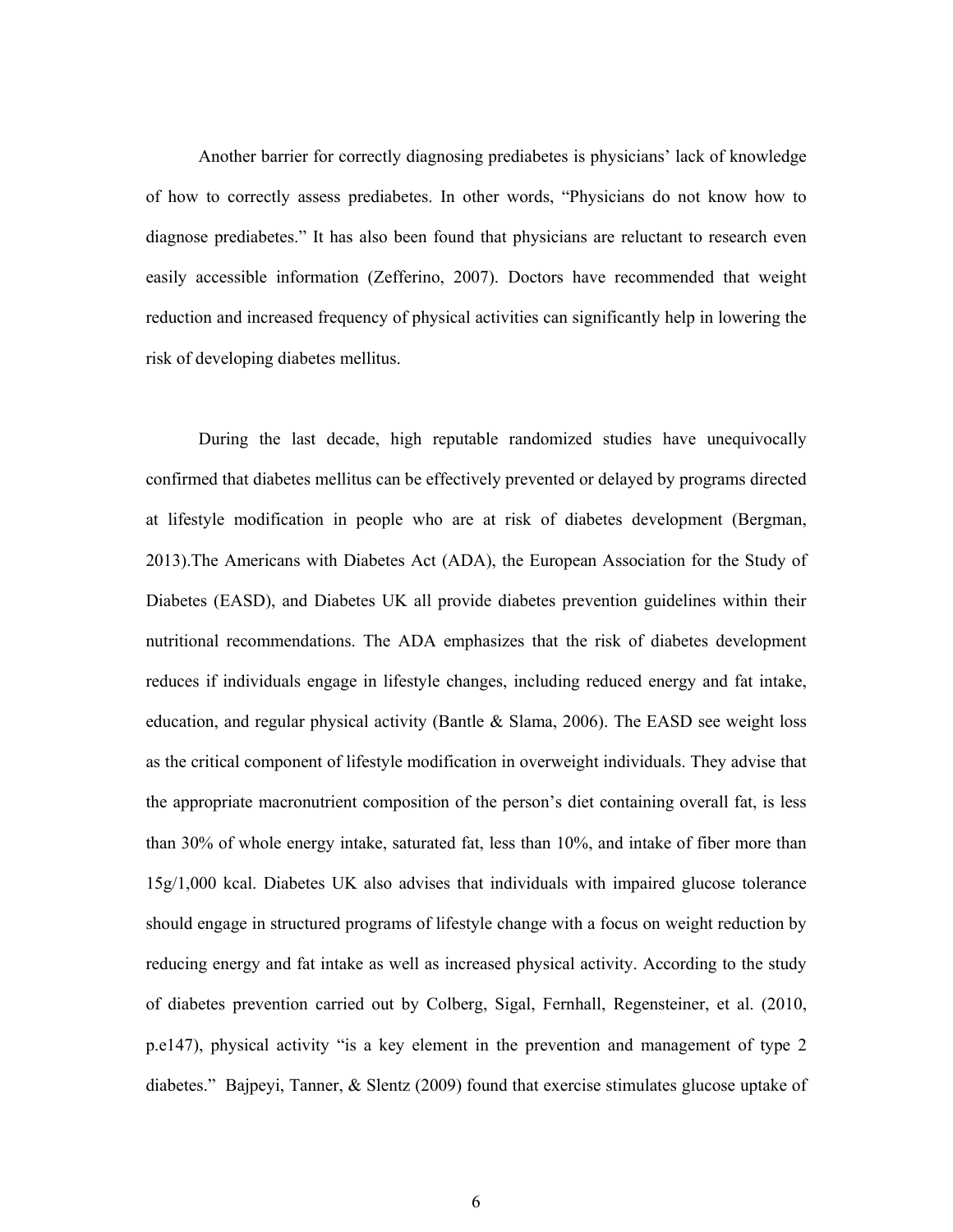muscles. Colberg et al (2003) have documented evidence of the positive effect of the following types of physical exercise on diabetic prevention: aerobic exercise, resistance exercise, and combined exercise. It has been found that exercise decreases cholesterol, improves insulin action and storage in muscle, blood glucose control, as well as fat oxidation (Cohen et al., 2008).

In order to be less prone to develop diabetes mellitus, experts recommend that the following amount of physical activity be maintained on a regular basis: 2.5 hours per week of moderate aerobic activity or 30 minutes a day for 5 days a week. Walking briskly for 2.5 hours a week also contributes to diabetes risk reduction (Jeon, Lokken, Hu, & van Dam, 2007). There are a number of diabetes prevention programs that have been established at the state level in the U.S.

With as many as 86 million in the U.S. having prediabetes, whose risk of developing diabetes mellitus is 4 to 12 times higher than in people with regular glucose tolerance, the National Diabetes Prevention Program (NDPP) attempts to help participants make lifestyle changes as well as reduce their risk of type 2 diabetes development by almost 60% from the baseline.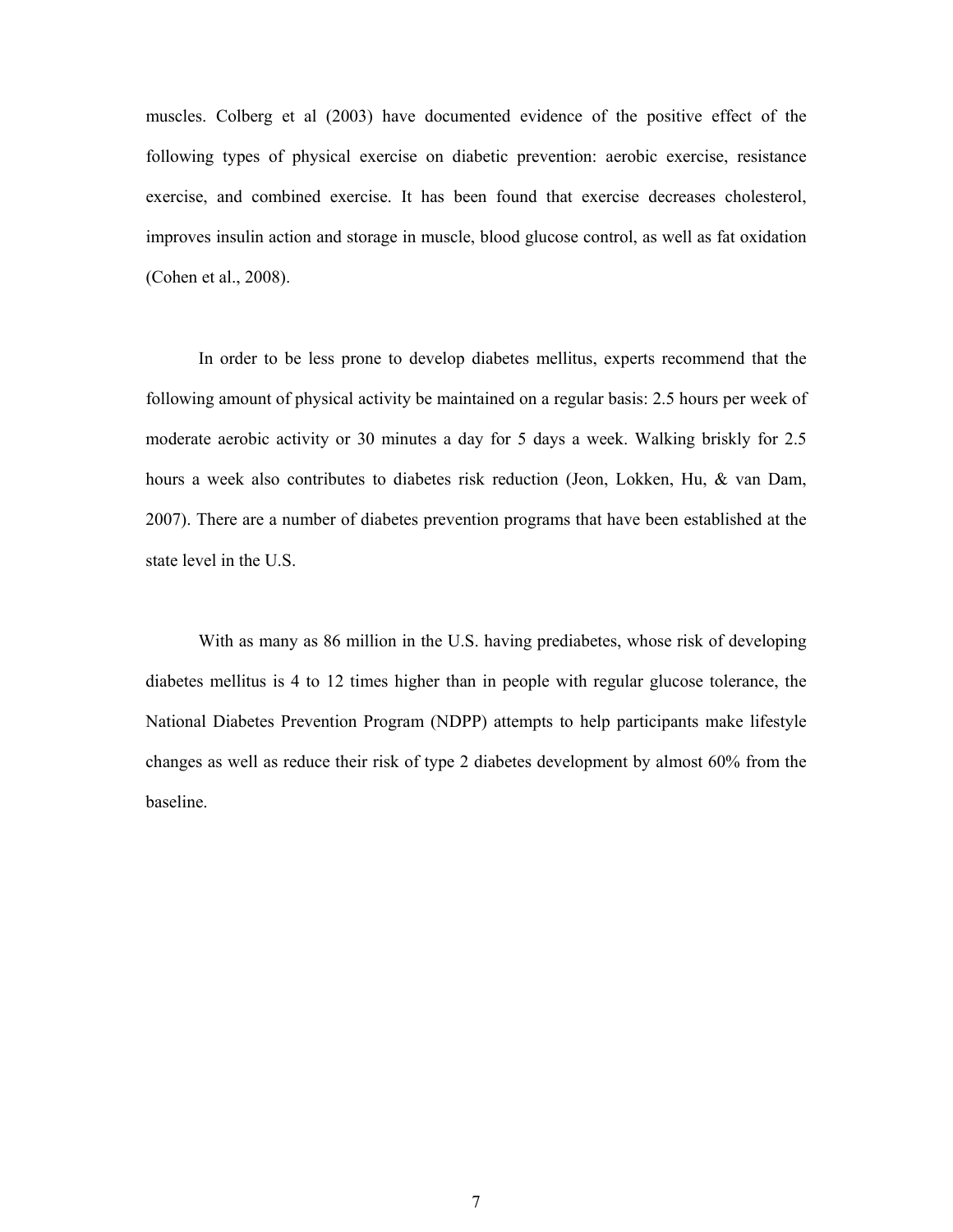#### **Research Objectives**

The scientific literature documents the implications of controlling modifiable risk factors in reducing the risk of diabetes mellitus. The research question for this study is to assess if there is any effect of the number of sessions on change in weight and physical activity among a sample of adult Nevadans, participating in the NDPP.

#### **Research Questions**

**Research Question #1:** Is percentage weight loss among program participants associated with the number of total sessions attended?

#### *Hypothesis#1:*

Ha: There will be a change (drop) in weight of participants attending the healthy behavior sessions in DPP.

Ho: There is no change in the weight of participants attending sessions in DPP.

#### *Expected outcome:*

It is expected that weight loss and total number of session attended by the participants are significantly associated with each other.

**Research Question # 2:** Is increase in physical activity minutes of the program participants associated with the total number of sessions attended?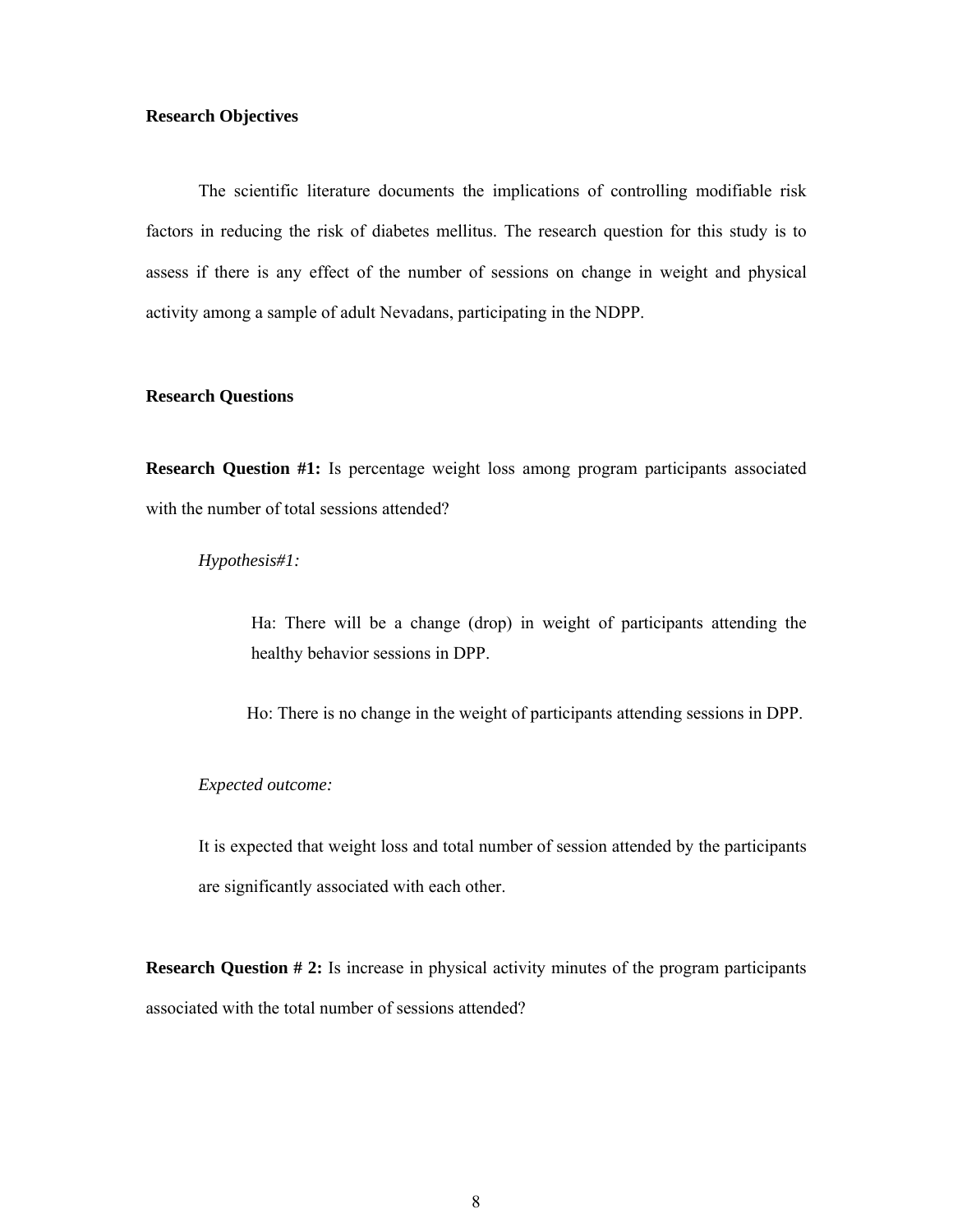#### *Hypothesis#1*

Ha: Attending more sessions will change (increase) the participants' physical activity minutes per week.

Ho: There will be no change in the physical activity minutes per week of participants attending the sessions.

#### *Expected outcome:*

It is expected that there will be a significant association between gain in physical activity minutes and the number of total sessions attended by the participants.

**Research Question #3**: Is there any difference in the outcomes across the groups with varied number of sessions attended?

#### *Hypothesis#1*

Ha: There is difference in the outcomes (percentage weight loss and increase in physical activity minutes) depending upon their attendance time in the program.

Ho: There will be no difference in the outcomes across the groups with varied attendance of the sessions.

#### *Expected Outcome*:

The groups who have attended more sessions, will be more successful in achieving their goals as compared to those who have attended less sessions.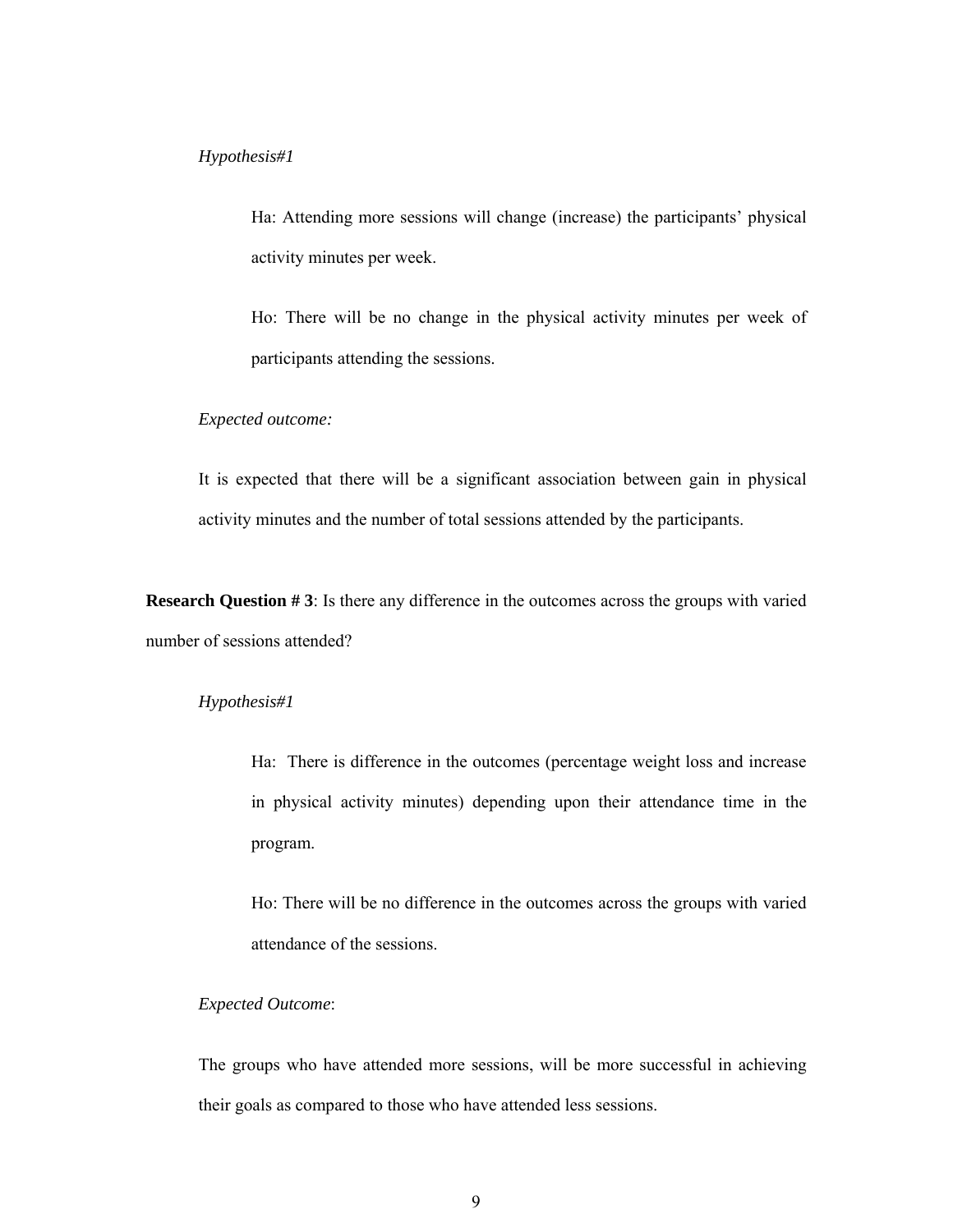#### **The National Diabetes Prevention Program**

The National DPP, which was not in place until 2010, focuses on four major areas: increase of workforce through training, assuring quality through implementation of a recognition program, delivering program through intervention sites, and support of program uptake by health marketing (Albright  $& Gregg, 2013$ ). In Nevada, NDPP has been recently introduced and structured in a one year curriculum consisting of 16 weekly core sessions on healthy behaviors for an initial six months followed by monthly maintenance sessions for the next 6 months (CDC, About the Program, 2015). The participants were given a goal of  $5 -$ 7% reduction in baseline weight and 150 minutes per week of physical activity (Dinenberg, 2013 &National Diabetes Prevention Program [NDPP], 2015). To effectively measure the success of the program it is vital to assess if the program accomplished the desired goals.

#### **Program Curriculum**

The program encompasses two curriculums: First, core curriculum sessions including 16 weekly sessions and second, post curriculum monthly maintenance sessions. Each session was of one hour duration. Every session (except first) starts with reviewing the progress reports for initial 10 minutes, followed by 40- 45 minutes of session activity, and last 5-10 minutes utilized for wrapping the session and assign homework to the participants (Lifestyle Coach Facilitation Guide, p. 10). Self- monitoring is the critical component of this program that will help participants achieving their goals.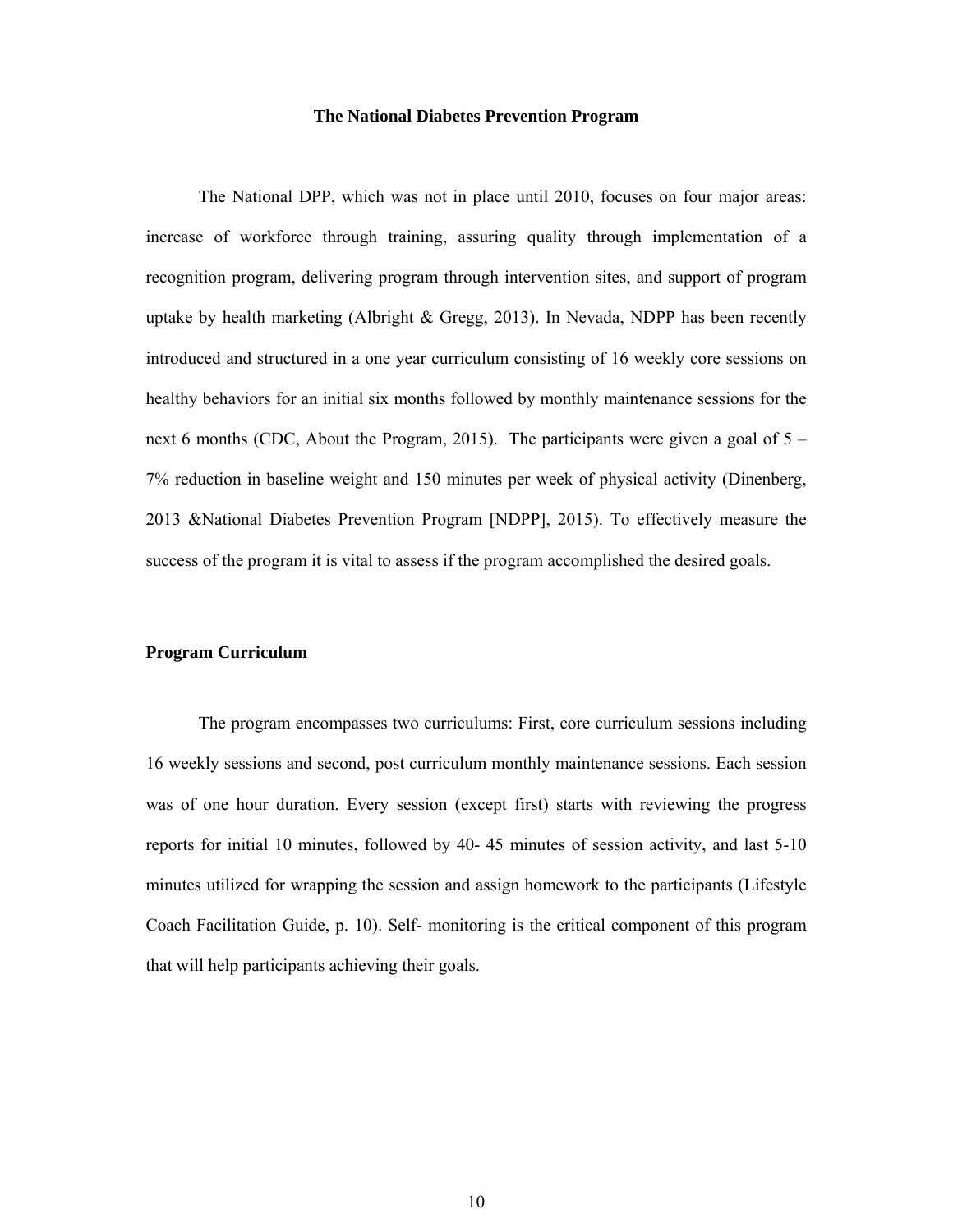The 16 weekly sessions were grouped into three categories, depending upon the discussion topics (Lifestyle Coach Facilitation Guide, p. 25).

Session 1-6 "Getting started"

Session 7&8 "Understanding forces that shape our eating and activity behaviors".

Session 9-16 focused on the long term change.

The post- core curriculum monthly sessions were aimed at preventing relapse, helping participants to balance their thoughts for long term maintenance and sustaining the behavior change (Lifestyle Coach Facilitation Guide, n.d).

Weight was recorded for every session at the center in a lifestyle coach log (appendix C.1), so the weight measurement chart also served as an attendance sheet (Lifestyle Coach Facilitation Guide, p. 11). The physical activity minutes were self –reported, and the recording started from the  $5<sup>th</sup>$  session (Lifestyle Coach Facilitation Guide, p. 11). Participants were given a "Food and Activity Tracker" (appendix C.2) and the "How Am I Doing" chart (appendix C.3) for recording their daily food (calories) intake, weight, and physical activity minutes. Participants were also given the "Fat and Calorie Counter" (appendix C.4) for counting their daily intake.

#### **Methodology**

#### **Study Design**

This study is a longitudinal study, utilizing the secondary data obtained from Dignity Health Saint Rose Dominican Henderson location in Southern Nevada. The Dignity Health is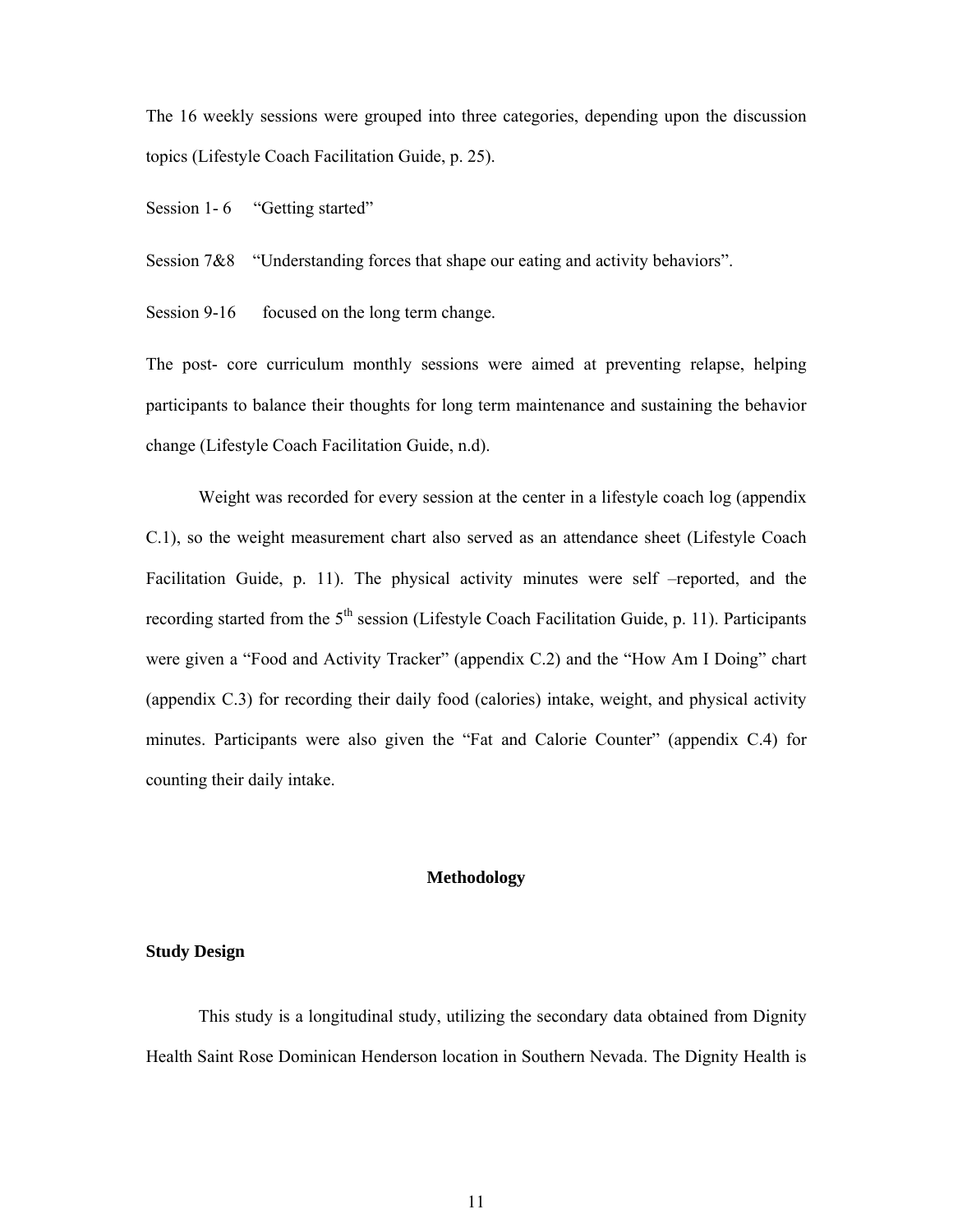a not- for- profit organization that aims to foster an environment to improve the overall health of the community and providing high quality of care (Dignity health, n.d.).

#### **Study Sample**

Dignity Health Saint Rose Dominican Women's Care & Community Outreach organization introduced this CDC led NDP program to the community through their REACH magazine, health fairs, screening, and speaking engagements. The sample chosen was nonrandom, consists of 66 participants, divided among six groups beginning the same intervention at different start times (Appendix A, figure 1). Groups were formed depending upon availability of the subjects and what days of the week they could attend (morning, afternoon, day of week). The program spanned for one year starting from September 2014 till August, 2015. Group 1 was first to participate in DPP from September 11, 2014, Group 2 started to engage in the intervention from January, 2015. The other groups such as Group 3 and Group 4 had started from February, 2015. The remaining two groups (5&6) started participating in April & July 2015 respectively. The subjects were recruited from employees of Wyndham vacation resort, United Healthcare, and one of the center (Henderson) of the Dignity Health organization, following the selection criteria provided by the CDC. According to the NDPP (2015, p.4) guidelines for recruiting sample:

- The participant should be at least 18 years of age having Body mass index more than or equal to 24 kg/m^2.
- The participant should have a minimum score of 9 in a survey questionnaire assessing the Diabetes risk. The details of this survey questionnaire can be found on the following web site (http://www.cdc.gov/diabetes/prevention/prediabetes.htm).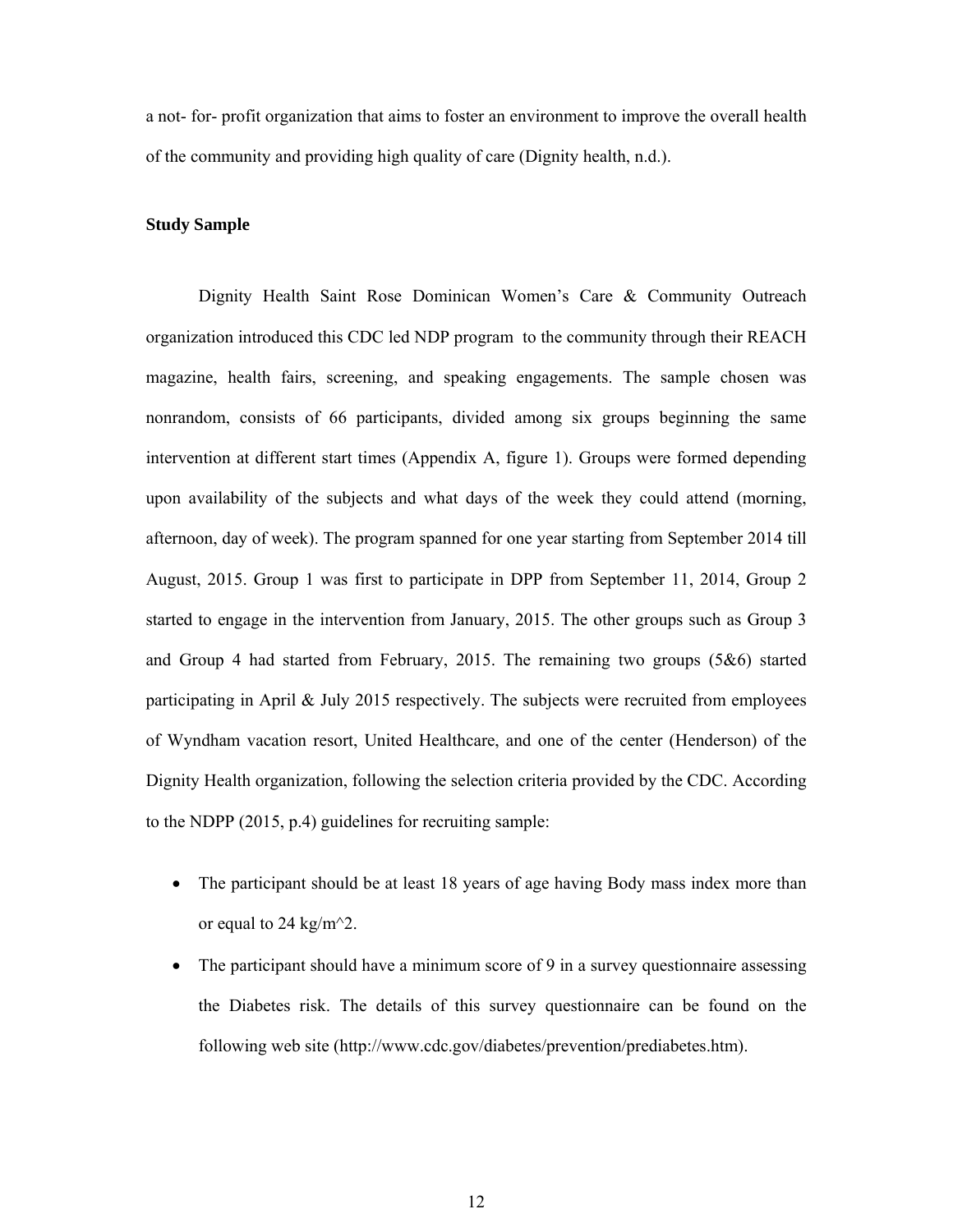- Fasting serum glucose level = 100- 125 mg/dl and serum glucose level = 140- 199 mg/dl after consuming 75 grams of glucose
- $\bullet$  HgbA1C : 5.7- 6.4 percent

#### **Variables**

The dependent variable (DV) includes percentage weight loss and average physical activity minutes (PAM) achieved. Both are continuous variables. However, weight variable was also recoded into a binary dependent variable  $(1=5\%$  or more baseline weight loss, 0= weight loss  $\leq 5\%$  of baseline weight loss).

Data analysis for change in weight and physical activity was performed separately. However, the independent variable used, was the average number of the total sessions attended by the subjects. The statistical models were not adjusted for gender and race due to uniformity of the sample.

For one way ANOVA, we created a categorical variable of the groups depending upon their attendance into the program. The new categories of the groups are:

- Fair attendees (Group 1): The participants who attended fewer than 9 sessions.
- Moderate attendees (Group 2): The participants who attended 9 to 16 sessions.
- Excellent attendees (Group 3): The participants who attended more than 16 sessions.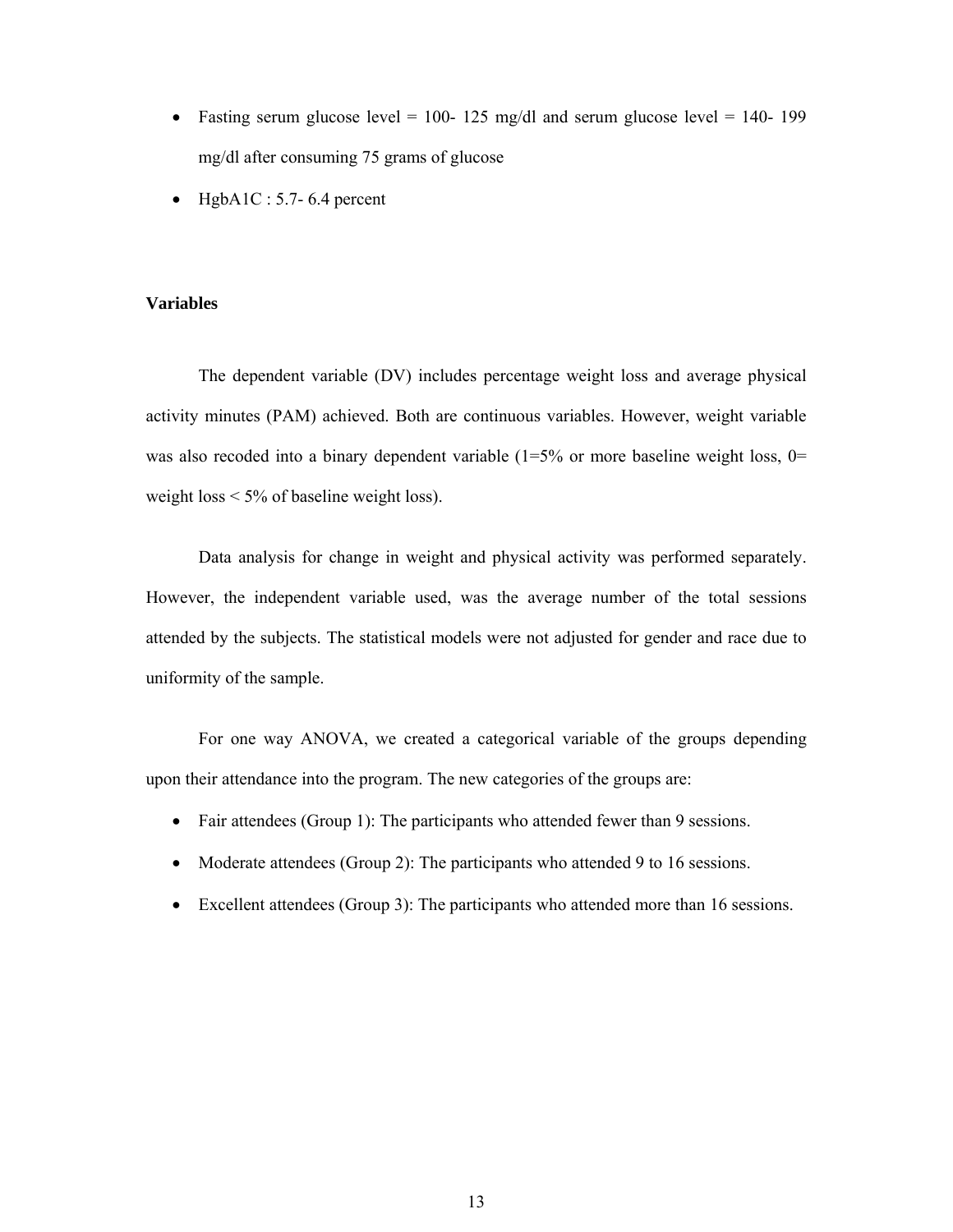#### **Requirements for Analysis**

According to the Diabetes Prevention Recognition Program (DPRP) standards and operating procedures (2015, p.9, 10 Table 1) requirements 5, 6, 7 & 8 of full recognition standards:

- The subjects attend at least 4 sessions.
- Weight measures are recorded for eighty percent or more of all sessions and physical activity minutes recorded at 60% or more of the sessions attended.

With respect to the requirement of the minimum sessions attended, 6 (Group 6) out of 66 participants did not satisfy the inclusion requirements (as stated above), thus were excluded from the analysis. Therefore, 60 out of 66 participants met the criteria for the inclusion for the weight data analysis. Weight measurements were taken 100% of the time. Therefore, all of remaining 60 subjects were included in the weight analysis. For the physical activity minutes (PAM) analysis, including only the participants having PAM recorded for at least 60% of all the sessions, 51 out of 60 subjects satisfied this requirement, yielding a very small sample size which may provide an inadequately powered statistical model. Therefore, in order to increase the sample size and statistical power, the average of all PAM recordings per subject was utilized. The average percent sessions recorded among all 60 subjects was more than 60%, which justifies also including all subjects in our PAM analysis.

#### **Statistical analysis**

To determine the effect of the total number of sessions in the intervention, multiple statistical models were utilized for weight and physical activity separately. IBM SPSS v.23 was used for all analyses. Level of significance and confidence interval was set at  $p \le 0.05$ and 95% respectively. The sample was predominantly white females, therefore the models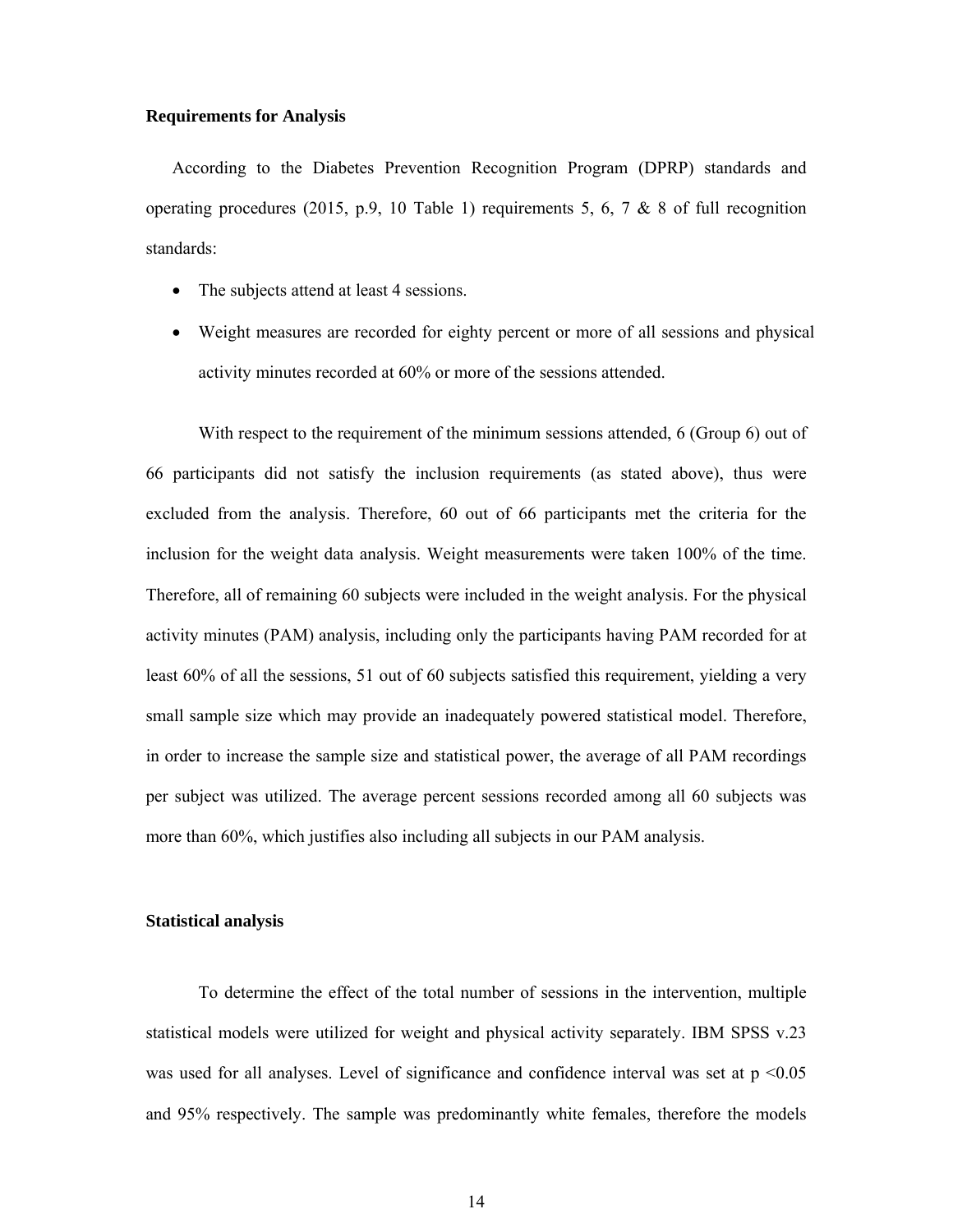were not adjusted for gender and race. Given the sufficient evidence in literature about the age as an important covariate, we utilized age adjusted linear and logistic regression models. The models utilized for analysis were, namely:

- Regression models such as multiple linear and logistic regression.
- Association models such as Pearson Correlation
- Difference between the groups model such as one way ANOVA with post-hoc analysis. Groups were re categorized depending upon the level of their session attendance.

*Weight analysis:* Multiple Logistic Regression analysis was used to determine if the number of intervention sessions was associated with a 5% drop or greater from the baseline weight, with age as a covariate Weight was recoded into a binary dependent variable ( $1 = 5\%$  or more baseline weight loss,  $0 =$  weight loss  $\lt 5\%$  of baseline weight loss). This binary variable was the dependent/outcome variable and the average number of total sessions attended was the independent/ predictor variable. A logistic regression analysis was conducted to predict weight loss of at least 5% of the baseline weight among the 60 DPP participants. As the population was majority white females, race and gender were not adjusted for. Multiple linear regression model was utilized to predict how many sessions would be required to achieve a desired weight goal. The average numbers of sessions were used as an independent variable with age as a covariate and % weight loss was a dependent variable. Pearson correlation was performed to ascertain relationship between the number of sessions and % weight loss. All groups had different starting time(s), which restricted our ability to perform repeated measures ANOVA to find out the most effective sessions' series across all of the groups. Therefore, we re-categorized the groups according to their session attendance levels,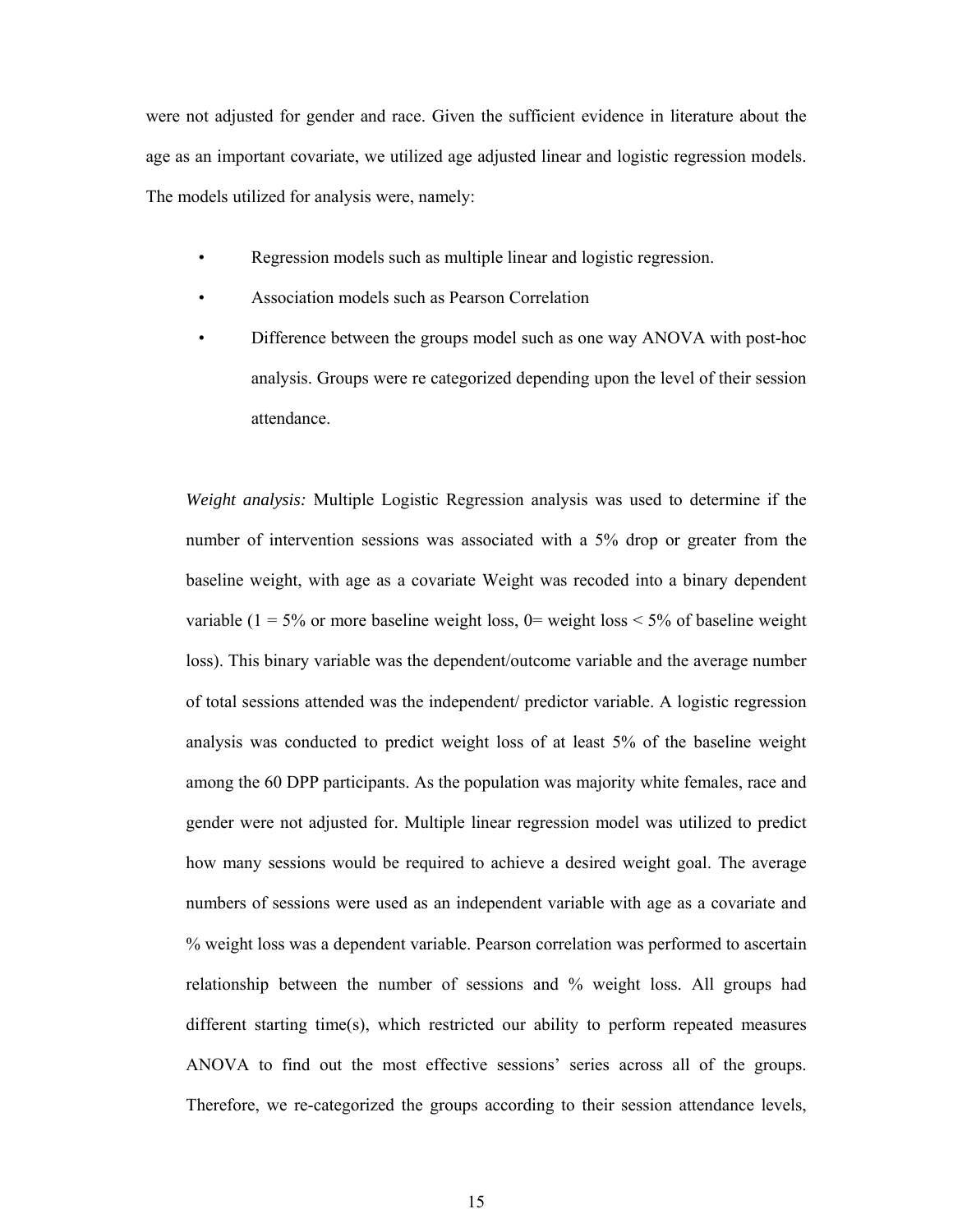which indirectly helped us to compare the different session attendance's outcome. Oneway ANOVA was conducted to determine if the percentage weight change was different for groups with different number of session's attendance levels. Participants were re divided into 3 groups depending upon their attendance. Participants who attended more than 16 sessions including maintenance sessions were excellent attendees  $(n = 25)$ , participants who attended 9-16 sessions were named as moderate attendees ( $n = 21$ ), fair attendees ( $n = 14$ .) are those who have attended fewer than 9 sessions. Also, we did post-hoc adjustments (at 1% significance level) to prevent spurious findings. This model was run separately for both weight and physical activity. Weight % loss and group session attendance levels were used as the dependent and predictor (factor) variables respectively.

*Physical activity minutes analysis:* Multiple linear regression was utilized for assessing physical activity minutes sustained in the intervention among this population. An initial correlation between the number of sessions in the program and average number of physical activity minutes was performed. One way ANOVA with Tukey's post hoc analysis was performed with average physical activity and group session attendance levels as dependent and factor variables respectively.

Prior to this study, CITI Human Subjects: Social and Behavioral Research Module was completed. Additionally, the data we obtained were already de-identified. This study went through UNLV IRB and received exempt status for secondary data analysis.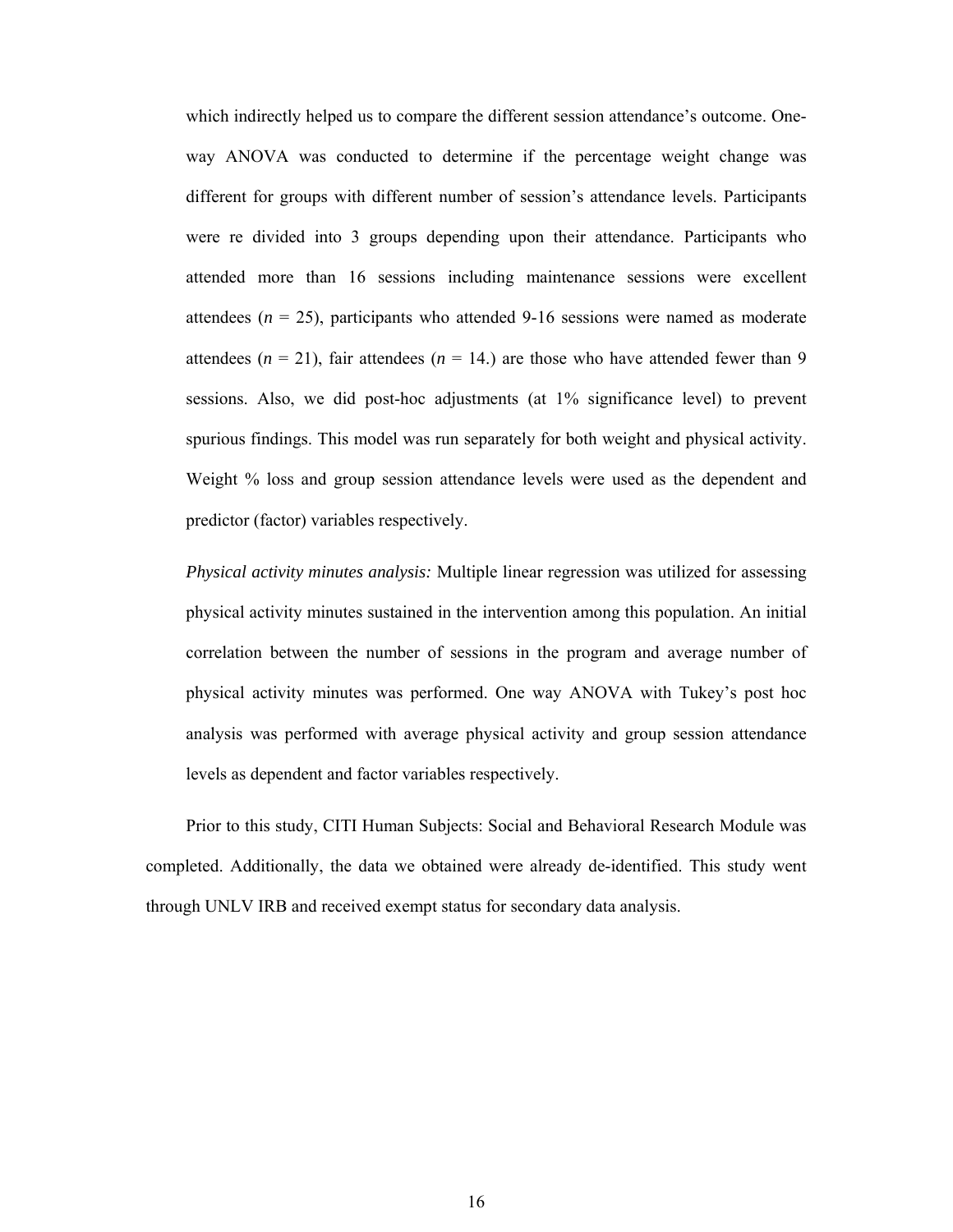#### **Results**

#### **Demographics**

The given sample consisted of 66 participants, divided among six groups. These groups were formed in the order participants enrolled in the program. All groups had different start time (s) of entering into the program (Appendix A, figure 2).The number of participants among groups varied from a minimum of six to a maximum of fourteen (Appendix A, figure 3). The majority of the participants were females (81.8%) (Appendix A, figure 4). The sample was not racially diverse, since 60 (91%) participants out of 66 subjects were white (Appendix A, figure 5). Additionally the participants ranged in age from 33-78 years with majority of participants in the age group 50-65 years. The mean age of the participants was 60.4 years. Nearly half of the sample population was overweight and class 1 obese. The overall demographic features of the given population can be viewed in Table 1 given below.

In the given sample,  $33.3 \%$  (n=22) of the subjects were diagnosed to have prediabetes by blood glucose test, and the risk test was performed on  $47\%$  (n=31) participants. Less than one seventh (13.63%) of the sample population were examined by both blood glucose and risk test. Four (4) out of sixty six (66) participants were not verified by any of these tests (Table 1). It is important to note that prediabetes was not determined by the history of gestational diabetes mellitus during prior pregnancy, and may have been selfreported. In a given sample, gestational diabetes mellitus was not reported by any participant.

All participants were overweight with the mean weight of 201lbs. (BMI = 33.63lb. /  $inch<sup>2</sup>$ ) in the beginning of the program. As per the program eligibility criteria, the participant should have had BMI at least 24 kg/m2. However, 2 out of 66 participants had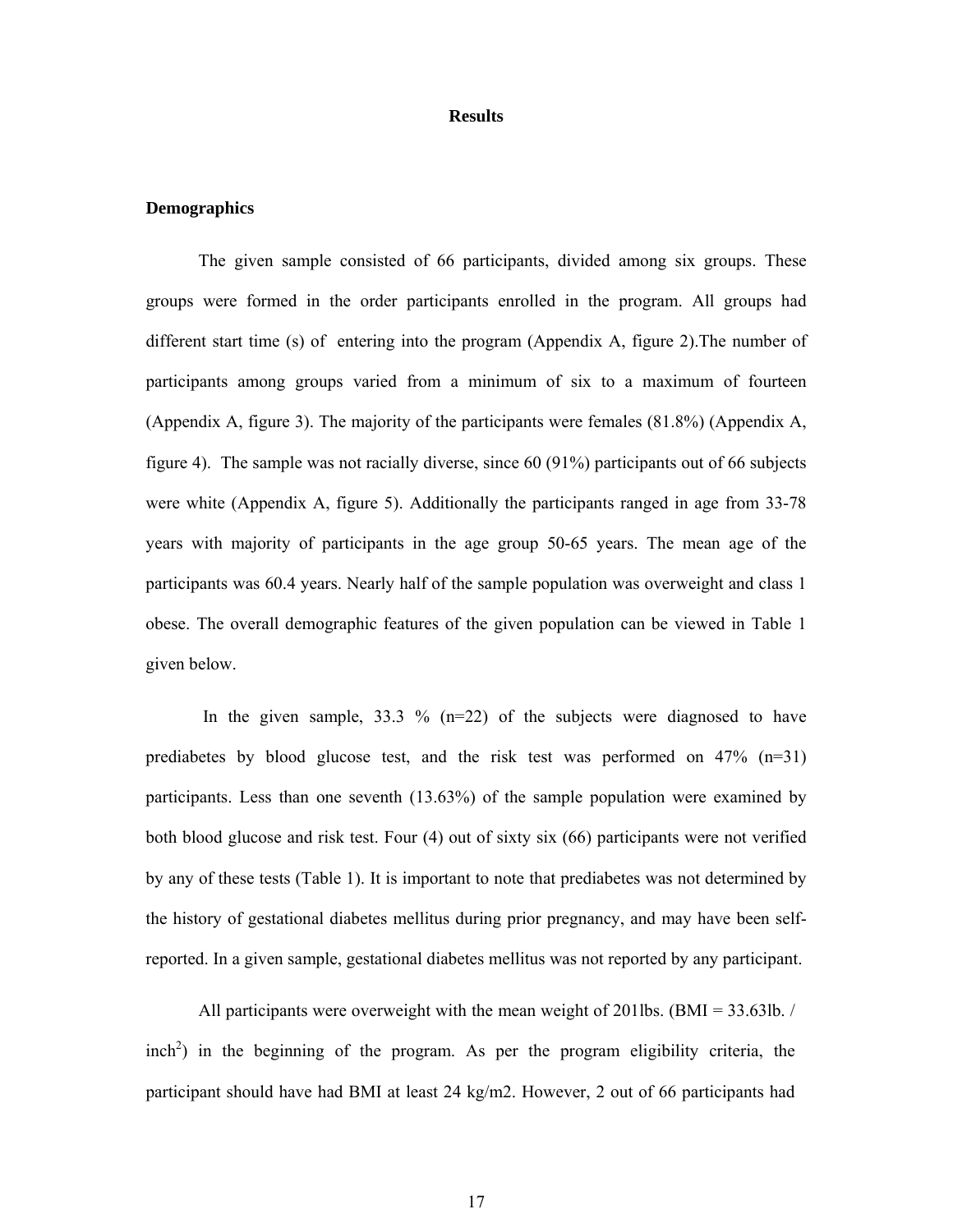BMI less than 24 kg/m2, and were not excluded from the study. The number of sessions attended by the participants varied from a minimum of 1 to a maximum 22.5 (range=21.5) (Appendix A, figure 6). The average number of sessions attended among all 66 participants was approximately 13 (median  $\pm$  SD=15.5  $\pm$  6.13). The mean physical activity minutes per week was 158.2 minutes at baseline. All baseline and final average weight loss and physical activity minutes measurements showed in Table 2.

|                                    | <b>Table 1: Study Population Demographics</b> |               |           |                      |
|------------------------------------|-----------------------------------------------|---------------|-----------|----------------------|
| <b>Parameters</b>                  | Median $\pm$<br><b>SD</b>                     | (Min,<br>Max) | $N=66$    | Percentage<br>$(\%)$ |
| Age (In years)                     | $63.5 \pm 12.13$                              | (33,78)       |           |                      |
| <b>Gender</b>                      |                                               |               |           |                      |
| Male                               |                                               |               | 12        | 18.2                 |
| Female                             |                                               |               | 54        | 81.8                 |
| Race                               |                                               |               |           |                      |
| White                              |                                               |               | 60        | 91.0                 |
| Non White                          |                                               |               | 6         | 9.0                  |
| <b>BMI</b>                         |                                               |               |           |                      |
| Normal: less than 25               |                                               |               | 5         | 7.6                  |
| Overweight: $\geq 25 - 30$         |                                               |               | 17        | 25.8                 |
| Obesity Class I: $\geq$ 30 - < 35  |                                               |               | 17        | 25.8                 |
| Obesity Class II: $\geq$ 35 - <    |                                               |               | 12        | 18.1                 |
| 40                                 |                                               |               |           |                      |
| Obesity Class III: $\geq$ 40       |                                               |               | 15        | 22.7                 |
| <b>Pre diabetes determination</b>  |                                               |               |           |                      |
| <b>Blood Glucose Test</b>          |                                               |               | 20        |                      |
| <b>GDM</b>                         |                                               |               | <b>ND</b> |                      |
| <b>Risk Test</b>                   |                                               |               | 31        | 47                   |
| <b>Blood Glucose</b>               |                                               |               | 22        | 33.3                 |
| Both (Glucose test<br>& Risk Test) |                                               |               | 9         | 13.63                |
| No Test                            |                                               |               | 4         | 6.1                  |

**Abbreviations:** GDM, Gestational Diabetes Mellitus, ND – Not Determined (Prediabetes was not determined by the history of GDM during previous pregnancy, may be self-reported).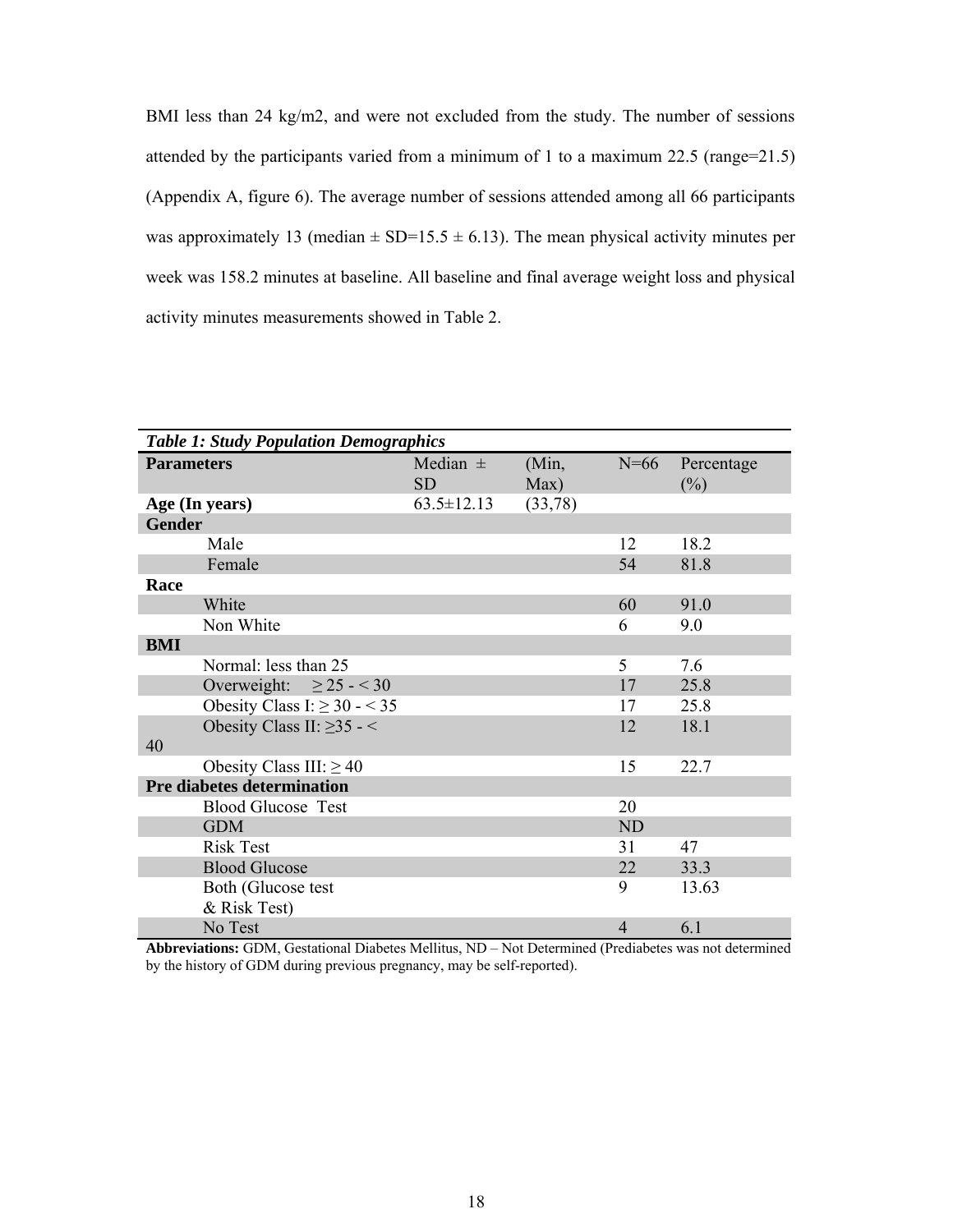| <i>uwu r</i> uw <i>u</i>               |        |                                             |                                   |             |
|----------------------------------------|--------|---------------------------------------------|-----------------------------------|-------------|
| <b>Variable</b>                        | Number | <b>Baseline</b><br>measurement<br>(average) | Final<br>measurement<br>(average) | Change      |
| Average number of<br>sessions attended | 13     |                                             |                                   |             |
| Mean weight (lbs.)                     |        | 235.4                                       | 227.87                            | $(-) 7.53$  |
| BMI $(lb./inch^2)$                     |        | 35.12                                       | 33.24                             | $(-) 1.88$  |
| PA (In minutes)                        |        | 158.2                                       | 175.72                            | $(+)$ 17.52 |

*Table 2: Average weight loss and physical activity measurements pre and post intervention.*

**Abbreviations:** PAM, Physical activity minutes, Average number of session- average of weekly core sessions and monthly maintenance sessions, BMI, Body mass index

Baseline Measurement: Measurement taken at First session, Final Measurement: Last session measurement. (-) Indicates Drop

(+) Indicates Increase

#### **Weight Analysis**

The crude odds ratio indicated that for every increase in one intervention session, the odds of dropping weight at 5% or greater from baseline increased significantly by 24% (Odds Ratio (OR) = 1.24 (95% confidence interval (CI): 1.093-1.418;  $p < .05$ ) (Appendix D.1). The odds of achieving the desired weight loss goal was 24% more likely for each additional session attended in the intervention (Table 3).The odds ratio (after age adjustment) dropped to 20% ( $p < .05$ ), presenting the total session as a stronger and more significant variable than age ( $p > 0.05$ ). Additionally, in logistic regression with only age as a predictor variable, it was statistically significant ( $p < .05$ ), indicating an independent association between age and weight loss (Appendix D. 9).

| <b>Table 3: Multiple Logistic Regression Model</b> |          |                     |         |
|----------------------------------------------------|----------|---------------------|---------|
| <b>Variable</b>                                    | Exp. (b) | Confidence Interval | P Value |
| Total Sessions**                                   | 1.245    | $(1.093 - 1.418)$   | .001    |
| Total Session*                                     | 1.204    | $(1.054 - 1.376)$   | .006    |
| Age                                                | 1.064    | $(0.986 - 1.149)$   | .112    |

Total Sessions\*\* = crude estimate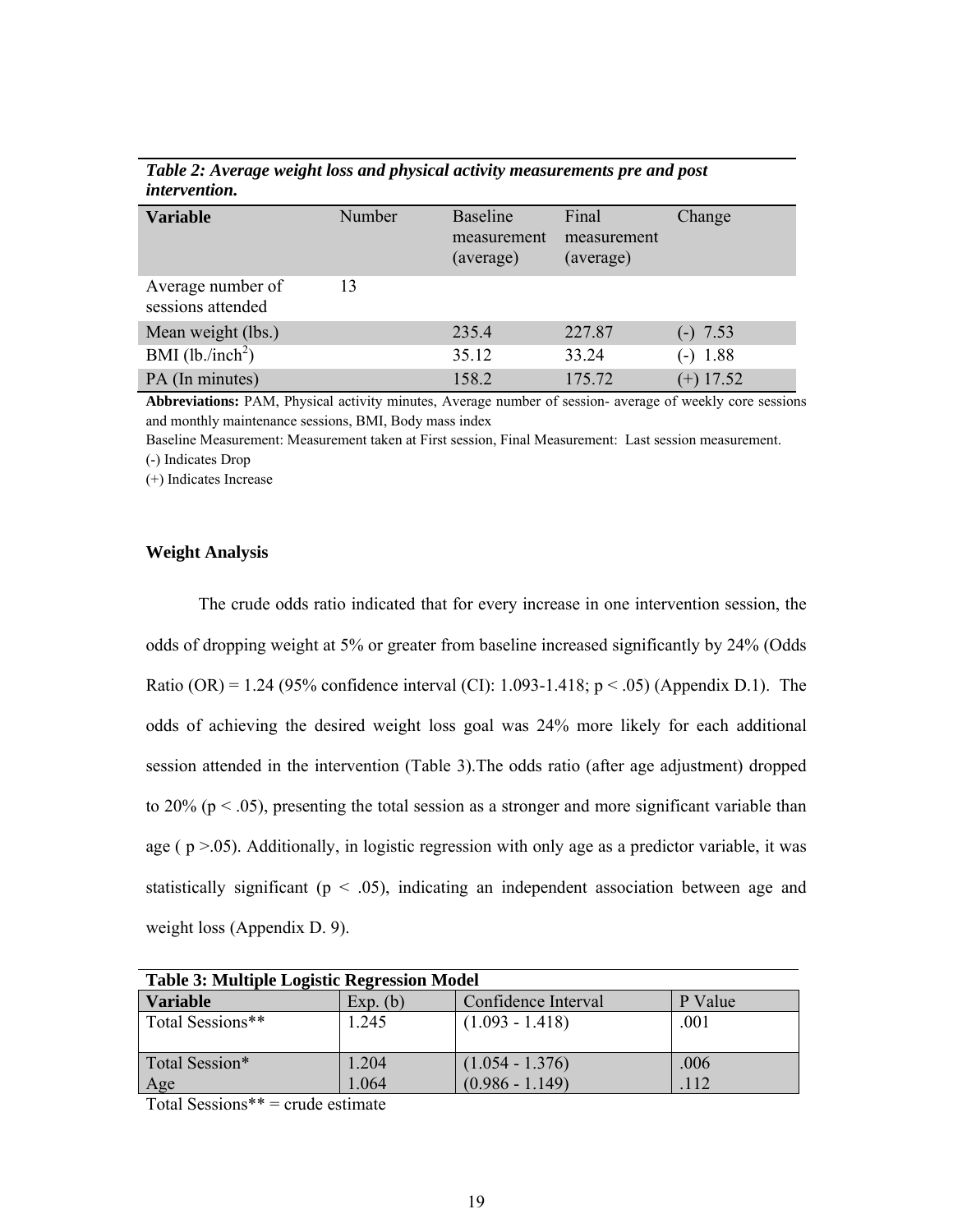The results of the Pearson's correlation indicated that there was a significant direct correlation ( $r= 0.451$ ,  $p < .05$ ) between the average number of sessions attended and percentage weight loss (Appendix D.2).

The results from the linear regression indicated that with every unit increase in one intervention session, there was a significant  $(p<0.05)$  weight loss by 0.33 percent (Table 4). And, the intervention alone accounted for 20.3% of the variability in the percentage weight loss. In the age adjusted multiple regression model, the total session variable overrides the effect of age on the outcome, presented age as an insignificant predictor ( $p=$  .242, table 4). However, age alone was shown to be independently and strongly associated with the outcome (Appendix D.10).

| <b>Table 4: Multiple Linear Regression</b>                                                                                                                                                                                                                                                                                         |                       |                                                     |         |
|------------------------------------------------------------------------------------------------------------------------------------------------------------------------------------------------------------------------------------------------------------------------------------------------------------------------------------|-----------------------|-----------------------------------------------------|---------|
| <b>Predictor</b>                                                                                                                                                                                                                                                                                                                   | $\mathbf{D} \wedge^2$ |                                                     | P Value |
| Total Sessions*                                                                                                                                                                                                                                                                                                                    | 0.203                 | 0.33                                                | 0.000   |
|                                                                                                                                                                                                                                                                                                                                    |                       |                                                     |         |
| Age                                                                                                                                                                                                                                                                                                                                |                       | 0.052                                               | 0.24    |
|                                                                                                                                                                                                                                                                                                                                    | 0.223                 |                                                     |         |
| Total Sessions** -                                                                                                                                                                                                                                                                                                                 |                       | 0.286                                               | 0.004   |
| $\mathbf{r}$ $\mathbf{r}$ $\mathbf{r}$ $\mathbf{r}$ $\mathbf{r}$ $\mathbf{r}$ $\mathbf{r}$ $\mathbf{r}$ $\mathbf{r}$ $\mathbf{r}$ $\mathbf{r}$ $\mathbf{r}$ $\mathbf{r}$ $\mathbf{r}$ $\mathbf{r}$ $\mathbf{r}$ $\mathbf{r}$ $\mathbf{r}$ $\mathbf{r}$ $\mathbf{r}$ $\mathbf{r}$ $\mathbf{r}$ $\mathbf{r}$ $\mathbf{r}$ $\mathbf{$ |                       | $\sim$ . The state of the state of the state $\sim$ |         |

\*R^2×100 = 20.3 % variation in outcome, Total Sessions\* = Crude estimate \*\* $R^2 \times 100 = 22.3$  % variation in outcome, Total Session\*\* = Age adjusted

| Table 5: One way ANOVA for groups with different levels of session attendance |    |                 |                         |                              |
|-------------------------------------------------------------------------------|----|-----------------|-------------------------|------------------------------|
|                                                                               |    |                 |                         | 95 % confidence interval for |
|                                                                               |    |                 | mean                    |                              |
| Group                                                                         | N  | Mean $\pm$ S.D  | Lower Bound Upper Bound |                              |
|                                                                               | 14 | $1.50 \pm 2.32$ | 0.16                    | 2.85                         |
|                                                                               | 21 | $4.50 \pm 3.13$ | 3.06                    | 591                          |
|                                                                               | 25 | $6.29 \pm 4.38$ | 4 48                    | 810                          |

Groups were divided depending upon the sessions attended, group 1 (session attendance < 9), group 2 (session attendance 9-16), group 3 (session attendance  $>16$ ).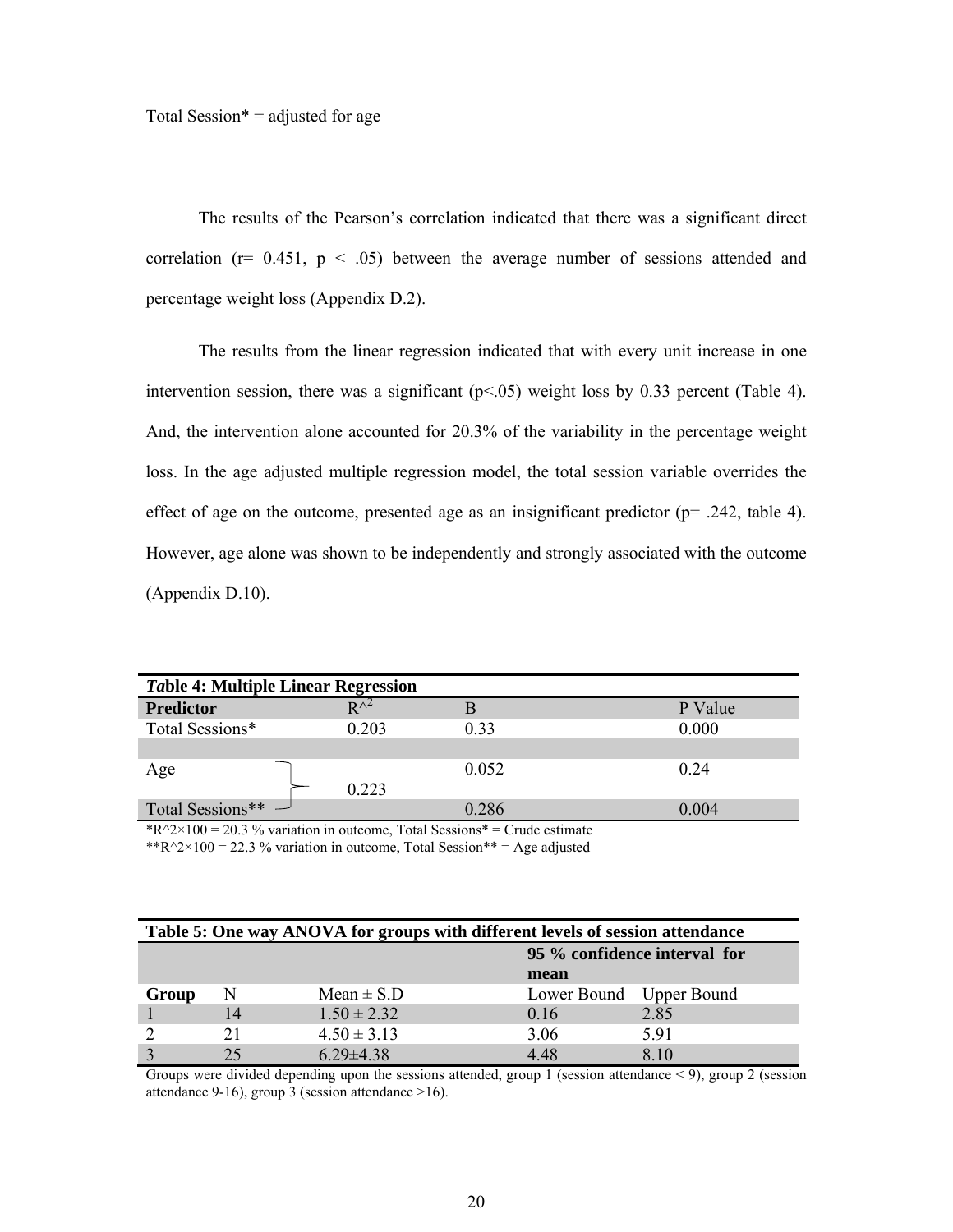Data were presented as mean  $\pm$  standard deviation. The average  $\%$  weight loss increased from the fair attenders group  $1$  ( $n = 14, 1.52 \pm 2.32$ ), to moderate attenders group 2  $(n = 21, 4.49 \pm 3.13)$ , to excellent attenders group 3  $(n = 25, 6.29 \pm 4.38)$ . Groups were divided depending upon the sessions attended, group 1 (session attendance  $\leq$  9), group 2 (session attendance 9-16), group 3 (session attendance >16). The ANOVA results also indicated that the % weight loss was statistically significantly different for different levels of session attendance,  $F(2, 57) = 8.053$ ,  $p < .01$  (Appendix D.7). Tukey post hoc analysis revealed that the mean increase from fair to excellent attenders (4.79, 99% CI [1.16, 8.41]) was statistically significant ( $p = .001$ ), but no other group differences were statistically significant.

#### **Physical activity minutes analysis**

The regression model tested whether total average sessions attended predicts (improves) average physical activity minutes sustained (Figure 1). The results indicated that the intervention sessions account for 10.7% ( $p<0.001$ ) of the variation in physical activity minutes (Appendix D.5). In other words, 89.3 percent of variation was explained by factors other than average number of sessions. A p value less than 0.05 is the significance level for determining whether the number of total sessions significantly predicts physical activity minutes. The results of the simple linear regression indicated that for every increase in session, there will be an increase in physical activity minutes achieved of 8.3 minutes ( $p$ <.05, Table 7) (Appendix D.6). However, the results of the multiple regression (with age as a covariate), indicated the session as a stronger predictor variable as compared to age (p=.081, Table 6). This p value, which is close enough to be considered as a significant, suggested that more sample size will be required to validate the results.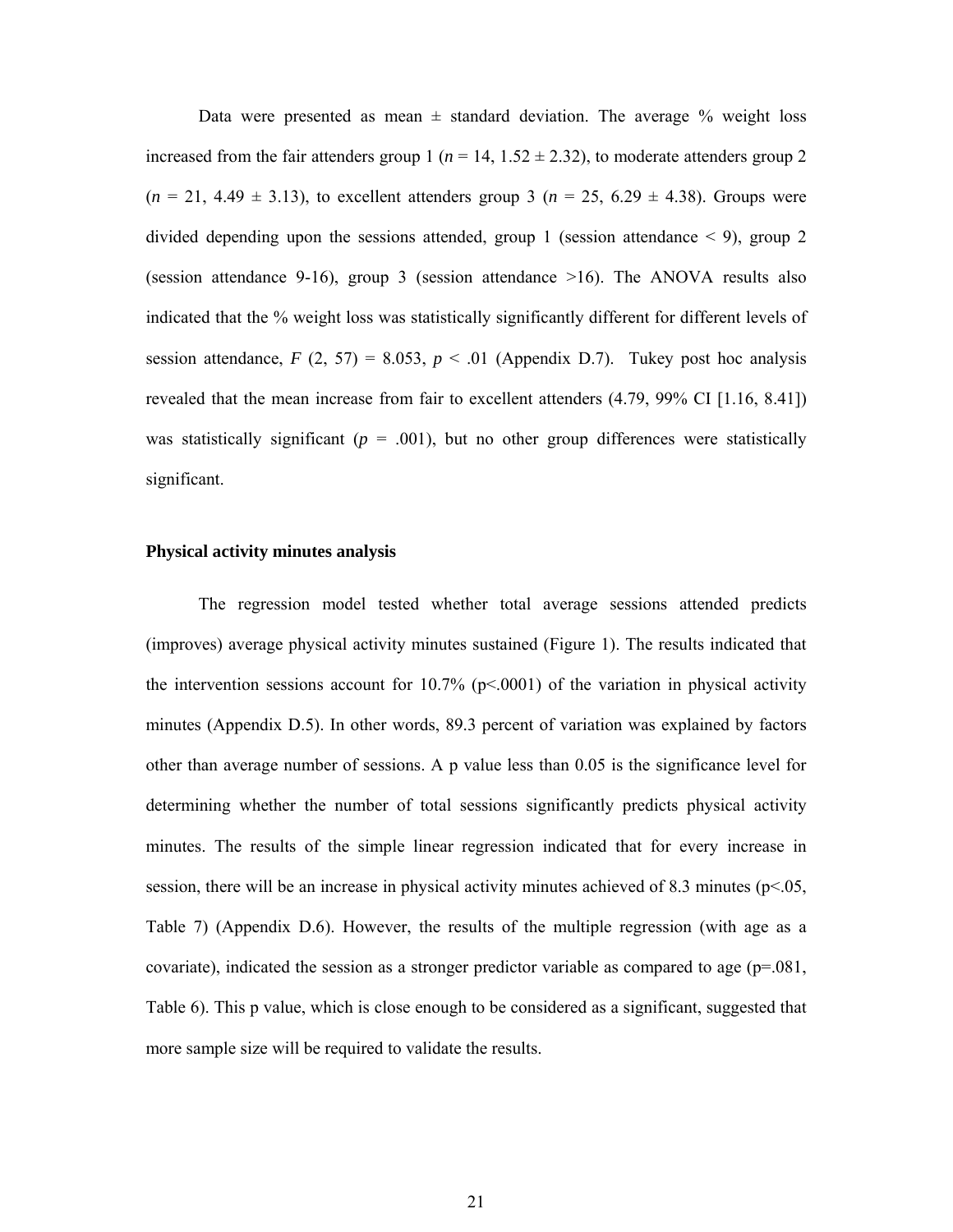

*Figure 1 - Linear relationship between average PA and sessions* 

The scatter plot showed a positive linear relationship between the average physical activity minutes and total number of sessions attended by the participants. The total number of sessions referred to weekly core sessions as well as monthly maintenance sessions. Subject with a value of higher than 16 sessions corresponded to the participants of group 1, who attended 16 weekly core sessions and additional monthly maintenance sessions.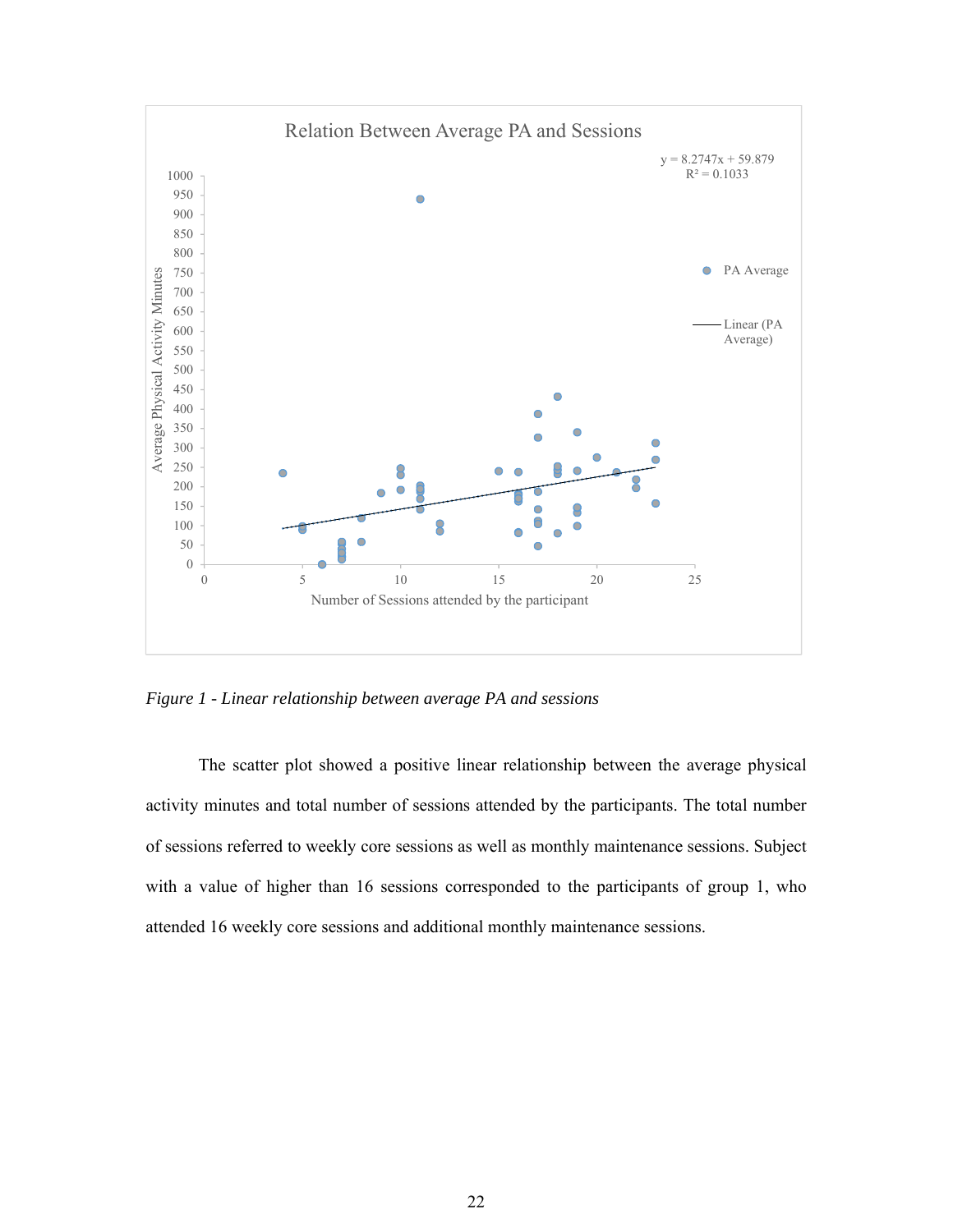| <b>Table 6: Multiple Linear Regression</b> |               |       |         |
|--------------------------------------------|---------------|-------|---------|
| <b>Predictor</b>                           | $R^{\wedge2}$ |       | P Value |
| Total Sessions*                            | 0.103         | 8.275 | 0.012   |
|                                            |               |       |         |
| Age                                        |               | 2.345 | 0.157   |
|                                            | 0.135         |       |         |
| Total Sessions** $\rightarrow$             |               | 6 190 | 0.081   |

 $R^2 \times 100 = 10.3$  % variation in outcome, Total Sessions\* = Crude estimate

\*\*R^2×100 = 13.5 % variation in outcome, Total Session\*\* = Age adjusted

The results of the Pearson's correlation indicated that there was a significant direct correlation ( $r= 0.321$ , p value  $\leq .05$ ) between the total number of sessions and physical activity minutes (Appendix D.4). As mentioned earlier, gender and race were not used as covariates because the population was comprised predominantly of white females. In age adjusted multiple regression model, the number of session predictor variable was stronger than the age  $(p=0.081, p=0.157)$  and requires more sample to validate the results. However, age was independently and strongly associated with the outcome, when used separately (Appendix D.11).

| Table 7: One way ANOVA for groups with different levels of session attendance |    |                    |                         |        |
|-------------------------------------------------------------------------------|----|--------------------|-------------------------|--------|
| 95 % confidence interval for                                                  |    |                    |                         |        |
|                                                                               |    |                    | mean                    |        |
| Group                                                                         | N  | Mean $\pm$ S.D     | Lower Bound Upper Bound |        |
|                                                                               | 14 | $59.61 \pm 62.25$  | 23.672                  | 95.55  |
|                                                                               | 21 | $208.89 \pm 174.8$ | 172.20                  | 253.56 |
|                                                                               | 25 | $212.88 \pm 98.54$ | 139.80                  | 211.64 |

Groups were divided depending upon the sessions attended, group 1 (session attendance  $\leq$  9), group 2 (session attendance 9-16), group 3 (session attendance  $>16$ ).

Data were presented as mean  $\pm$  standard deviation. The average  $\%$  weight loss increased from the fair attenders group 1 ( $n = 14$ , 59.61  $\pm$  62.25), to moderate attenders group 2 ( $n = 21, 208.89 \pm 174.8$ ), to excellent attenders group 3 ( $n = 25, 212.88 \pm 98.54$ ). The ANOVA results also indicated that the average physical activity minutes were statistically significantly different for different levels of session attendance groups,  $F(2, 57) = 7.849$ ,  $p <$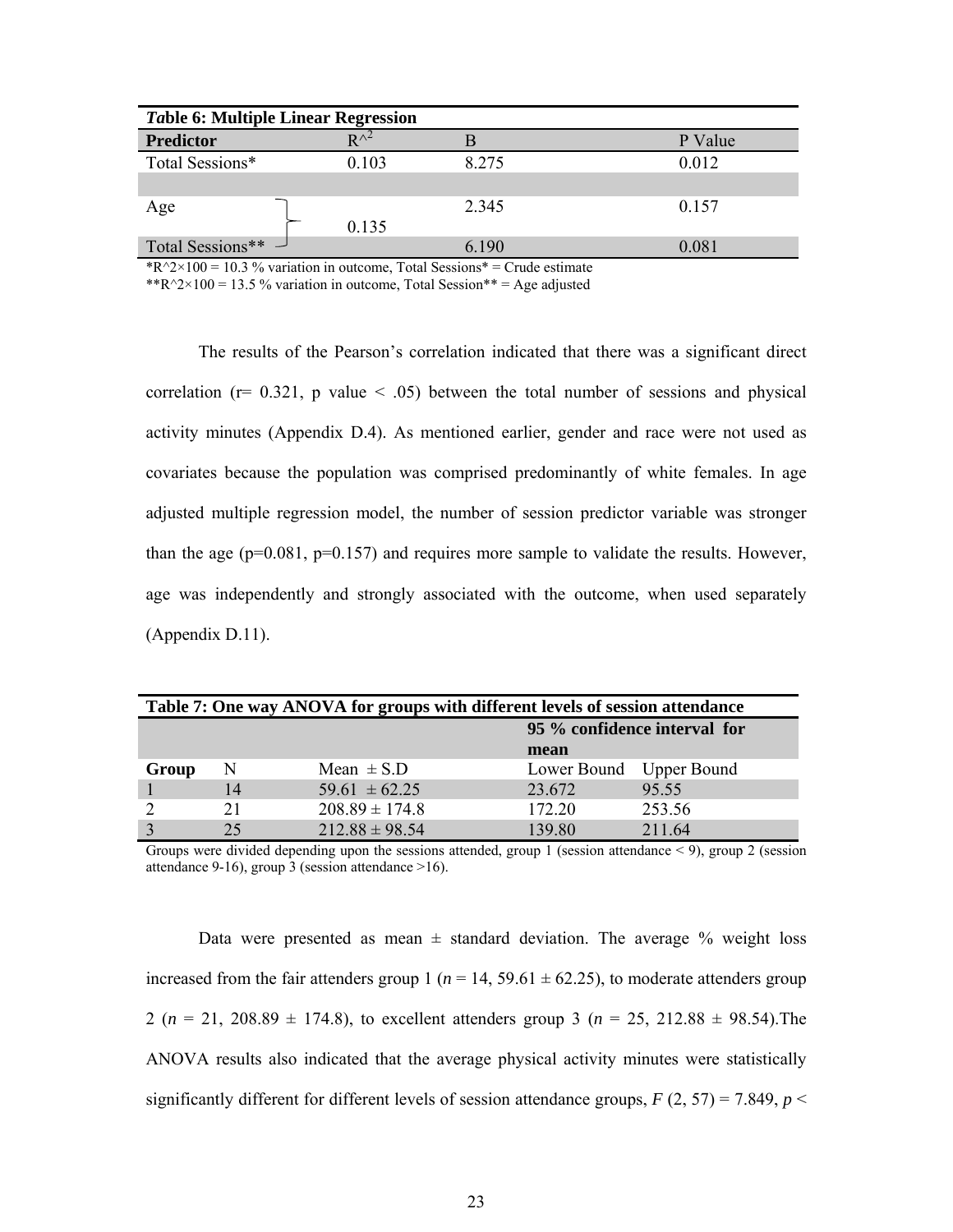.01 (Appendix D.8). Tukey post hoc analysis revealed that the mean increase of physical activity minutes increased from fair (Group 1) to excellent attenders (Group 3) (153.3, 99% CI [73.14, 233.4) was statistically significant ( $p = .000$ ), but no other group differences were statistically significant.

#### **Discussion**

This study was conducted to determine: 1) if total sessions attended were significantly and directly associated with change (drop) in weight, 2) if total sessions were significantly and directly associated with increase in physical activity minutes, and 3) if there were differences in the outcomes (weight loss and gain in PAM) across the groups with varied number of sessions attended. We used multiple logistic, multiple linear regression, and one way ANOVA to test our hypotheses related to three research questions, stated above. All of the three null hypotheses were rejected and indicated that the number of sessions were directly and significantly associated with the weight loss and gain in physical activity minutes. Additionally, there were significant differences of the outcomes across the groups with different level of session attendance. Demographic variables such as gender and race were not adjusted in the models, since the sample was predominantly white females. Initially, when separate regression models were used for total session and age as independent variables, the results were significant, indicating the independent association of these two variables with the outcome. However, after having them entered in the same model, age was no longer significant, indicating the effect of the intervention on the outcome was stronger than the effect of age.

The mechanism of advancing age in increasing the risk of Type 2 diabetes mellitus has already been well established in the scientific literature. Advancing age has been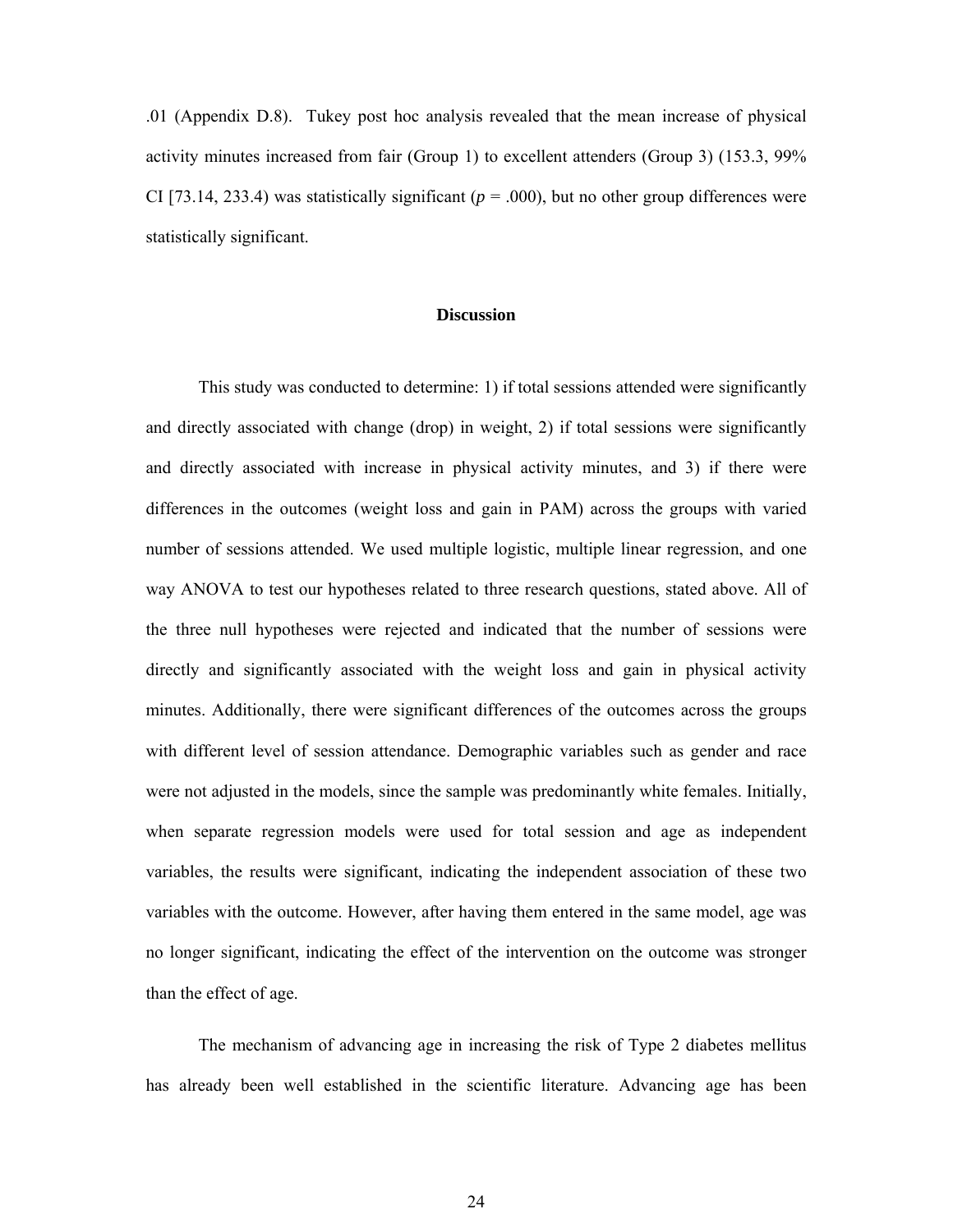associated with beta cells malfunctioning, decreasing insulin sensitivity and increasing glucose intolerance among elderly (Suastika, 2012). Given the interactions between age and its associated outcomes, it becomes even more difficult to lose weight, gain physical activity, and sustain behavior change, with the age progression (Lee et al, 2010).Therefore, our finding that the age is independently and strongly associated with the study outcomes, is critical and consistent with the findings reported in the past years.

Several clinical trials, showed that diabetes risk can effectively be reduced to 58% by implementing lifestyle change interventions (Marrero, 2009). Three major clinical trials such as Da Quing Study, Finish Diabetes Prevention Study, and Diabetes Prevention Study were conducted in the past to ascertain the effectiveness of lifestyle change intervention (Marrero, 2009). These study results indicated that with moderate loss of weight (5-7%) and increase physical activity (150 minutes/ week) can significantly reduce the risk of diabetes. Most noticeably, it was also concluded that the sessions in Diabetes Prevention Study were effective, irrespective of age and race (Marrero, 2009).

The scientific literature also highlighted the importance of behavior change intervention especially group based sessions, in decreasing the weight and gaining the physical activity. According to Gillison et al (2015), group based intervention were very important in promoting healthy behaviors. These interventions helped utilizing motivational social support and self-regulation for sustaining the behavior change (Gillison et al, 2015). According to results obtained during process evaluation of a lifestyle change intervention, conducted in England, there was a significant reduction in the mean weight by 4.07 lbs. (from baseline) over the period of 12 months (post intervention) ( Gillison et al, 2015). Our study results also confirmed the association between the program sessions and weight loss. The average weight loss achieved was nearly 8 lbs. at the end of the intervention. The weight loss results provided a promising insight pertaining to the effectiveness of the sessions. Moreover,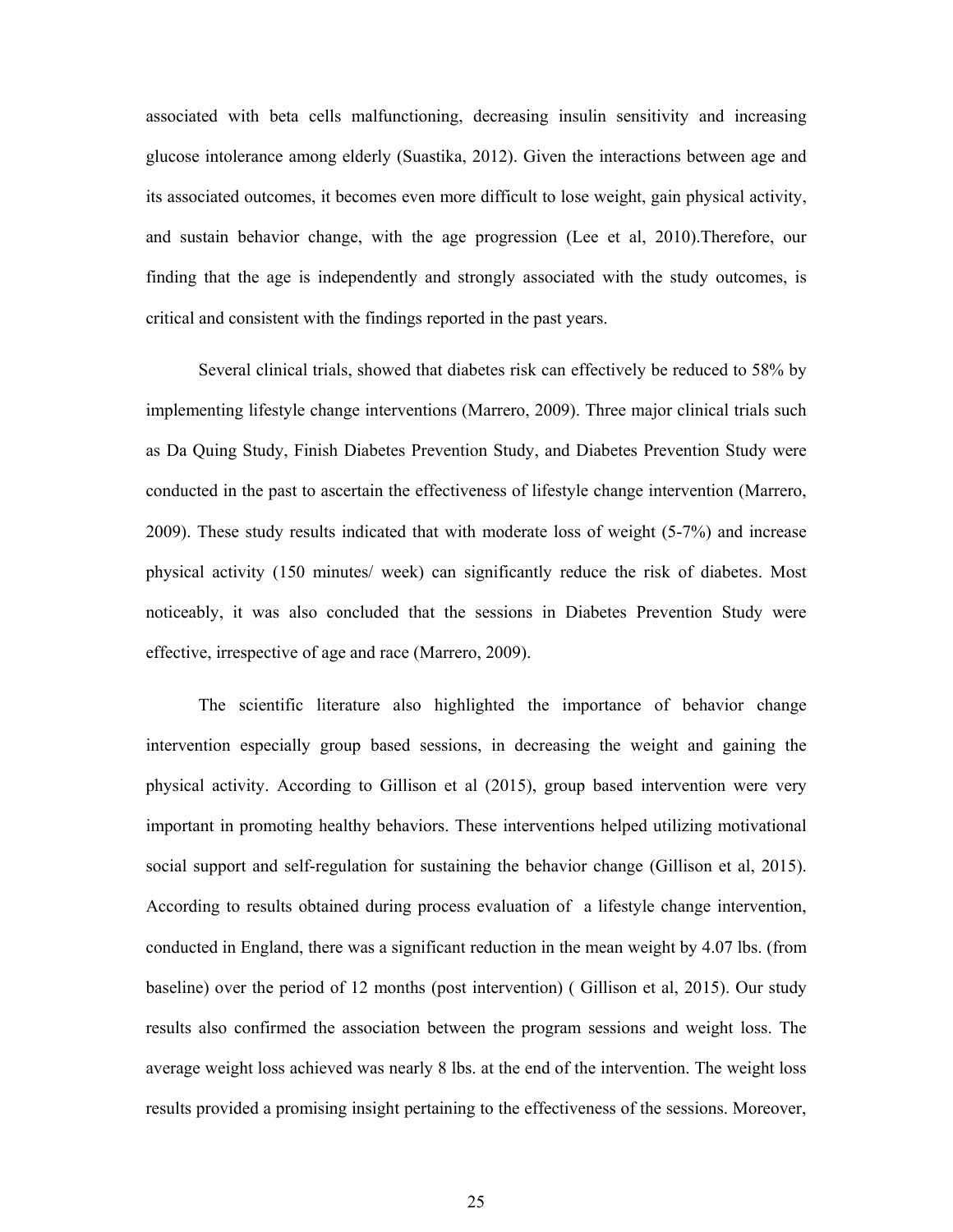the intervention sessions also contributed to the gain in the physical activity among the participants. Although, physical activity recordings started from the fifth session, but, most of the participants were physically active from the first session, hence were called early adopters. These participants were successful in meeting their physical activity goals of 150 minutes/ week.

One more study – Life in balance (LIB) project, was adapted from the Diabetes Prevention Study (Benyshek et al, 2013). The study was performed in urban American Indian/ Alaskan Native communities (Benyshek et al, 2013). The core curriculum was similar as that of DPP clinical trial. The results of this study indicated that there was a significant drop in the average weight by 5.79% from the baseline among those who attended complete intervention session series (Benyshek et al, 2013). Similarly, our study also indicated that the participants who were excellent attendees, lost maximum amount of weight (mean weight  $loss = 6.29$  lbs.) from baseline.

According to one meta-analysis done on 28 U.S based studies, overall the average weight change during the course of 12 months lifestyle intervention was nearly 4% (from the baseline) , which is comparable to our study's overall weight change (3.2%) (Dinenberg, 2013).

#### **Strengths and Limitations**

First, the predictive models utilized in the study will help in setting the weight and activity goals for the future subjects and also in determining the efficacy of the program. Knowing the program's outcome and efficacy will help in future planning and health resources allocation. Second, the subjects were recruited based upon the biochemical indicators (blood glucose estimation) as well as the prediabetes risk assessment score. Using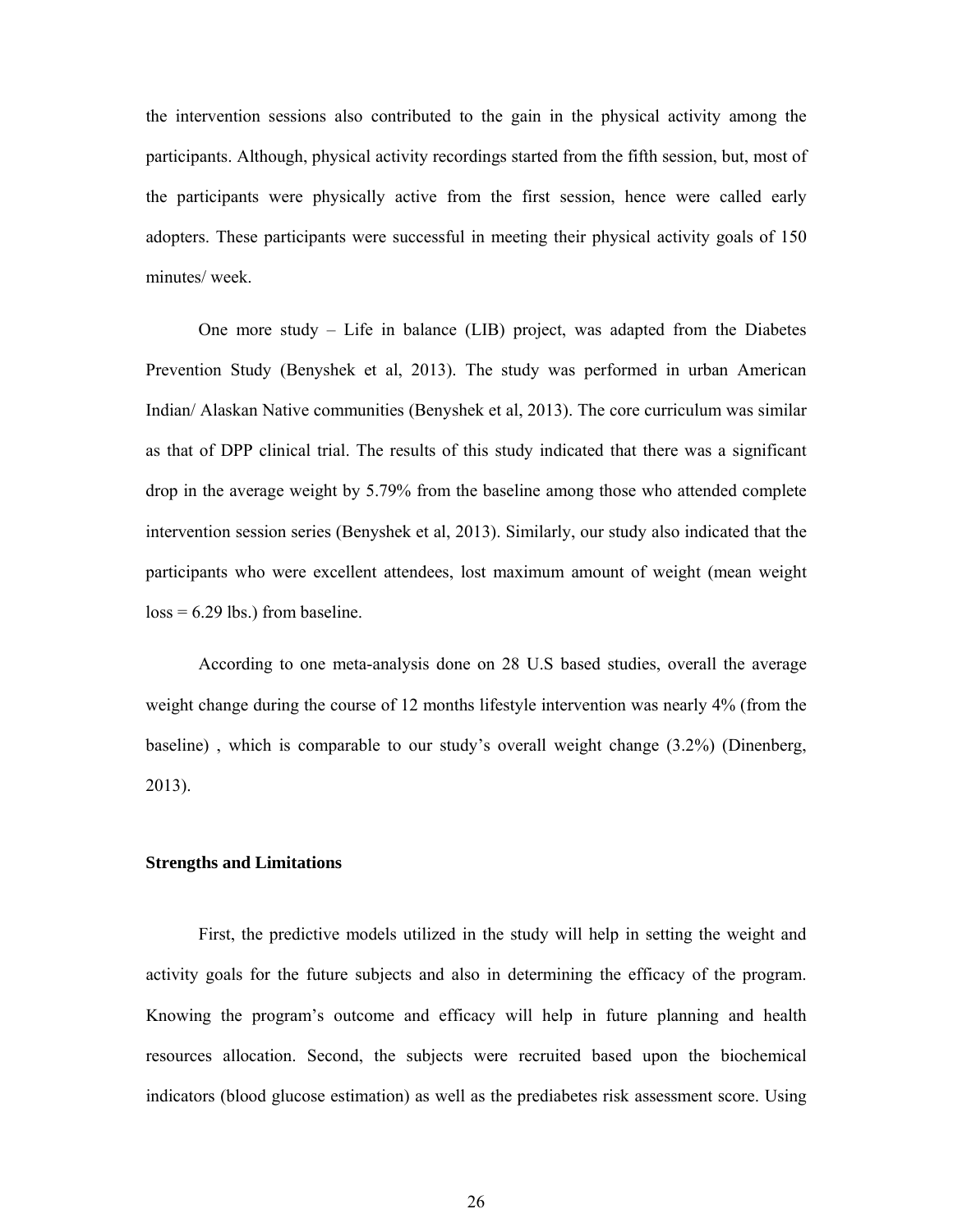both criteria for diagnosing prediabetes, will guarantee the broader coverage of the people, predisposed to having type 2 diabetes mellitus. Third, the major strength of the study lies in its ability to perform comparability tests in reference to the recordings taken at the first or previous sessions. Fourth, this pilot study will aid determining the minimal clinically significant difference across the groups of participants attending varied number of sessions, which would then be utilized for power analysis for prospective large trials. Lastly, the weight recordings were recorded at the intervention sites instead of being self-reported, which would help increase the accuracy of the results.

Among limitations of the study, first, is that the study lacks generalizability owing to its small sample, which is not representative of the entire population. So, we findings cannot be extrapolated to other populations. Furthermore, studies done on the small samples may also give overestimated odds ratio, which may question the validity of the results, yielding underpowered model. In addition, the sample was not diverse by gender, race, ethnicity, which restricted our ability to adjust for these variables. It is important to note that age, although a univariate associate of the outcome, was no longer significant in the presence of other stronger variable (number of sessions). The number of session variable remains significant or approaches significance in every model indicating its powerful attribute in explaining the outcomes.

Second, the data did not contain the participants' sociodemographic characteristics such as dietary habits, smoking status, alcohol consumption history, education status, income, occupation, insurance/ payer information, comorbidities, and any drug history, that might have contributed to the outcomes. Also, information pertaining to past weight loss practices (dieting or exercise) being used by the participants, was lacking. Therefore, it may not be stated that the positive outcomes were solely due to intervention. Possibly, other unrecorded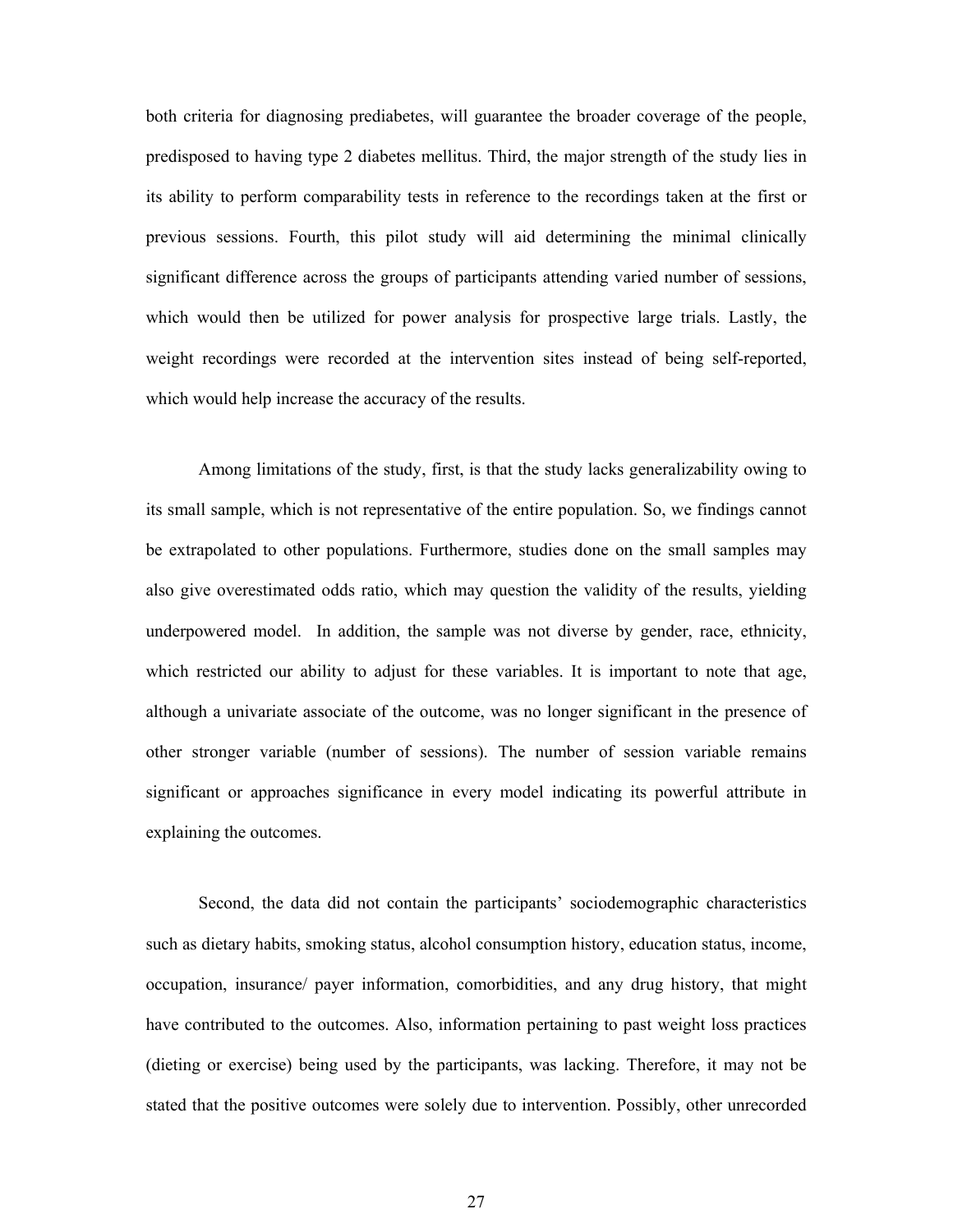factors might have contributed to the outcome. Third, the most important weakness was that the number of sessions across the subjects were not uniform due to groups' different start up times to enter into the program. Some of the groups could not even complete their sessions, because of joining late in the intervention. This huge variability in times and sessions did not allow us to find the most effective session for the desired outcome. Fourth, it should be noted that fewer measurements were taken (started at session 5) for physical activity as compared to weight loss measurements, which may potentially yield underestimated results for the physical activity analysis. Fifth, the physical activity was self – reported, which lacks validity and can introduce bias in the study. Standardized measurement of the physical activity minutes was lacking. Sixth, loss to follow up (attrition rate) was 22%, which was an additional source of bias in the study. Given the underpowered model, there will be tendency of the bias to shift the study results towards the null. Seventh, absence of control group in the study may threaten the validity of the results.

Eighth, the risk assessment survey (Appendix C.4) was not reliability or validity tested statistically for ascertaining the population at risk of developing Type 2 diabetes mellitus. The risk assessment should not be entirely based on the prediabetes survey, since it may be possible for someone having a risk score  $\leq 9$ , still yielding a positive biochemical test. Therefore, a reliability test for the prediabetes survey should have been conducted to prevent false negative results and increase sensitivity. In addition, questions related to the smoking, waist circumference, fruits and vegetable consumption, history of taking anti hypertensives were lacking in the risk assessment survey.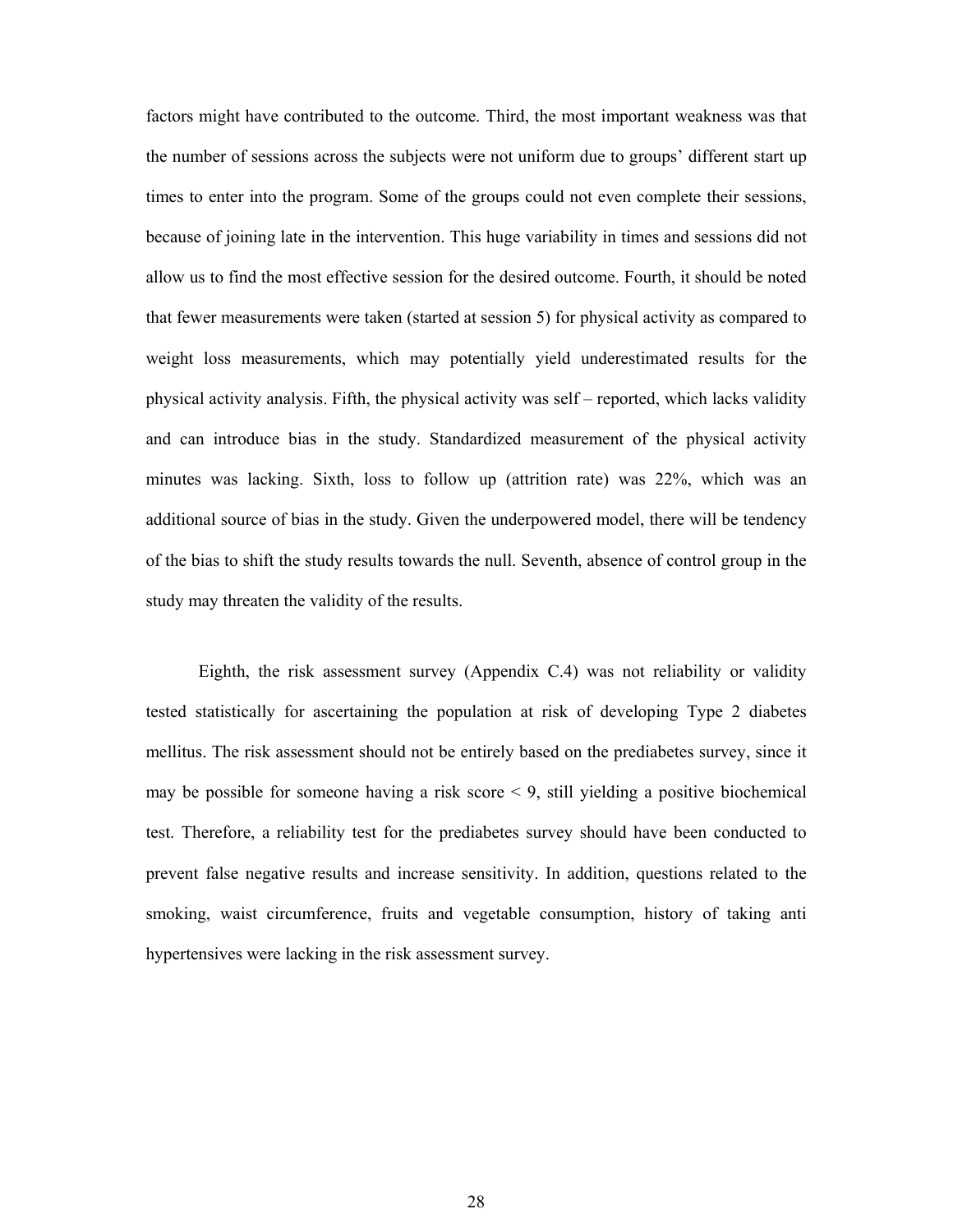#### **Avenues for Prospective Research**

The current study may create the foundation for prospective studies to determine if the suggested intervention has been successful in reducing the risk of type 2 diabetes mellitus. It will be intriguing to perform outcome evaluation in subsequent studies with a larger and more heterogeneous sample.

#### **Public Health and Clinical Implications**

Following this intervention with some kind of outreach activities to determine the relapse of the unhealthy behavior (physical inactivity and improper diet) and also by incorporating maintenance strategies for an extended period of time to make the sustained change in behavior will be critically important. The strategies to maintain the healthy dietary habits and restoring physical activity should be incorporated at the earlier stages of life and be a part of our daily routine. For instance, fitness courses should be offered at school level to help children to adopt active lifestyles. Education programs targeting parents is required to reinforce the active behavior at home. Parents should learn how to engage their children in active outdoor activities. Altering behaviors early in life is relatively easy and more sustainable as compared to behaviors introduced later.

Other recommendations include educating physicians to correctly diagnose prediabetes and providing weight counseling to the patients at risk of developing Type 2 diabetes mellitus. Physicians should be given enough knowledge about the ways of modifying behaviors of the patients. Integration of individual medical practice with community based interventions will help in overcoming the barriers currently encountered in diagnosing prediabetes. Also, the program should be adequately marketed at the provider level, so that appropriate referrals can be made. Policymakers should alter the built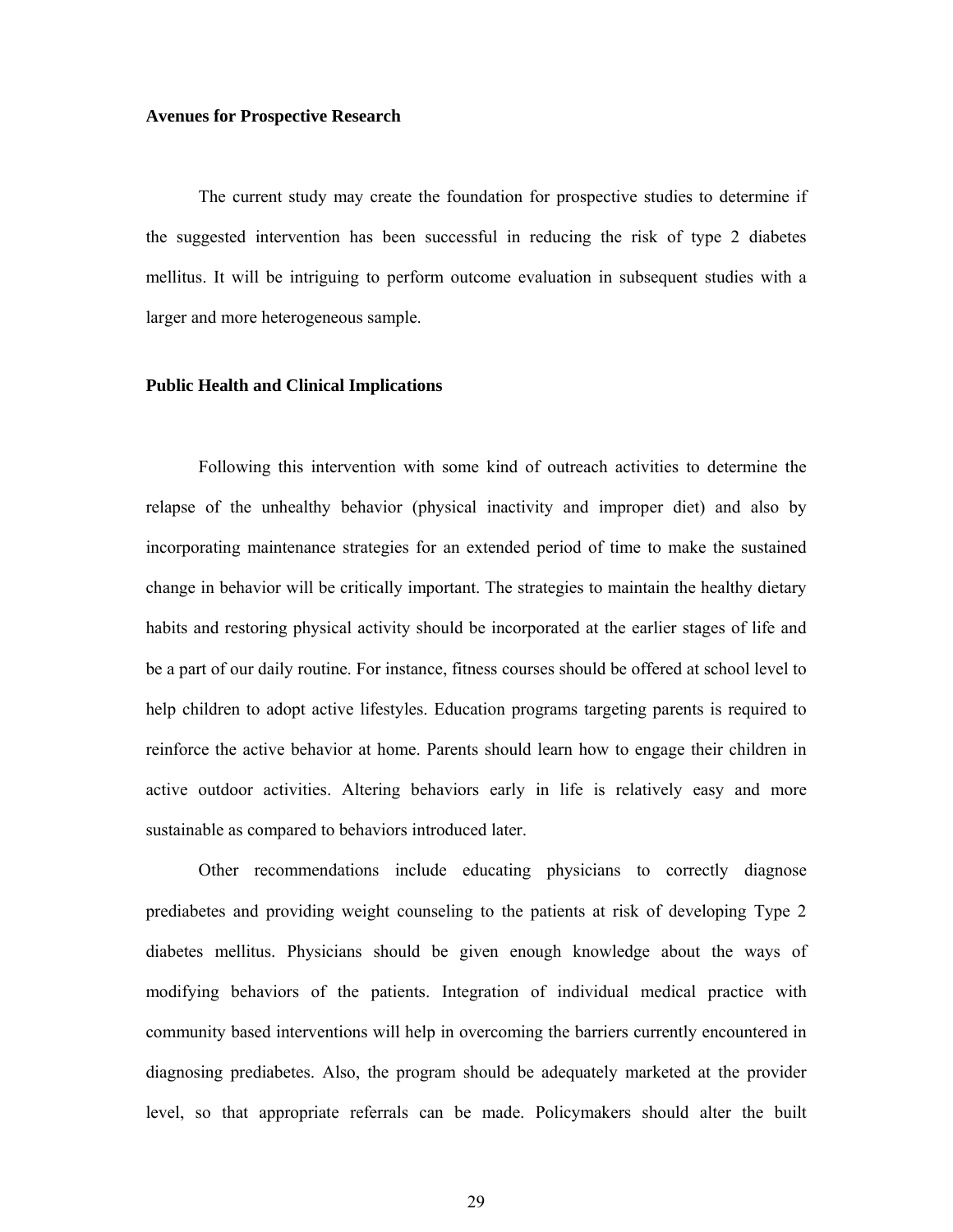environment by providing more bike lanes and pedestrian pathways. These will certainly help the public to have sustained change in behavior. Collaboration with insurance companies to help deliver such interventions at minimal cost would be an essential step in making the intervention widely distributed across the populations with different socioeconomic statuses.

#### **Conclusion**

The results indicate that the Diabetes Prevention Program is successful in achieving both weight loss and physical activity goals among this population. The average weight loss of all participants was 3.2% of the baseline weight which fairly aligns with the desired goal of 5% weight loss from baseline. Similarly, the program has been helpful in increasing physical activity minutes sustained among the subjects. The results indicate an average increase of 17.52 minutes of physical activity per week as compared to the average baseline measurement taken at the fifth session. The existing results for this sample yields promising insight regarding the success of the program. Follow up analyses can be performed upon increasing the size and variability of the sample.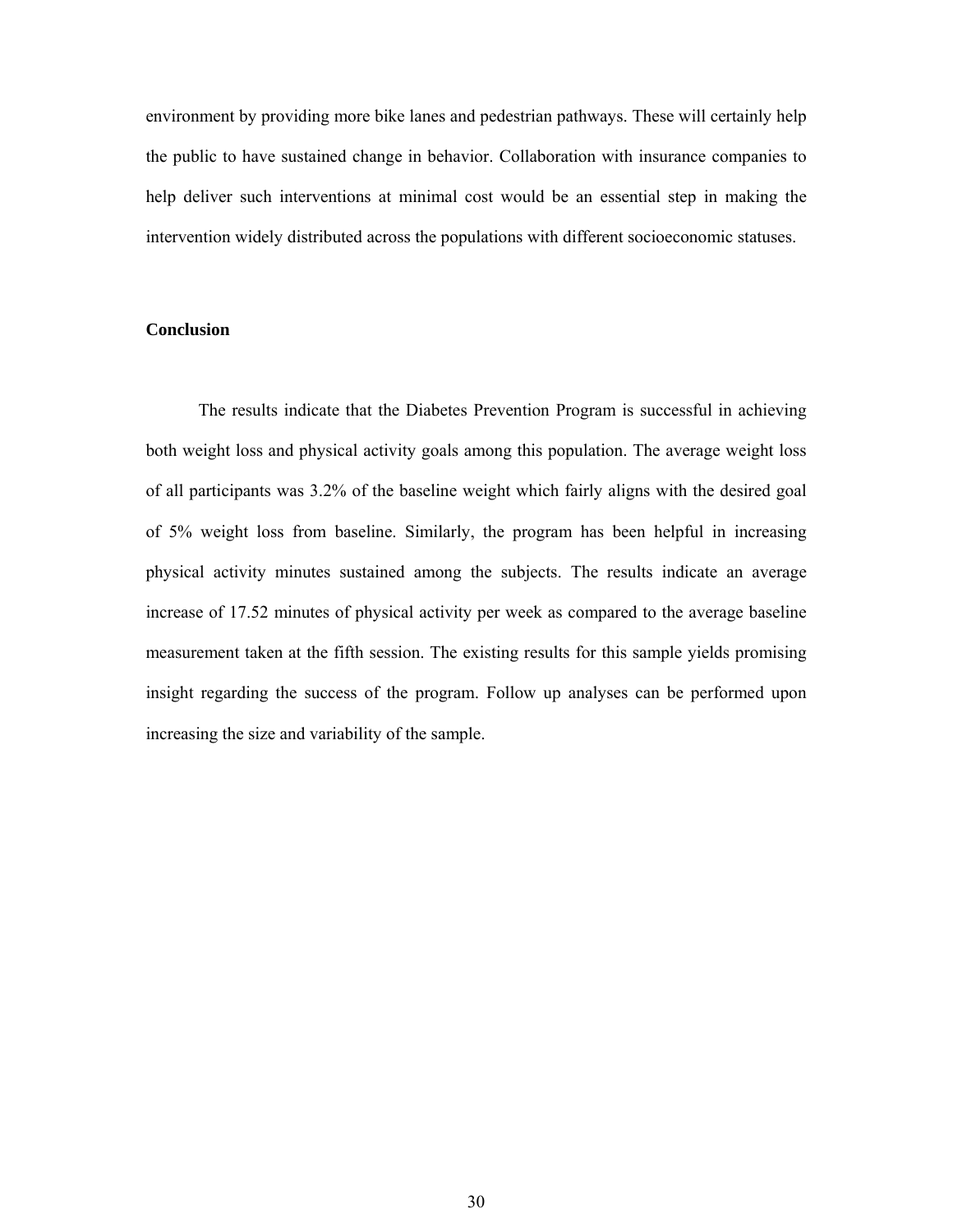## **Appendix A**

#### Graphical representation



*Figure 2 - Bar graph different startup times(s) of the groups* 



*Figure 3 - Bar graph number and percentage composition of a sample* 



*Figure 4 - Bar graph gender composition of the sample*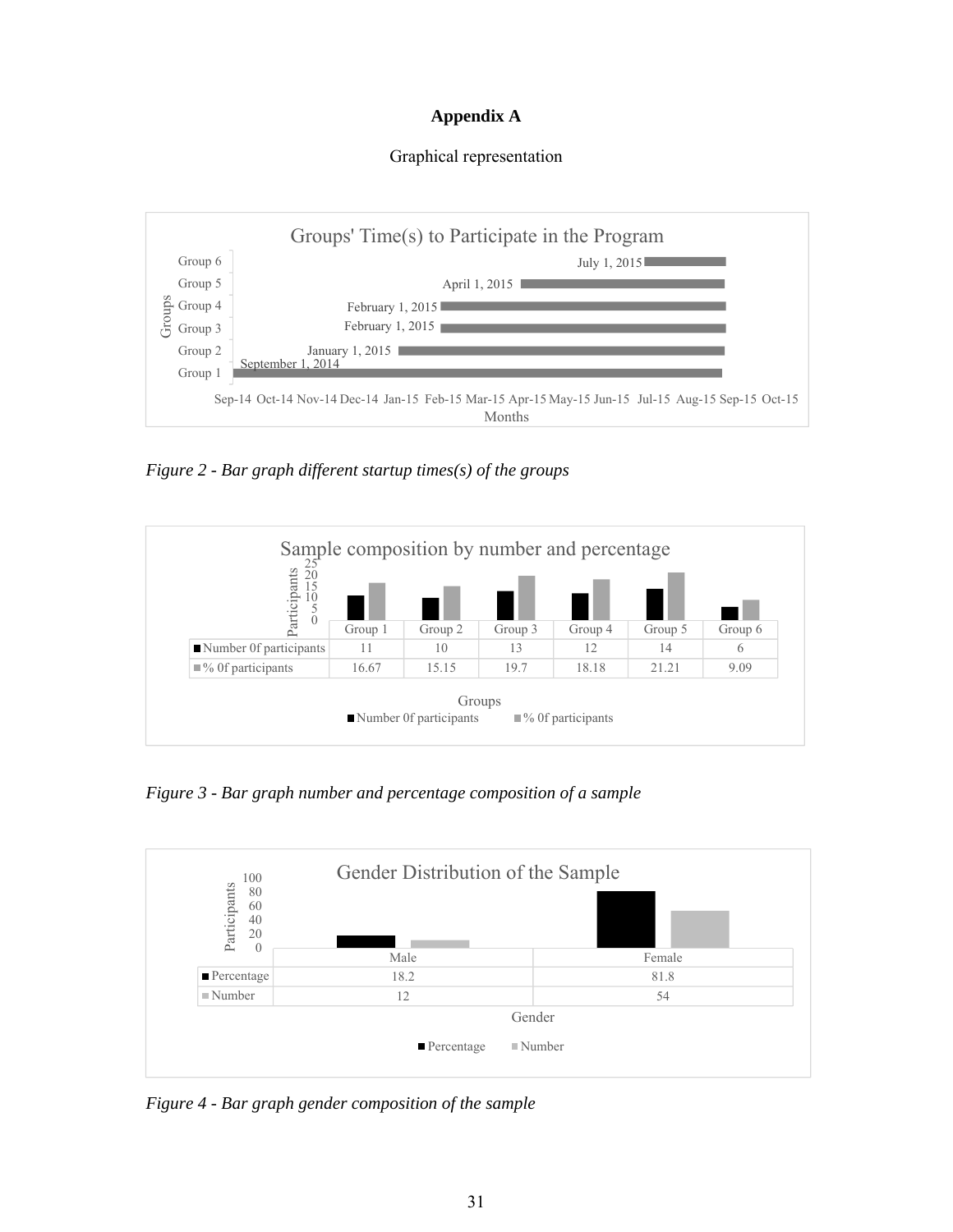

*Figure 5 - Bar graph racial distribution of the sample* 



*Figure 6 - Bar graph average number of sessions among groups*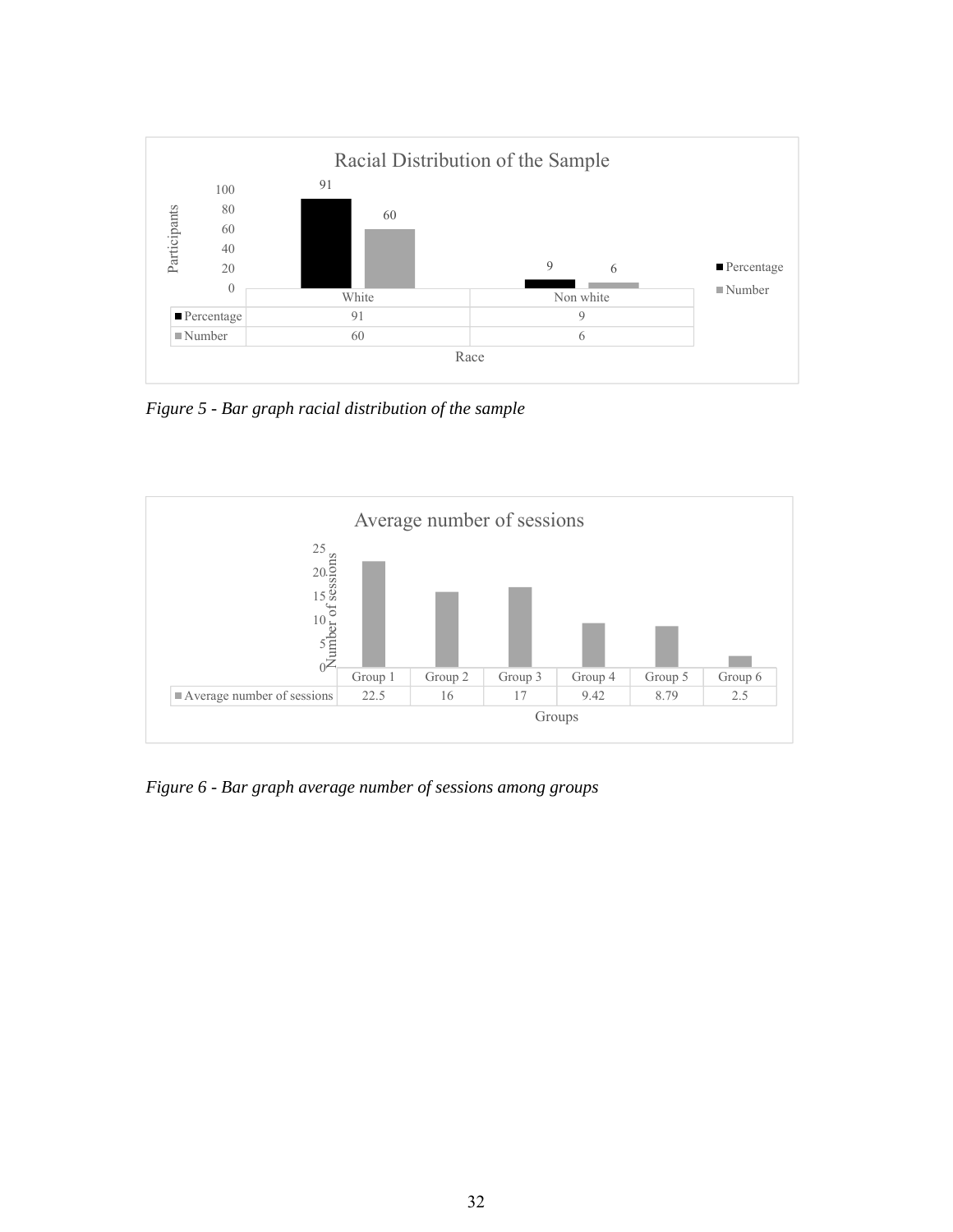## **Appendix B**

## List of Acronyms

| <b>ANOVA</b> | Analysis of Variance                               |
|--------------|----------------------------------------------------|
| BMI          | Body Mass Index                                    |
| <b>CDC</b>   | <b>Centers for Disease Control</b>                 |
| CI           | Confidence Interval                                |
| <b>CITI</b>  | Collaborative Institutional Training Initiative    |
| DM           | Diabetes Mellitus                                  |
| <b>DPPRG</b> | Diabetes Prevention Program Research Group         |
| <b>DPRP</b>  | Diabetes Prevention Recognition Program            |
| DV           | Dependent Variable                                 |
| <b>GDM</b>   | <b>Gestational Diabetes Mellitus</b>               |
| <b>IRB</b>   | <b>Institutional Review Board</b>                  |
| IV           | Independent Variable                               |
| <b>NDPP</b>  | National Diabetes Prevention Program               |
| OR.          | Odds Ratio                                         |
| <b>PAM</b>   | <b>Physical Activity Minutes</b>                   |
| <b>SPSS</b>  | <b>Statistical Package for the Social Sciences</b> |
| <b>UNLV</b>  | University of Nevada Las Vegas                     |
| <b>WHO</b>   | World Health Organization                          |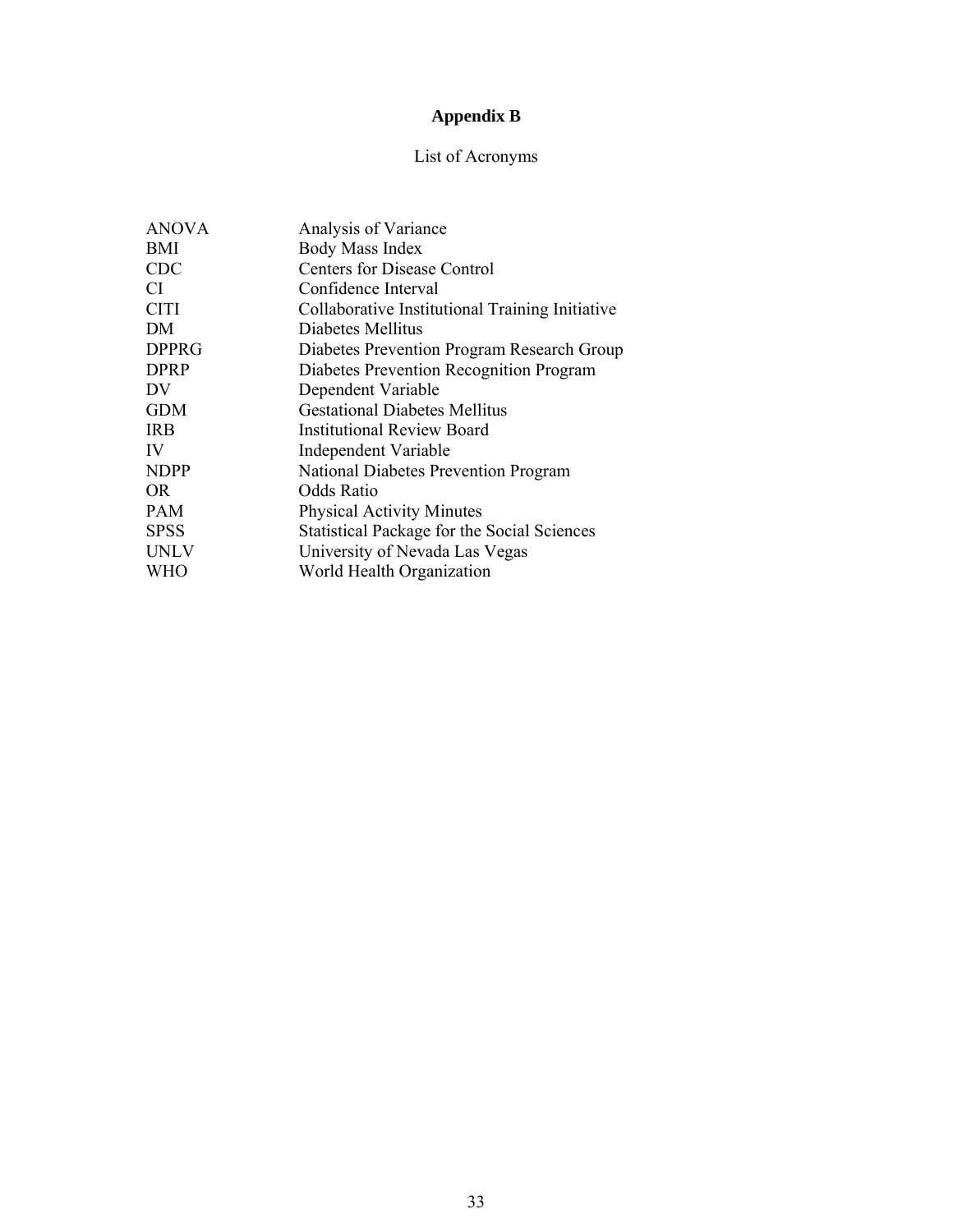## **Appendix C**

## Program Materials

## 1. Lifestyle Coach's Log

|                          | Lifestyle Coach's Log                                                                                              |      |                  |      |                                                    |      |                  |      |                  |      |                     |      |                  |
|--------------------------|--------------------------------------------------------------------------------------------------------------------|------|------------------|------|----------------------------------------------------|------|------------------|------|------------------|------|---------------------|------|------------------|
|                          | Lifestyle Coach's Name:                                                                                            |      |                  |      | Meeting Location: Network of the Meeting Location: |      |                  |      |                  |      | Meeting Day & Time: |      |                  |
|                          | <b>Instructions</b>                                                                                                |      |                  |      |                                                    |      |                  |      |                  |      |                     |      |                  |
|                          | Record each participant's weight (to the nearest pound) and minutes of physical activity during the previous week. |      |                  |      |                                                    |      |                  |      |                  |      |                     |      |                  |
|                          | Sessions 1-6                                                                                                       |      |                  |      |                                                    |      |                  |      |                  |      |                     |      |                  |
|                          | Name                                                                                                               |      | <b>Session 1</b> |      | <b>Session 2</b>                                   |      | <b>Session 3</b> |      | <b>Session 4</b> |      | <b>Session 5</b>    |      | <b>Session 6</b> |
|                          |                                                                                                                    | Lbs. | Mins.            | Lbs. | Mins.                                              | Lbs. | Mins.            | Lbs. | Mins.            | Lbs. | Mins.               | Lbs. | Mins.            |
| 1                        |                                                                                                                    |      |                  |      |                                                    |      |                  |      |                  |      |                     |      |                  |
| $\overline{\mathbf{z}}$  |                                                                                                                    |      |                  |      |                                                    |      |                  |      |                  |      |                     |      |                  |
| з                        |                                                                                                                    |      |                  |      |                                                    |      |                  |      |                  |      |                     |      |                  |
| 4                        |                                                                                                                    |      |                  |      |                                                    |      |                  |      |                  |      |                     |      |                  |
| 5                        |                                                                                                                    |      |                  |      |                                                    |      |                  |      |                  |      |                     |      |                  |
| $\mathfrak{S}$           |                                                                                                                    |      |                  |      |                                                    |      |                  |      |                  |      |                     |      |                  |
| $\overline{\mathcal{I}}$ |                                                                                                                    |      |                  |      |                                                    |      |                  |      |                  |      |                     |      |                  |
| $^{\rm 8}$               |                                                                                                                    |      |                  |      |                                                    |      |                  |      |                  |      |                     |      |                  |
| $\Omega$                 |                                                                                                                    |      |                  |      |                                                    |      |                  |      |                  |      |                     |      |                  |
| 10                       |                                                                                                                    |      |                  |      |                                                    |      |                  |      |                  |      |                     |      |                  |

2. Food and Activity Tracker

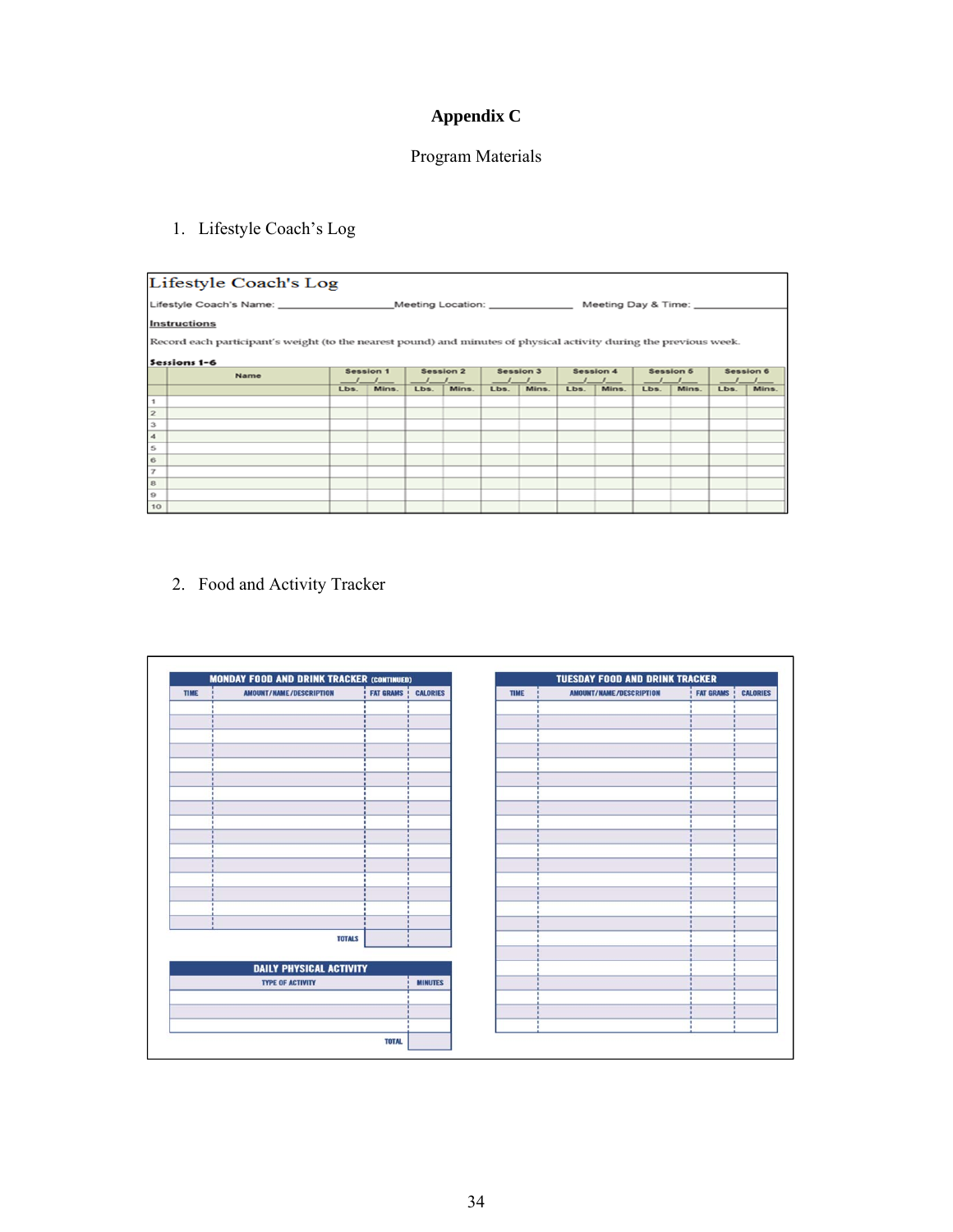3. How Am I Doing Chart

|        | How Am I Doing? |  |  |  |  |  |  |  |  |  |  |  |                    |  |  |  |  |                                                                |  |
|--------|-----------------|--|--|--|--|--|--|--|--|--|--|--|--------------------|--|--|--|--|----------------------------------------------------------------|--|
|        |                 |  |  |  |  |  |  |  |  |  |  |  |                    |  |  |  |  |                                                                |  |
|        |                 |  |  |  |  |  |  |  |  |  |  |  | <b>Week Number</b> |  |  |  |  |                                                                |  |
| Pounds |                 |  |  |  |  |  |  |  |  |  |  |  |                    |  |  |  |  | 1 2 3 4 5 6 7 8 9 10 11 12 13 14 15 16 17 18 19 20 21 22 23 24 |  |
|        |                 |  |  |  |  |  |  |  |  |  |  |  |                    |  |  |  |  |                                                                |  |
|        |                 |  |  |  |  |  |  |  |  |  |  |  |                    |  |  |  |  |                                                                |  |
|        |                 |  |  |  |  |  |  |  |  |  |  |  |                    |  |  |  |  |                                                                |  |
|        |                 |  |  |  |  |  |  |  |  |  |  |  |                    |  |  |  |  |                                                                |  |
|        |                 |  |  |  |  |  |  |  |  |  |  |  |                    |  |  |  |  |                                                                |  |
|        |                 |  |  |  |  |  |  |  |  |  |  |  |                    |  |  |  |  |                                                                |  |
|        |                 |  |  |  |  |  |  |  |  |  |  |  |                    |  |  |  |  |                                                                |  |
|        |                 |  |  |  |  |  |  |  |  |  |  |  |                    |  |  |  |  |                                                                |  |
|        |                 |  |  |  |  |  |  |  |  |  |  |  |                    |  |  |  |  |                                                                |  |
|        |                 |  |  |  |  |  |  |  |  |  |  |  |                    |  |  |  |  |                                                                |  |
|        |                 |  |  |  |  |  |  |  |  |  |  |  |                    |  |  |  |  |                                                                |  |
|        |                 |  |  |  |  |  |  |  |  |  |  |  |                    |  |  |  |  |                                                                |  |
|        |                 |  |  |  |  |  |  |  |  |  |  |  |                    |  |  |  |  |                                                                |  |
|        |                 |  |  |  |  |  |  |  |  |  |  |  |                    |  |  |  |  |                                                                |  |
|        |                 |  |  |  |  |  |  |  |  |  |  |  |                    |  |  |  |  |                                                                |  |

## 4. Fat and Calorie Counter

| <b>ITEM</b>                        | <b>SERVING</b> |                         | FAT (g) CALORIES | <b>ITEM</b>                       |           |                | SERVING FAT (g) CALORIES |
|------------------------------------|----------------|-------------------------|------------------|-----------------------------------|-----------|----------------|--------------------------|
| <b>Baked Beans:</b>                |                |                         |                  | homemade, with stew meat,         |           |                |                          |
| vegetarian baked beans             | $1/2$ cup      | $\mathbf{I}$            | 127              | trimmed, no fat added             | 1 cup     | $\overline{7}$ | 192                      |
| pork and beans (Campbell's®)       | $1/2$ cup      | $\overline{2}$          | 140              | homemade, with stew meat.         |           |                |                          |
| Baklava, 2" square                 | 1 pc           | 27                      | 381              | trimmed, fat added                | 1 cup     | 11             | 228                      |
| Bamboo shoots, canned              | $1/2$ cup      | $\Omega$                | 12               | homemade, with stew meat,         |           |                |                          |
| Banana, fresh, 8" long             | 1 each         | $\Omega$                | 96               | untrimmed, fat added              | 1 cup     | 16             | 269                      |
| Banana pudding,                    |                |                         |                  | canned                            | 1 cup     | 14             | 237                      |
| With vanilla wafers                | $1/2$ cup      | 4                       | 152              | Beef Stroganoff (no noodles),     |           |                |                          |
| <b>Barbecue</b> sauce              | 1 Tbsp         | $\Omega$                | 12               | homemade:                         |           |                |                          |
| <b>Barley</b>                      | $1/2$ cup      | $\Omega$                | 96               | with round steak, trimmed,        |           |                |                          |
| BBQ sandwich, on a bun:            |                |                         |                  | nonfat sour cream, no fat         |           |                |                          |
| chicken                            | 1 med          | 6                       | 245              | added                             | 1 cup     | 5              |                          |
| pork                               | 1 med          | 10                      | 341              | with beef cubes, trimmed,         |           |                | 247                      |
| beef                               | 1 med          | 18                      | 396              | nonfat sour cream, no fat         |           |                |                          |
| Beans and peas, dried (navy, lima, |                |                         |                  | added                             | 1 CUD     | 14             | 310                      |
| red, pinto, kidney or black        |                |                         |                  | with beef cubes, trimmed,         |           |                |                          |
| beans, split peas, lentils, black  |                |                         |                  | low fat sour cream, fat added     | 1 cup     | 22             | 378                      |
| eye peas, pigeon peas):            |                |                         |                  | with beef cubes, untrimmed        |           |                |                          |
| no fat added                       | $1/2$ cup      | $\mathbf{1}$            | 129              | regular sour cream, fat added     | 1 cup     | 37             | 485                      |
| cooked with bacon,                 |                |                         |                  | Beer (1 can = 12 fl oz):          |           |                |                          |
| ham or sausage                     | $1/2$ cup      | $\overline{2}$          | 144              | low calorie                       | 1 can     | $\Omega$       | 101                      |
| Beans, green, or Italian:          |                |                         |                  | regular, malt, or no alcohol      | 1 can     | $\Omega$       | 148                      |
| no fat added                       | $1/2$ cup      | $\Omega$                | 19               | <b>Beets</b>                      | $1/2$ CUD | $\Omega$       | 37                       |
| cooked with bacon, ham             |                |                         |                  | Biscochitos (cookie), 1 1/2" diam | 1 pc      | $\overline{3}$ | 58                       |
| or sausage                         | $1/2$ cup      | $\overline{\mathbf{2}}$ | 34               | Biscuit, from refrigerated        |           |                |                          |
| Beans, mung                        | $1/2$ cup      | $\Omega$                | 139              | dough:                            |           |                |                          |
| Beef, canned                       | $1/2$ cup      | 10                      | 166              | buttermilk (Pillsbury®)           | 1 each    | $\mathbf{I}$   | 50                       |
| Beef jerky:                        |                |                         |                  | buttermilk, flaky                 |           |                |                          |
| strip, $81/2$ " $X1$ " $X1/8$ "    | 1 pc           | 3                       | 67               | (Hungry Jack®)                    | 1 each    | 4              | 90                       |
| cut pieces                         | $1/2$ cup      | 8                       | 204              | Grands! (Pillsbury®)              | 1 each    | 8              | 190                      |
| Beef stew, gravy-based,            |                |                         |                  | Biscuit, from mix, small, 2" diam | 1 each    | $\overline{7}$ | 125                      |
| with vegetables:                   |                |                         |                  | Biscuit, mix only:                |           |                |                          |
| homemade, with round steak,        |                |                         |                  | Bisquick <sup>®</sup> Light       | $1/3$ cup | $\overline{2}$ | 150                      |
| trimmed, no fat added              | 1 cup          | $\overline{\mathbf{3}}$ | 161              | <b>Bisquick®</b>                  | $1/3$ cup | 6              | 170                      |
|                                    |                |                         |                  | <b>Blackberries</b> , fresh       | $1/2$ cup | $\Omega$       | 37                       |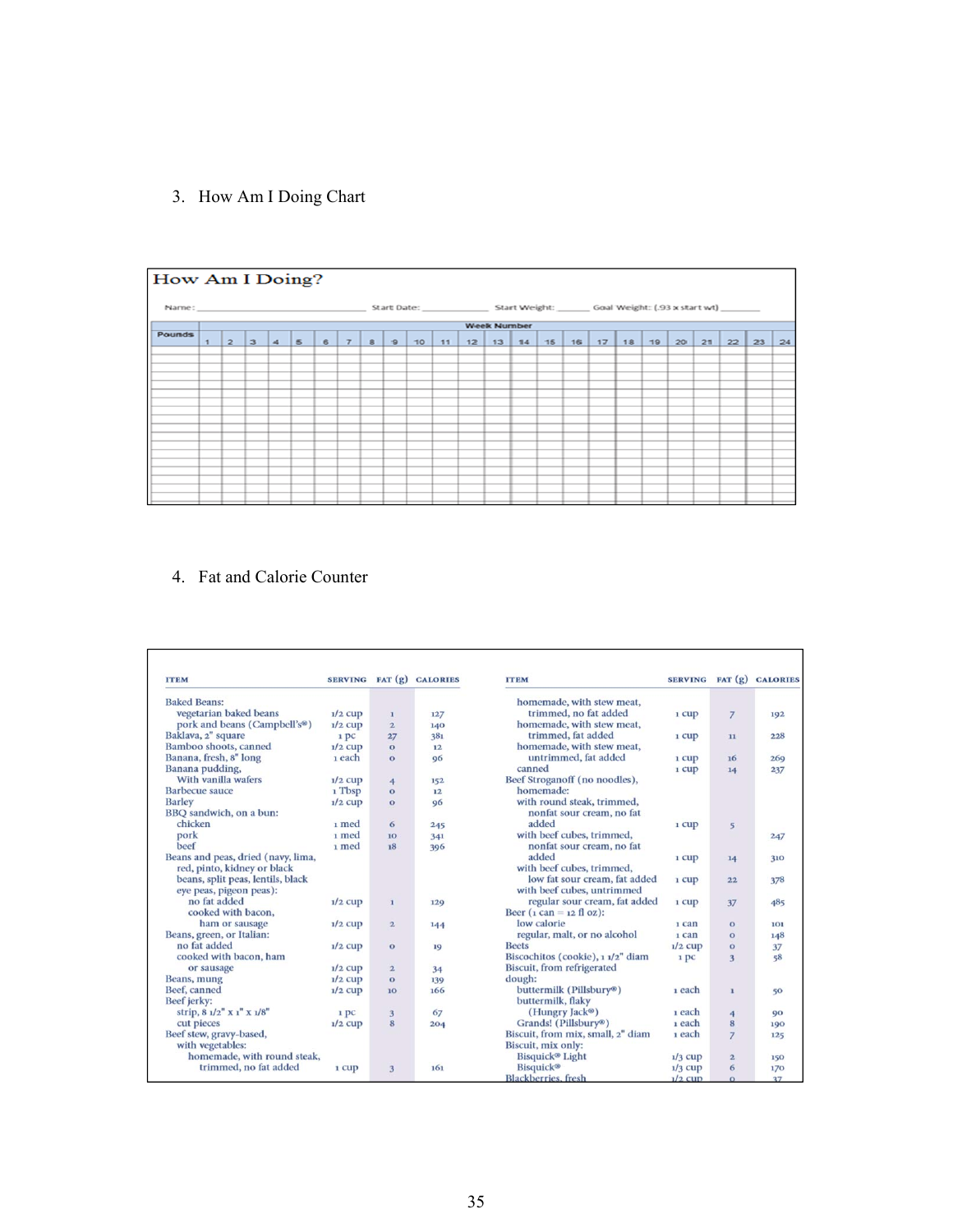## 5. Prediabetes Risk Assessment Survey

# **Take the Test - Know Your Score!**

Answer these seven simple questions. For each "Yes" answer, add the number of points listed. All "No" answers are 0 points.

|                                                                                         | Yes          | <b>No</b>    |
|-----------------------------------------------------------------------------------------|--------------|--------------|
| Are you a woman who has had a baby weighing<br>more than 9 pounds at birth?             | $\mathbf{1}$ | 0            |
| Do you have a sister or brother with diabetes?                                          | $\mathbf{1}$ | $\Omega$     |
| Do you have a parent with diabetes?                                                     | $\mathbf{1}$ | $\Omega$     |
| Is your body mass index (BMI) 27 or greater?                                            | 5            | $\mathbf{0}$ |
| Are you younger than 65 years of age and get little or<br>no exercise in a typical day? | 5            | $\Omega$     |
| Are you between 45 and 64 years of age?                                                 | 5            | $\Omega$     |
| Are you 65 years of age or older?                                                       | 9            | $\Omega$     |
| Total points for all "yes" responses:                                                   |              |              |
| Above 9 Points at high risk                                                             |              |              |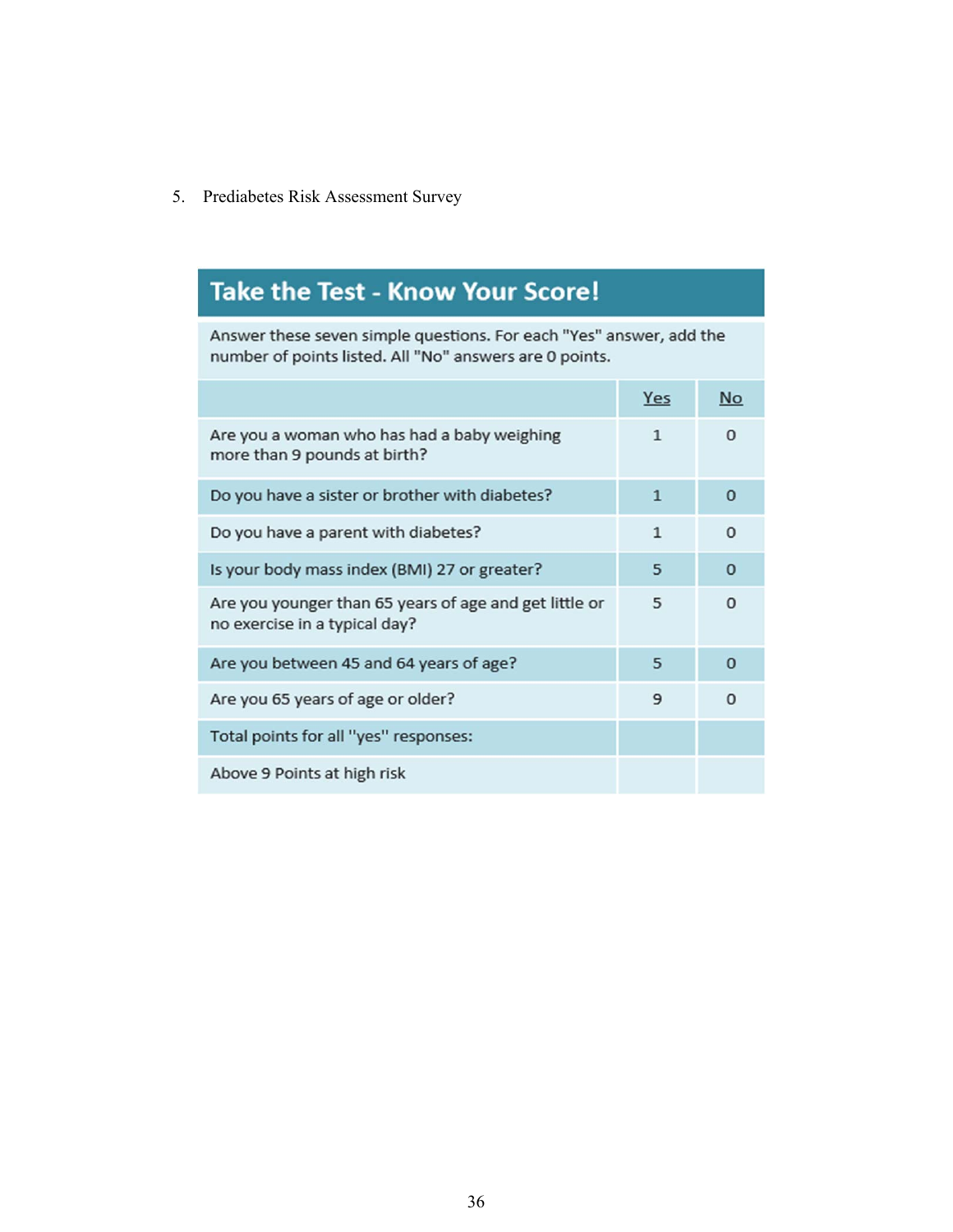## **Appendix D**

## SPSS Output Tables

| Variables in the equation table |                        |        |     |          |       |       |  |  |  |
|---------------------------------|------------------------|--------|-----|----------|-------|-------|--|--|--|
|                                 | $95\%$ C.I for EXP (B) |        |     |          |       |       |  |  |  |
|                                 |                        | Wald   | Sig | Exp. (B) | Lower | Jpper |  |  |  |
| No of Sessions                  | 219                    | 10.901 | 001 | 245      | 097   | .418  |  |  |  |

| 2. Association model for weight |                       |                       |          |
|---------------------------------|-----------------------|-----------------------|----------|
|                                 |                       | Weight Change $(\% )$ | No. of   |
|                                 |                       |                       | Sessions |
| <b>Pearson Correlation</b>      | Weight Change $(\% )$ | $(1.093 - 1.418)$     | 0.001    |
|                                 | No. of Sessions       | .451                  | 1.000    |
| Sig. (1-tailed)                 | Weight Change $(\% )$ | ٠                     | .000     |
|                                 | No. of Sessions       | .000                  |          |
| N                               | Weight Change $(\% )$ | 60                    | 60       |
|                                 | No. of Sessions       | 60                    | 60       |

| <b>Regression Model</b><br>3. |                                                                |              |         |                                    |          |              |  |  |  |  |
|-------------------------------|----------------------------------------------------------------|--------------|---------|------------------------------------|----------|--------------|--|--|--|--|
| Model                         | Unstandardized<br>Standardized<br>Coefficients<br>Coefficients |              |         | 95.0% Confidence Interval<br>for B |          |              |  |  |  |  |
|                               | B                                                              | <b>B</b> eta |         | Sig.                               | Lower    | Upper        |  |  |  |  |
|                               |                                                                |              |         |                                    | Bound    | <b>Bound</b> |  |  |  |  |
| Constant                      | $-.108$                                                        |              | $-.083$ | .934                               | $-2.700$ | 2.484        |  |  |  |  |
| No. of Sessions               | 332                                                            | .451         | 3.849   | .000                               | .160     | .505         |  |  |  |  |

Dependent variable: Weight Change (%)

| 4. Association model for physical activity |                            |                   |                        |  |  |  |  |  |  |
|--------------------------------------------|----------------------------|-------------------|------------------------|--|--|--|--|--|--|
|                                            |                            | <b>PA</b> Average | <b>No. of Sessions</b> |  |  |  |  |  |  |
| <b>PA</b> Average                          | <b>Pearson Correlation</b> |                   | $321*$                 |  |  |  |  |  |  |
|                                            | $Sig.$ (2-tailed)          |                   | .012                   |  |  |  |  |  |  |
|                                            |                            |                   | 60                     |  |  |  |  |  |  |
| <b>No. of Sessions</b>                     | Pearson Correlation        | $321*$            |                        |  |  |  |  |  |  |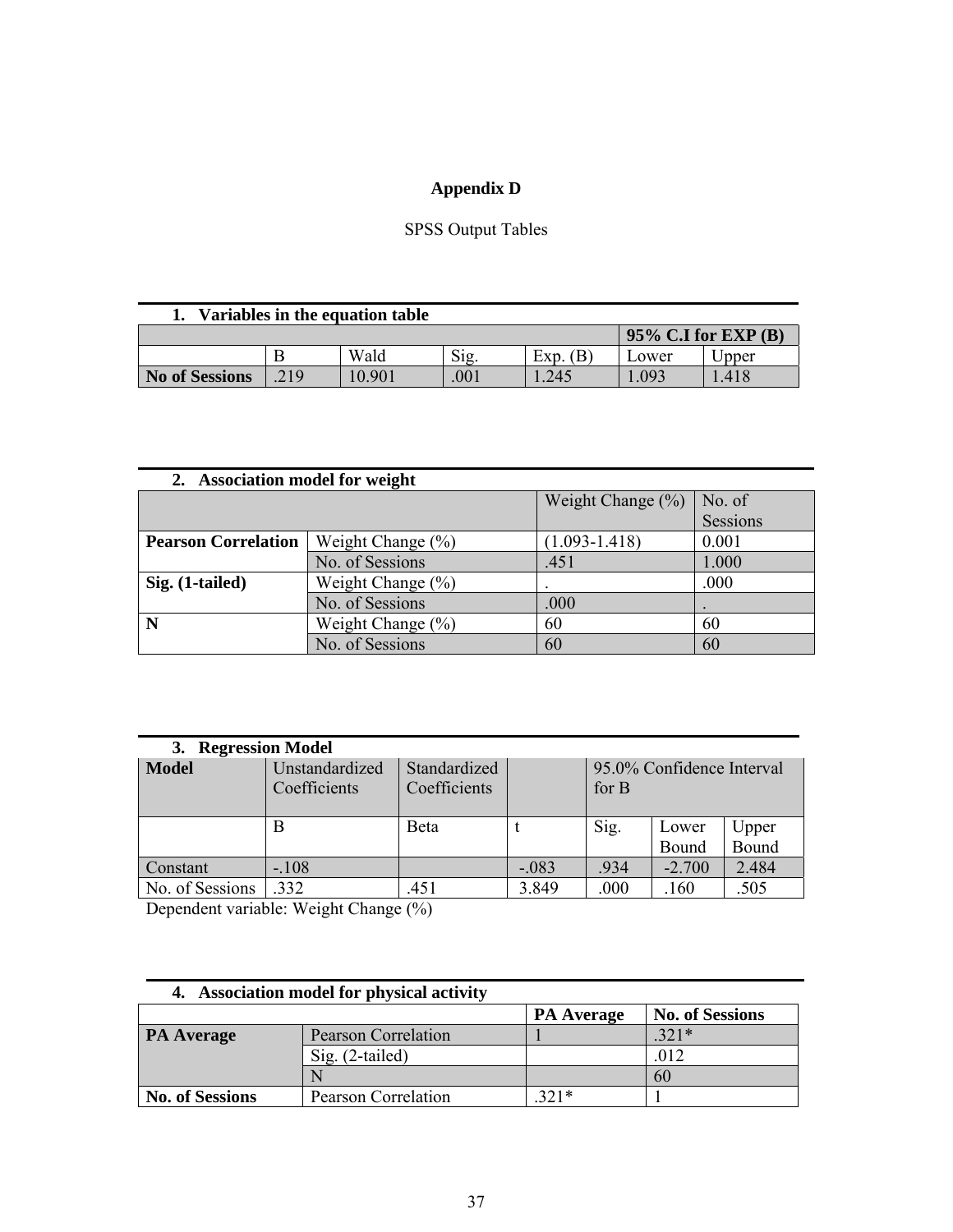| Sig.<br>2-tailed)<br>$\sqrt{2}$ | 010<br>U14 |    |
|---------------------------------|------------|----|
| $\mathbf{v}$<br>N.<br>. .       | 60         | 60 |

\*. Correlation is significant at the 0.05 level (2-tailed).

| <b>Regression Statistics.</b> |          |                          |
|-------------------------------|----------|--------------------------|
| Model                         | R Square | <b>Adjusted R Square</b> |
|                               | $10-$    | 092                      |

## **6. Regression model for physical activity**

| <b>Model</b>       | <b>Unstandardized</b><br><b>Coefficients</b> | <b>Standardized</b><br><b>Coefficients</b> |       | 95.0% Confidence<br><b>Interval for B</b> |                |                       |
|--------------------|----------------------------------------------|--------------------------------------------|-------|-------------------------------------------|----------------|-----------------------|
|                    | B                                            | <b>B</b> eta                               |       | Sig.                                      | Lower<br>Bound | Upper<br><b>Bound</b> |
| Constant           | 59.879                                       |                                            | 1.248 | .217                                      | 36.154         | 155.912               |
| No. of<br>Sessions | 8.275                                        | .321                                       | 2.585 | .012                                      | 1.868          | 14.681                |

| 7. ANOVA for % Weight |                |    |         |       |            |  |  |  |  |  |
|-----------------------|----------------|----|---------|-------|------------|--|--|--|--|--|
|                       | Sum of         | df | Mean    | F     | Adjusted R |  |  |  |  |  |
|                       | <b>Squares</b> |    | Square  |       | Square     |  |  |  |  |  |
| Between Groups        | 206.103        |    | 103.052 | 8.053 | .001       |  |  |  |  |  |
| Within Groups         | 729.380        | 57 | 12.796  |       |            |  |  |  |  |  |
| <b>Total</b>          | 935.483        | 59 |         |       |            |  |  |  |  |  |

| 8. ANOVA for Physical Activity |                |    |           |       |            |  |  |
|--------------------------------|----------------|----|-----------|-------|------------|--|--|
|                                | Sum of         | df | Mean      | F     | Adjusted R |  |  |
|                                | <b>Squares</b> |    | Square    |       | Square     |  |  |
| Between Groups                 | 246365.222     | 2  | 123182.61 | 7.849 | .001       |  |  |
| Within Groups                  | 894592.535     | 57 | 15694.606 |       |            |  |  |
| <b>Total</b>                   | 1140957.757    | 59 |           |       |            |  |  |

**9. Logistic Regression with only age as a predictor for Weight.**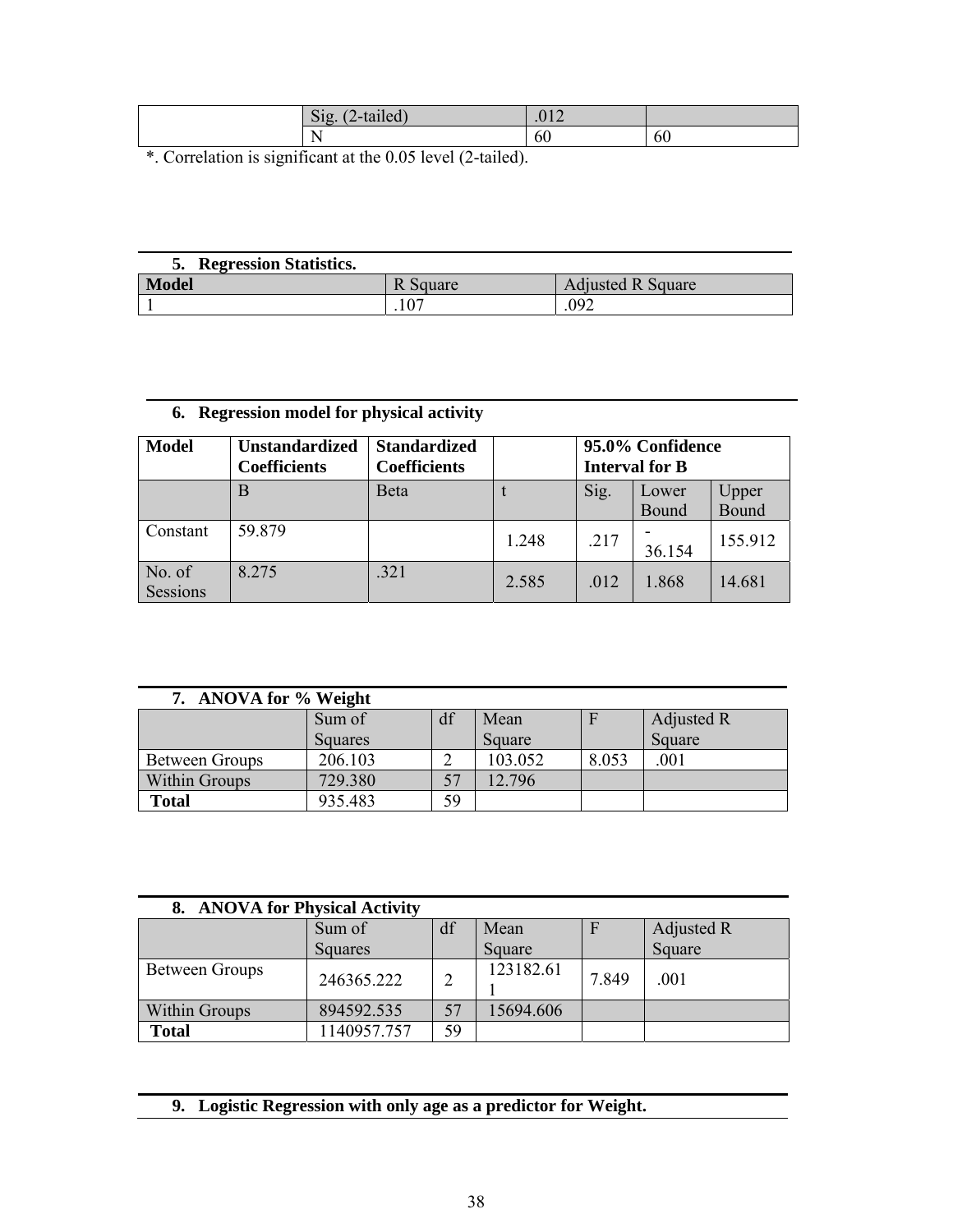| Variable | (b)<br>EXD. | Confidence Interval | Value<br>Ρ |
|----------|-------------|---------------------|------------|
| Age      | 1.087       | $(1.017 - 1.162)$   | .014       |

Age = crude estimate

| 10. Linear Regression with age as the predictor for Weight. |  |  |  |
|-------------------------------------------------------------|--|--|--|
|                                                             |  |  |  |

| <b>Predictor</b> | $\mathbf{D} \wedge^2$<br>-- | . .      | Value<br>v |
|------------------|-----------------------------|----------|------------|
| Age              | 0.098                       | $0.108*$ | 0.015      |

 $R^2*100= 9.8$  % variation in outcome

 $0.108*$  = unit of percentage weight loss

|  |  | 11. Simple Linear Regression with age as the predictor for Physical Activity. |
|--|--|-------------------------------------------------------------------------------|
|  |  |                                                                               |

| <b>Predictor</b> | $\mathbf{D} \wedge \mathbf{L}$<br>- | . .               | T<br>alue<br><br>л. |
|------------------|-------------------------------------|-------------------|---------------------|
| Age              | 0.087                               | $552*$<br>ے ں . ب | $\Omega$<br>V.VZZ   |

 $R^2*100= 8.7$  % variation in outcome

 $3.552*$  = unit of increase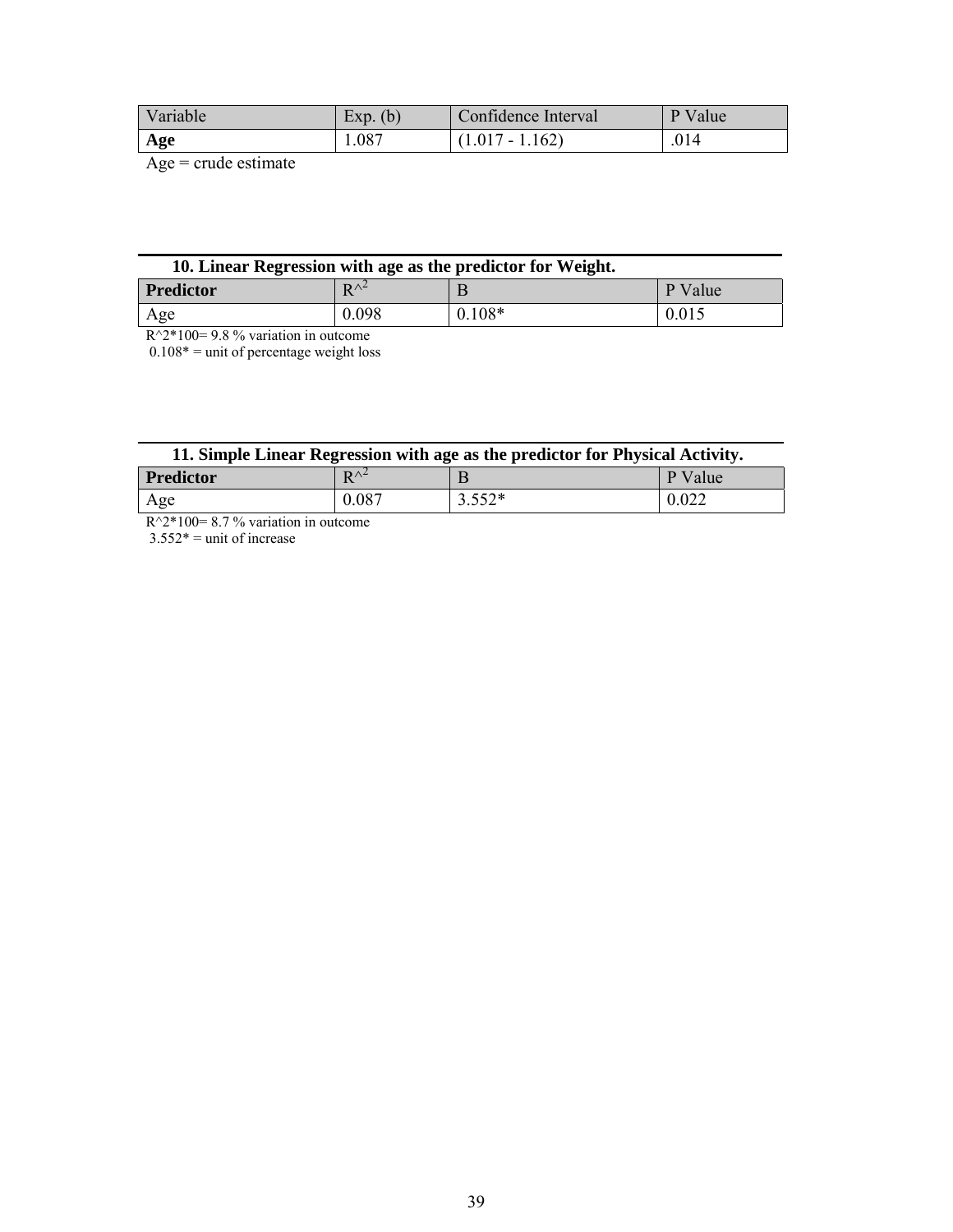#### **References**

Albright, A. & Gregg, E. (2013). Preventing Type 2 Diabetes in Communities across the U.S.**:** The National Diabetes Prevention Program. *American Journal of Preventive Medicine, 44* (4), S346-S351. Retrieved from http://www.ncbi.nlm.nih.gov/pmc/articles/PMC4539613/

Bajpeyi, S., Tanner, C., Slentz, C., et al. (2009). Effect of exercise intensity and volume on persistence of insulin sensitivity during training cessation. *Journal of Applied Physiology, 106*(4), 1079-85. Retrieved from http://www.ncbi.nlm.nih.gov/pmc/articles/PMC2698641/

Bantle, J. & Slama, G. (2006). Nutritional Management of Diabetes Mellitus and Dysmetabolic Syndrome. Karger Medical & Scientific Publishers. Retrieved from http://ajcn.nutrition.org/content/85/6/1669.full

Benyshek, D. C., Chino, M., Francis, C. D., & Begay, T. O. (2013). Prevention of type 2 diabetes in urban American Indian/Alaskan Native communities: The Life in BALANCE pilot study. Journal of Diabetes Mellitus, 3(4), 184-191. Retrieved April 7, 2016.

Bergman, M., Buysschaert, M., Schwarz, P., Albright, A., Venkat Narayan, K., & Yach, D. (2012). Diabetes prevention: global health policy and perspectives from the ground*. Diabetes Manag. 2 (4),* 1–13. Retrieved from http://www.ncbi.nlm.nih.gov/pmc/articles/PMC4556601/

CDC- About the Program. (2015, April 17). Retrieved from www.cdc.gov: http://www.cdc.gov/diabetes/prevention/about.htm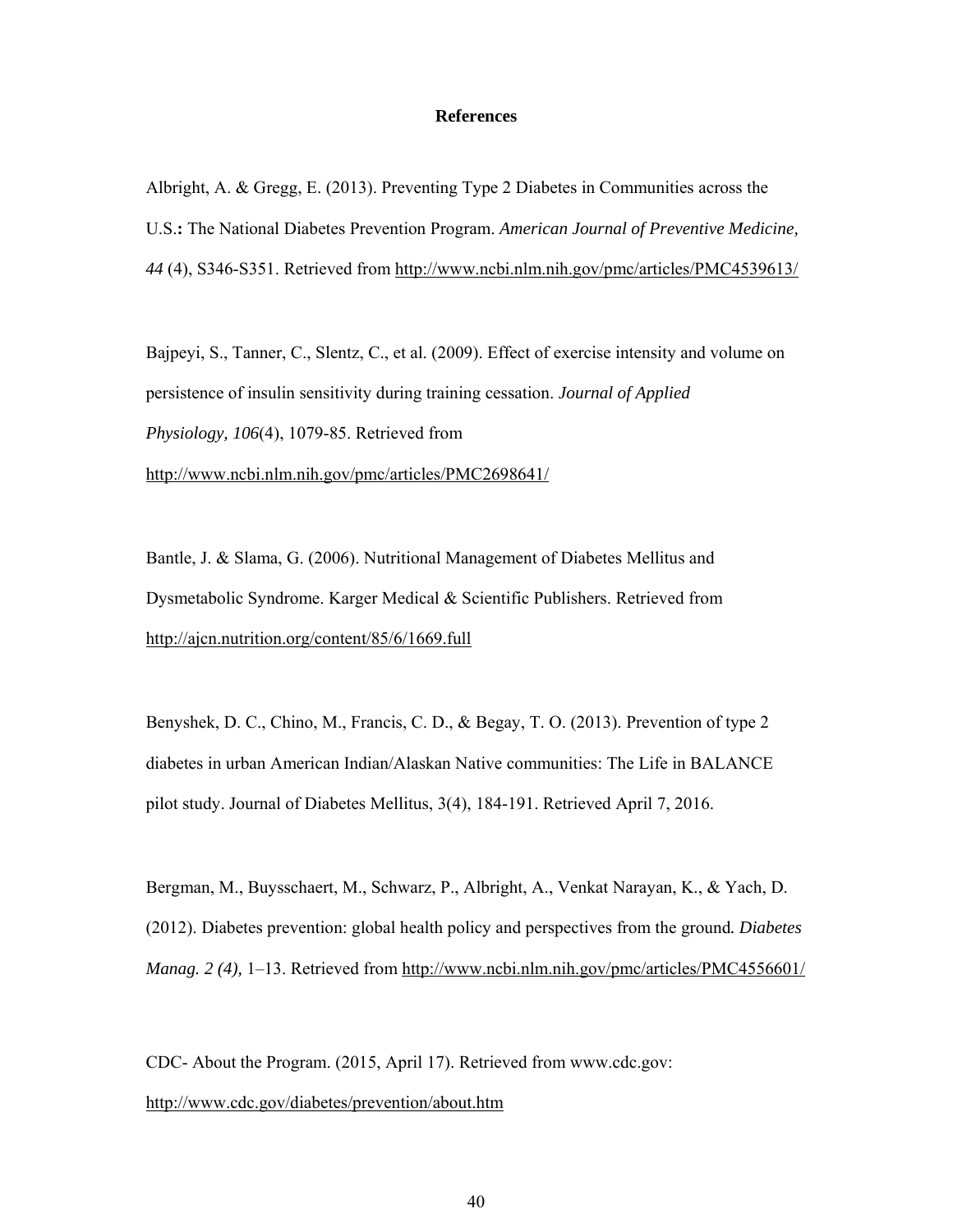CDC. (2015, August 26).Chronic disease prevention and health promotion: Chronic disease overview. Retrieved from http://www.cdc.gov/chronicdisease/overview/

Centers for Disease Control and Prevention. National Diabetes Statistics Report: Estimates of Diabetes and Its Burden in the United States, 2014. Atlanta, GA: U.S. Department of Health and Human Services; 2014. Retrieved from

http://www.cdc.gov/diabetes/pubs/statsreport14/national-diabetes-report-web.pdf

CDC. (2013, March 2).National center for chronic disease prevention and health promotion: Diabetes public health source. Retrieved from

http://www.cdc.gov/diabetes/statistics/prev/national/figadults.htm

Cohen, N., Dunstan, D., Robinson, C.,Vulikh, E., Zimmet, P., & Shaw, J. (2008). Improved endothelial function following a 14-month resistance exercise training program in adults with type 2 diabetes. *Diabetes Res Clin Pract, 79*(3), 405-11. Retrieved from http://www.ncbi.nlm.nih.gov/pubmed/18006170

Colberg, S., Swain, D., & Vinik A. (2003). Use of heart rate reserve and rating of perceived exertion to prescribe exercise intensity in diabetic autonomic neuropathy. *Diabetes Care, 26* (4), 986-90. Retrieved from http://www.ncbi.nlm.nih.gov/pubmed/12663561

Diabetes Prevention Program Research Group. (2009). 10-year follow-up of diabetes incidence and weight loss in the Diabetes Prevention Program Outcomes Study. Lancet, 374, 1677-1686. Retrieved from http://www.ncbi.nlm.nih.gov/pmc/articles/PMC3135022/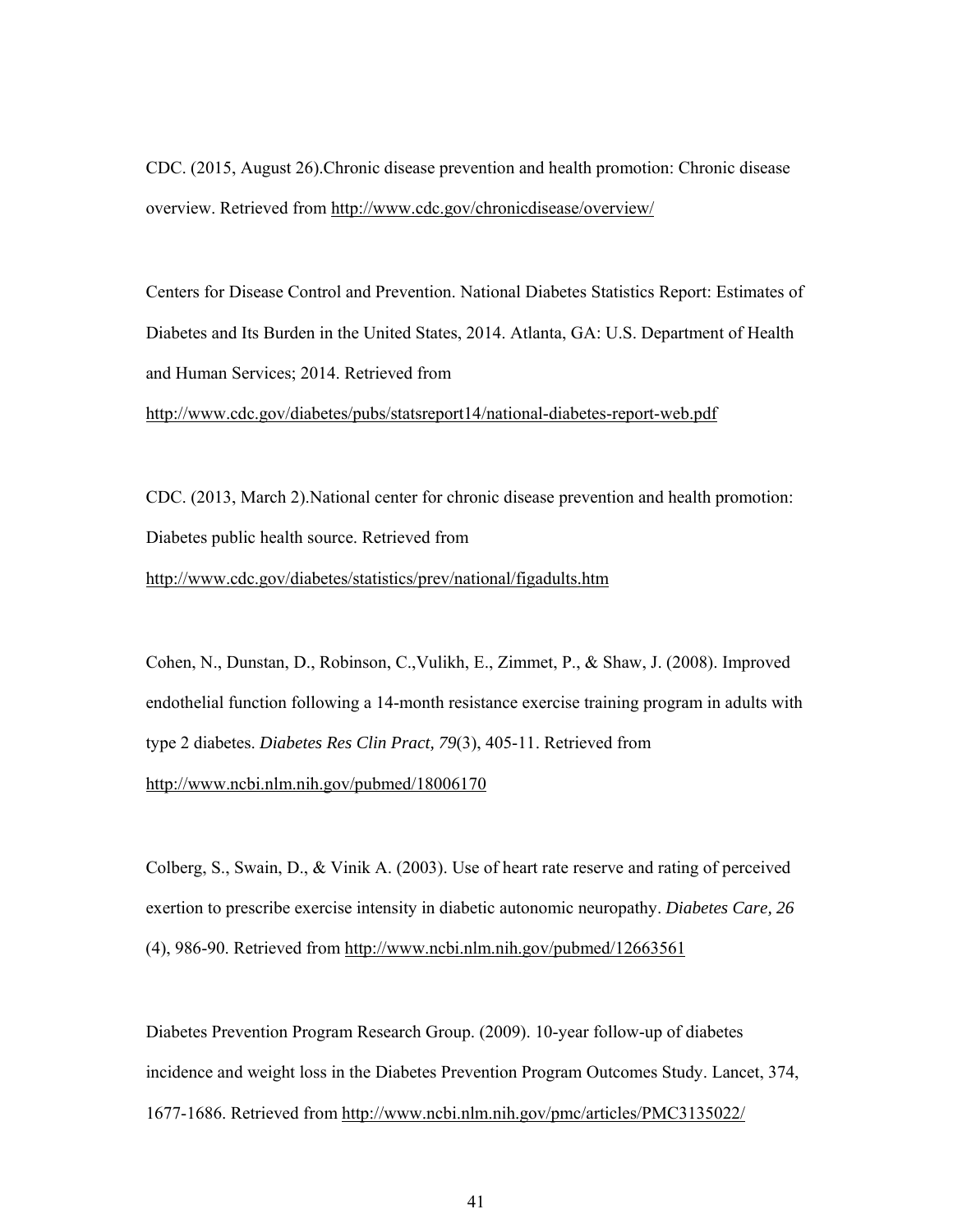Diabetes Prevention Program Research Group. (2002). REDUCTION IN THE INCIDENCE OF TYPE 2 DIABETES WITH LIFESTYLE INTERVENTION OR METFORMIN. The New England Journal of Medicine, 346(6), 393–403. http://doi.org/10.1056/NEJMoa012512

Dinenberg, R. E. (2013). Call to Action for a Coordinated Approach to Diabetes Prevention. Viridian Health Management.

Dishman, R. K. (1994). *Advances in Exercise Adherence*.

Forouhi, N., Luan, J., Hennings, S., & Wareham, N. (2007). Incidence of type 2 diabetes in England and its association with baseline impaired fasting glucose: the Ely study 1990-2000. *Diabet. Med., 24*, 200-207. Retrieved from http://www.ncbi.nlm.nih.gov/pubmed/17257284

Ganz, M.L., Wintfeld, N., Li, Q., Alas, V., Langer, J., & Hammer, M. (2014). The association of body mass index with the risk of type 2 diabetes: a case control study nested in electronic health records systems in the United States. Diabetology and Metabolic Syndrome, 6:50, 1-8. doi:10.1186/1758-5996-6-50. Retrieved from

http://dmsjournal.biomedcentral.com/articles/10.1186/1758-5996-6-50

Gerstein, H., Santaguida, P., & Raina, P. et al. (2007). Annual incidence and relative risk of diabetes in people with various categories of dysglycemia: A systematic overview and metaanalysis of prospective studies. Diabetes Res Clin Pract, 78, 305-312. Retrieved from http://www.ncbi.nlm.nih.gov/pubmed/17601626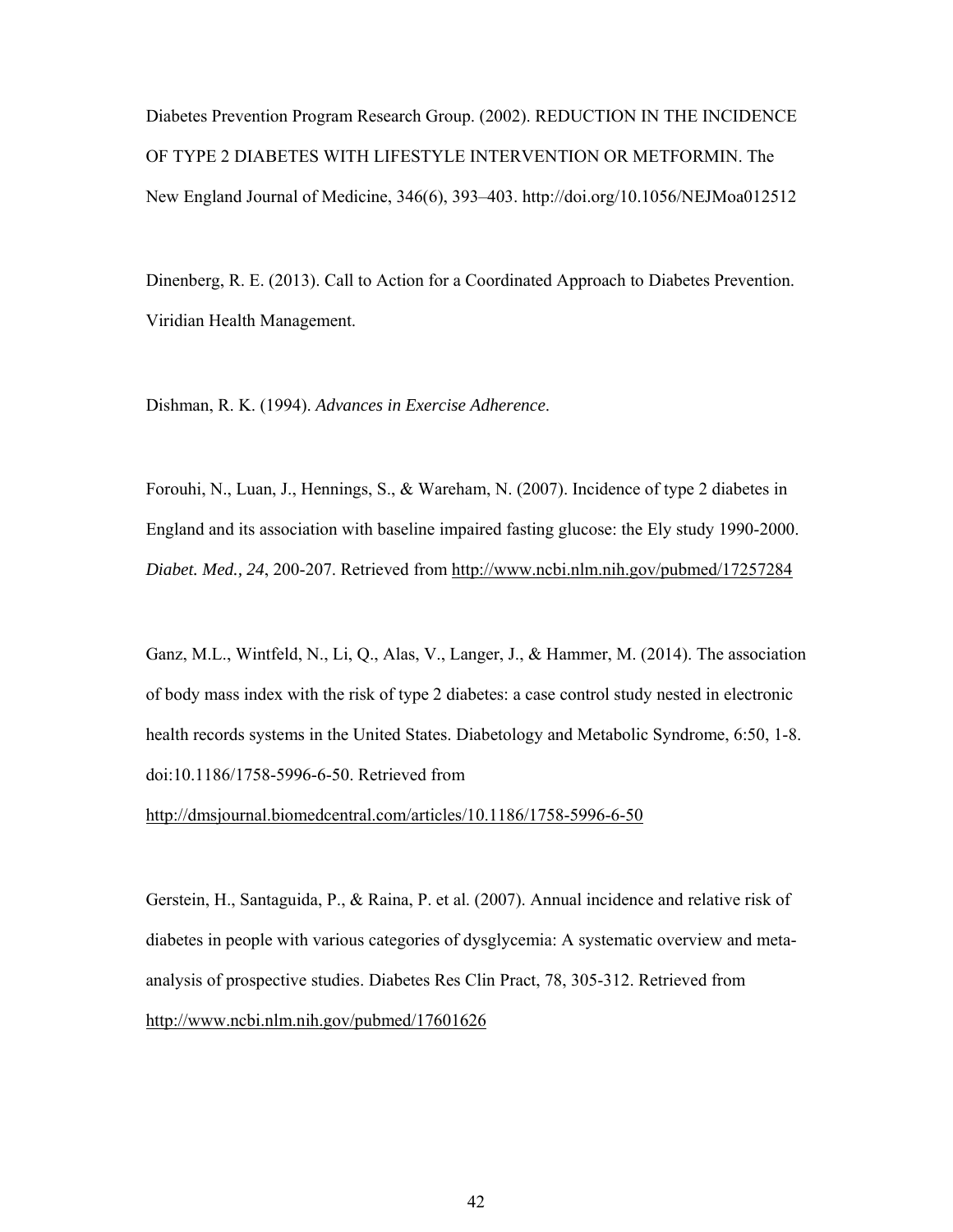Gillison, F., Stathi, A., Reddy, P., Perry, R., Taylor, G., Benett, P., Greaves, C. (16 january, 2015). Processes of behavior change and weight loss in a theory-based weight loss intervention program: A test of the process model for lifestyle behavior change. International Journal of Behavioral Nutrition and Physical Activity, 12(2), 1-15. doi:10.1186/s12966-014- 0160-6

Heianza, Y., Hara, S., Arase, Y., et al. (2011). HbA1c 5·7–6·4% and impaired fasting plasma glucose for diagnosis of prediabetes and risk of progression to diabetes in Japan (TOPICS 3): a longitudinal cohort study. Lancet 378 (2011), 147–155. Retrieved from http://www.ncbi.nlm.nih.gov/pubmed/21705064

Hu FB, Li TY, Colditz GA, Willett WC, Manson JE. Television Watching and Other Sedentary Behaviors in Relation to Risk of Obesity and Type 2 Diabetes Mellitus in Women. JAMA. 2003;289(14):1785-1791. doi:10.1001/jama.289.14.1785. Retrieved from http://jama.jamanetwork.com/article.aspx?articleid=196345&resultclick=1

Jeon, C., Lokken, R., Hu, F., & van Dam, R. (2007). Physical activity of moderate intensity and risk of type 2 diabetes: A systematic review. Diabetes Care, 30(3), 744–52. Retrieved from http://www.ncbi.nlm.nih.gov/pubmed/17327354

Lee, I.-M., Djoussé, L., Sesso, H. D., Wang, L., & Buring, J. E. (2010). Physical Activity and Weight Gain Prevention. JAMA : The Journal of the American Medical Association, 303(12), 1173–1179. http://doi.org/10.1001/jama.2010.312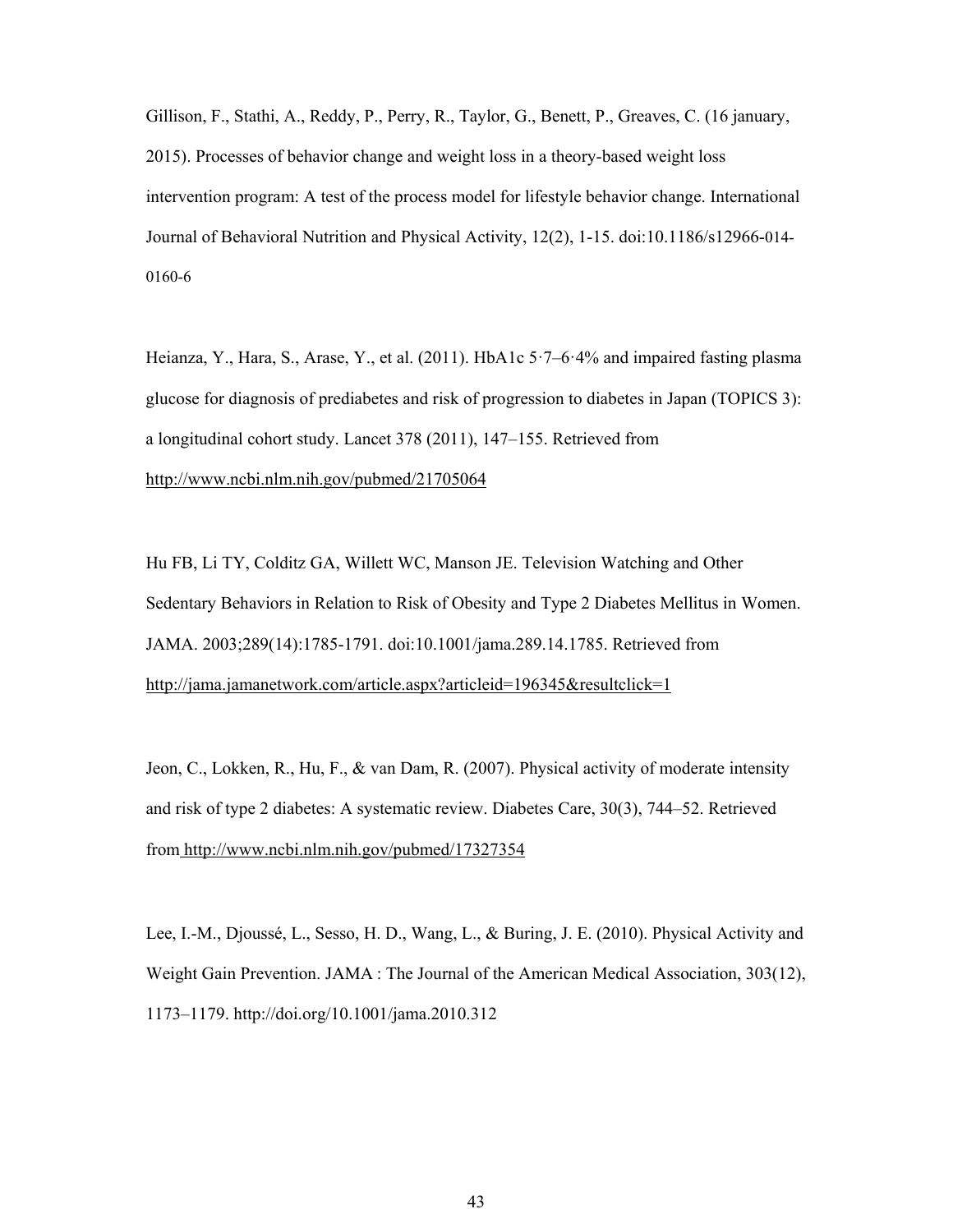Lifestyle Coach Facilitation Guide (n.d). National Center for Chronic Disease and Health Promotion Division of Diabetes Translation

Marrero, D. G. (2009). The Prevention of Type 2 Diabetes: An Overview. Journal of Diabetes Science and Technology (Online), 3(4), 756–760.

National Diabetes Prevention Program. (2015, Jan 1). Retrieved from www.cdc.gov: http://www.cdc.gov/diabetes/prevention/pdf/dprp-standards.pdf

Shai, I., Jiang, R., Manson, J. E., Stampfer, M. J., Willett, W. C., Colditz, G. A., & Hu, F. B. (2006). Ethnicity, obesity, and risk of type 2 diabetes in women. *Diabetes Care, 29*(7), 1585. doi:10.2337/dc06-0057 Retrieved from

http://care.diabetesjournals.org/content/29/7/1585.short

Suastika, K., Dwipayana, P., Semadi, M. S., & Kuswardhani, R. T. (2012). Age is an Important Risk Factor for Type 2 Diabetes Mellitus and Cardiovascular Diseases. Intech. doi:10.5772/52397

Tabak, A., Herder, C., Rathmann, W., Brunner, E., & Kivimaki, M. (2012).Prediabetes: a high-risk state for diabetes development. Elsevier Ltd. Retrieved from http://www.ncbi.nlm.nih.gov/pmc/articles/PMC3891203/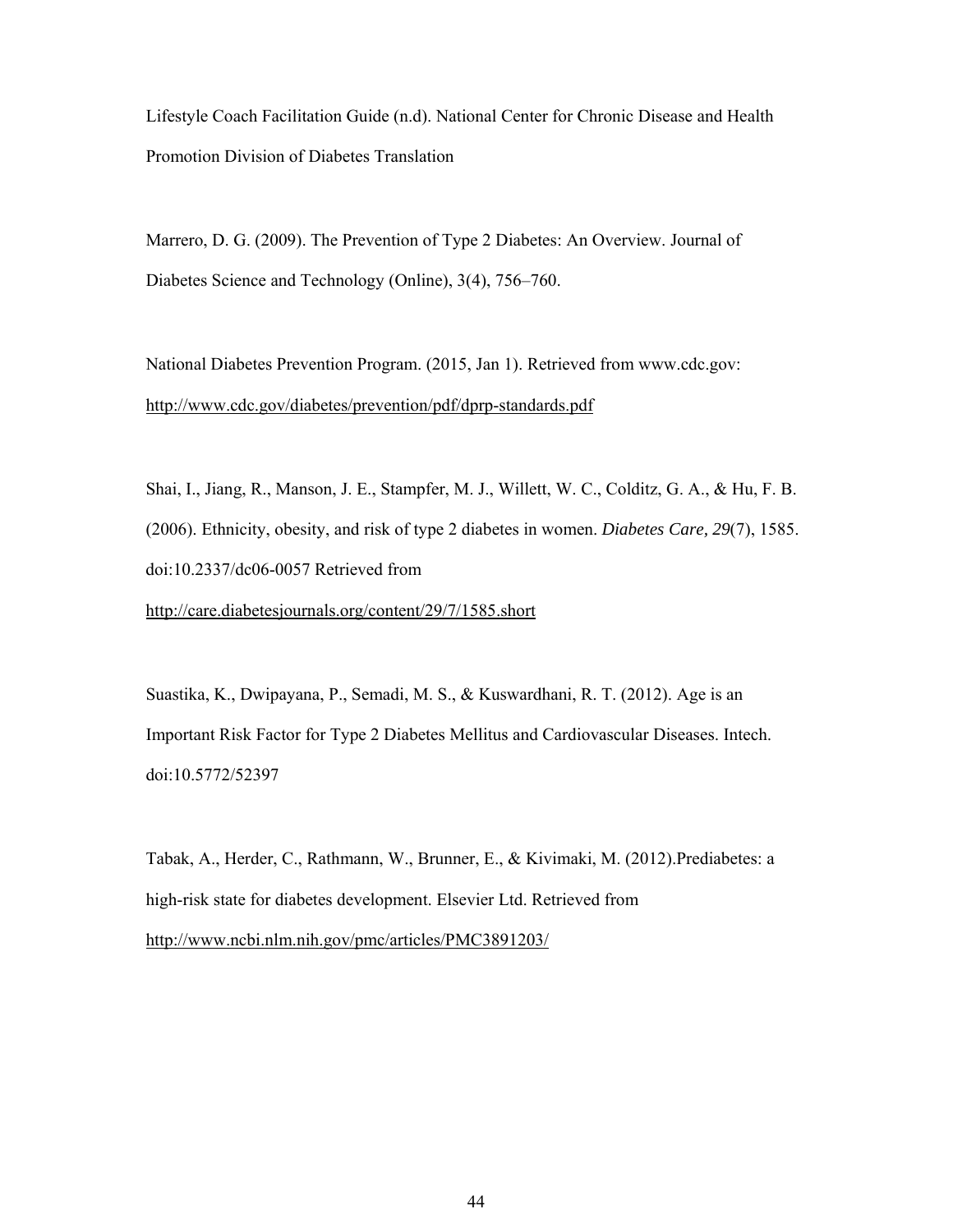Vojta, D., De Sa, J., Prospect, T., & Stevens, S. (2012). Effective interventions for stemming the growing crisis of diabetes and prediabetes: A national payer's perspective. *Health Affairs*. 31(1), 20–25. Retrieved from http://content.healthaffairs.org/content/31/1/20.full.pdf

YanFeng Li, Geiss, L., Burrows, N., Rolka, D., Albright, A. (2013). Awareness of prediabetes- United States, 2005-2010. MMWR 62 (11), 209-212. Retrieved from http://www.cdc.gov/mmwr/preview/mmwrhtml/mm6211a4.htm

Yeboah, J., Bertoni, A., Herrington, D., Post, W., & Burke, G. (2011). Impaired fasting glucose and the risk of incident diabetes mellitus and cardiovascular events in an adult population: MESA (Multi-Ethnic Study of Atherosclerosis). *J Am Coll Cardiol*, 58, 140-14. Retrieved from http://www.ncbi.nlm.nih.gov/pmc/articles/PMC3146297/

Zefferino, S. (2007). *Diffusion of Prediabetes Information through Healthcare Facilities. Cornell University*. Retrieved from from https://ecommons.cornell.edu/bitstream/handle/1813/7826/Zefferino%2c%20Stephanie.pdf?s equence=1&isAllowed=y